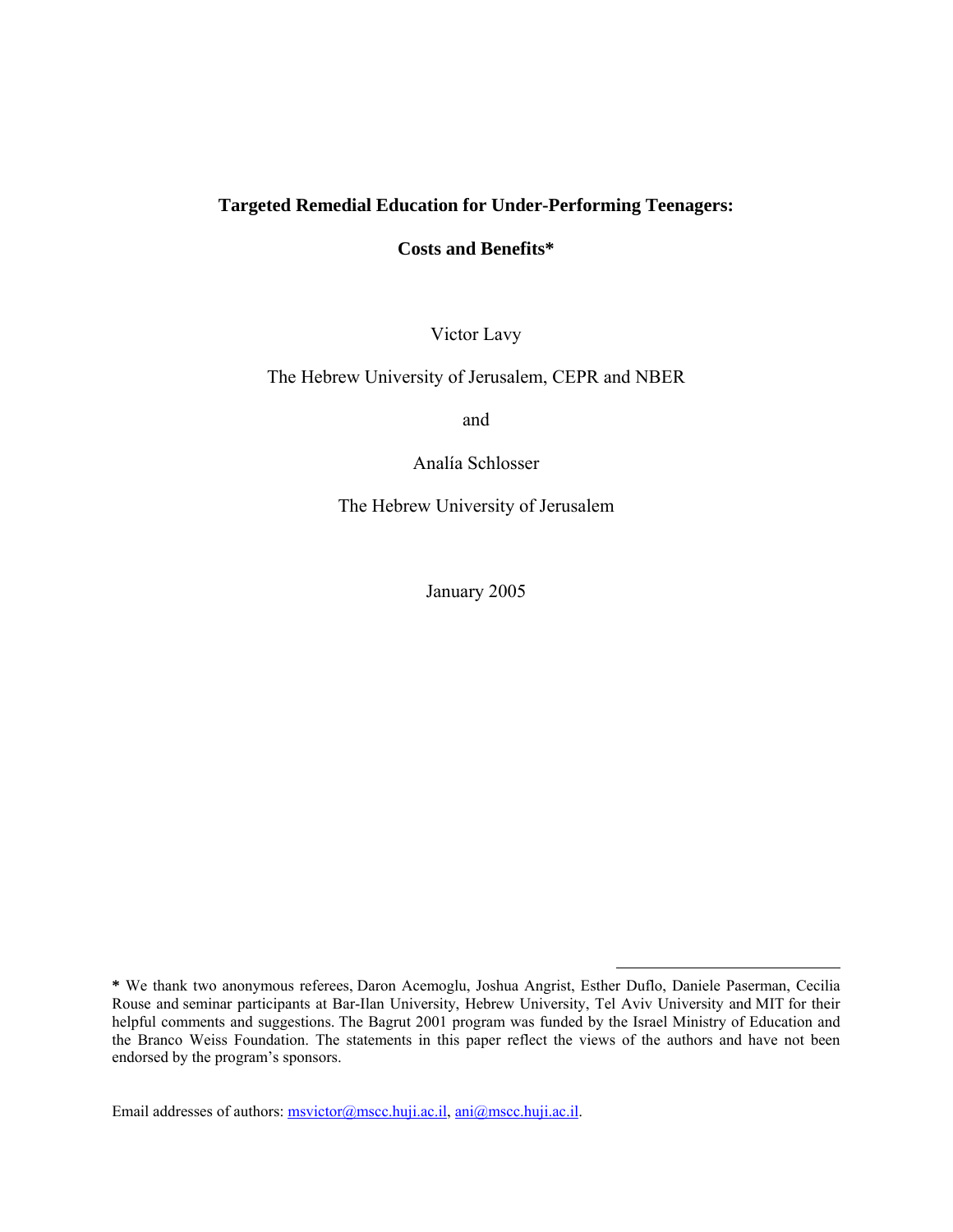### **Targeted Remedial Education for Under-Performing Teenagers:**

### **Costs and Benefits**

### Abstract

There is renewed interest in ways to enhance secondary education, especially among disadvantaged students. This study evaluates the short-term effects of a remedial-education program that provided additional instruction to under-performing high-school students in Israel. The program targeted  $10<sup>th</sup>$ –twelfth graders who needed additional help to pass the matriculation exams. Using a comparison group of schools that enrolled in the program later and implementing a difference-in-differences estimation strategy, we found that the program raised the school mean matriculation rate by 3.3 percentage points. This gain reflects mainly an effect on targeted participants and the absence of externalities on their untreated peers. The program was found to be less cost-effective than two alternative interventions based on incentives for teachers and students.

**Key Words**: Remedial education, natural experiment

JEL CODES: I20, J24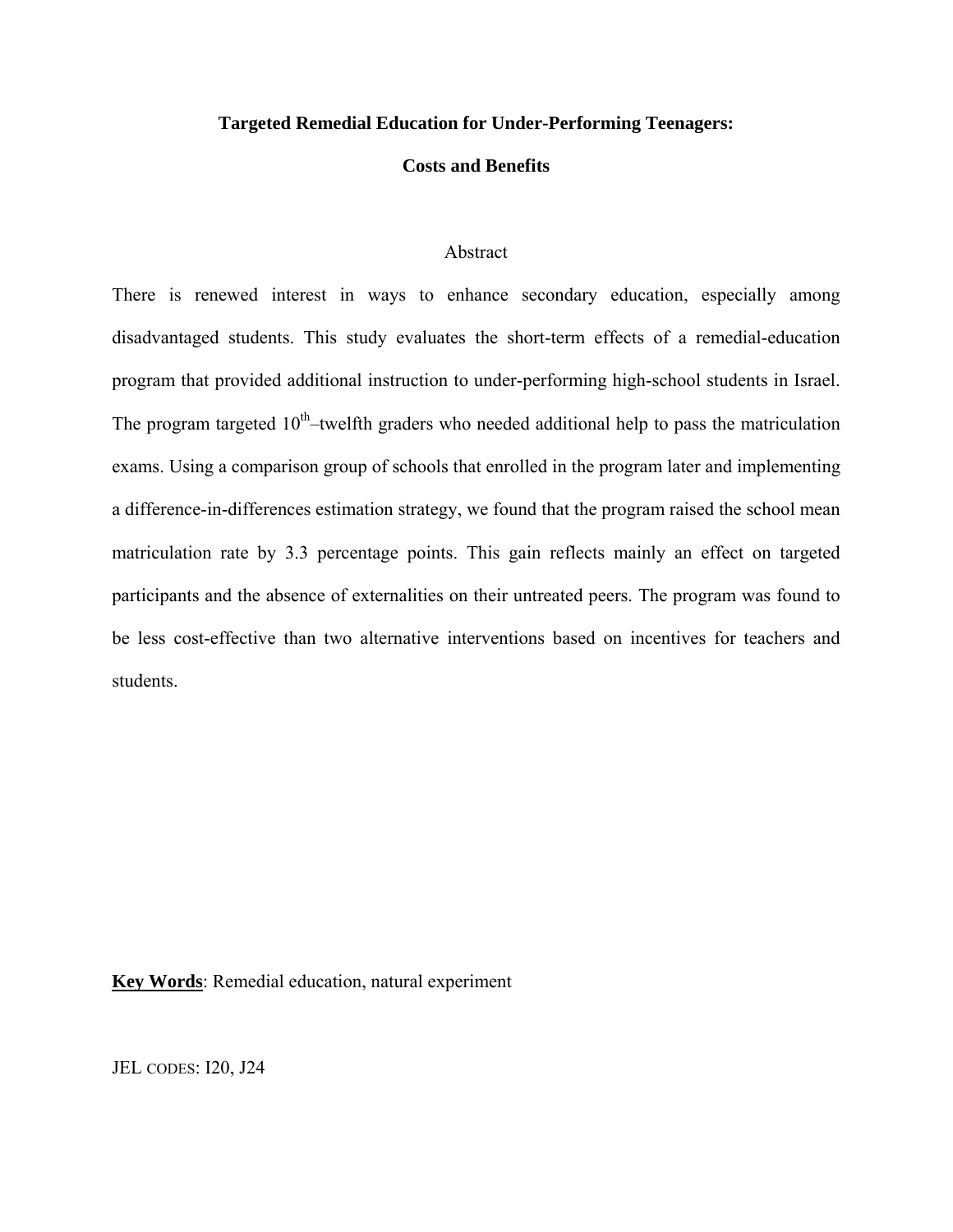## **1. Introduction**

Recent increases in wage differentials between skilled and unskilled workers have led to renewed interest in ways and means of enhancing secondary and post-secondary education, especially among disadvantaged students. As a result, a rather large number of interventions targeting disadvantaged students have been implemented in recent years in developed countries. Evidence of their effectiveness is still scanty, however.<sup>1</sup> Most studies are based on small samples and lack proper counterfactuals and cost-benefit analyses.<sup>2</sup> Particularly important is the lack of evidence on how effective high-school interventions are, given the debate over the relative merit of early- versus late-childhood intervention.<sup>3</sup>

This study evaluates the effects of a multi-year program, implemented in Israel since 1999, of remedial education for under-performing high-school students. The objective of the program is to increase the percentage of students who earn matriculation certificates (hereinafter: the "matriculation rate"), mainly by means of a targeted increase in instruction time. The program was rapidly expanded and is now being conducted in about one-third of all high schools countrywide. Since it resembles remedial programs implemented in other developed countries, as noted, the lessons learned from it may be highly relevant.

<sup>&</sup>lt;sup>1</sup> For example, 21<sup>st</sup> Century Community Learning Centers provide after-school programs in about 7,500 rural and inner-city public schools in more than 1,400 US communities (US Department of Education, 2003); Bell After-School Instructional Curriculum (BASICs) serves schools in Boston, New York City, and Washington, D.C. (www.bellnational.org); and Boys and Girls Clubs of America offer programs in several locations across the US (Schinke, Cole and Poulin, 2000). A description of various tutoring/extra-instruction programs in the spirit of the one evaluated in this study can be found on the Harvard Family Research Project website: <www.gse.harvard.edu/hfrp/projects/afterschool/bibliography/tutoring.html>.

<sup>&</sup>lt;sup>2</sup> Recent exceptions are Banerjee, Cole, Duflo and Linden, 2004, about remedial education for third- and fourthgraders in India; Jacob and Lefgren, 2004, on the effects of summer school and grade retention in Chicago public primary schools; and Machin, McNally and Meghir, 2004, on additional resources targeting secondary schools in disadvantaged urban areas of England.

<sup>&</sup>lt;sup>3</sup> For a discussion of this issue, see Carneiro and Heckman 2003.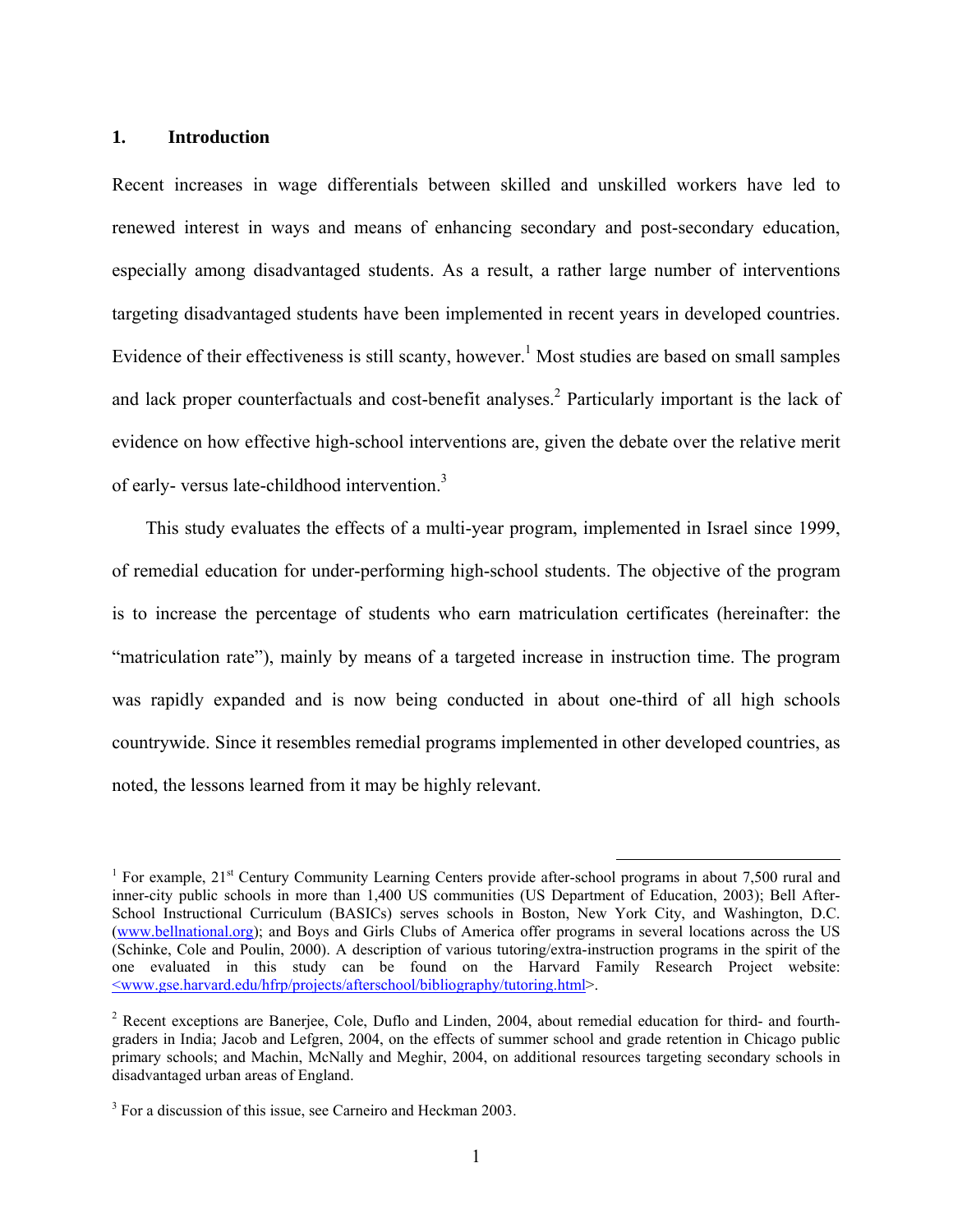Schools were chosen to participate in the program based on their (low) mean matriculation rate. The gradual phasing of schools into the program provides an opportunity to base the evaluation on a comparison of early and late enrollers. We estimate the effect of the program on average school performance even though only a fraction of the students in each school received treatment. We also attempt to distinguish the program effects on participating students from the spillover effects on their classmates.

By looking at how remedial education affects achievement in high school, this paper contributes to the debate over whether investments in the later stages of a child's development have positive payoffs. Recent evidence in support of the case for early-childhood intervention is documented in Krueger and Whitmore (2001), Currie (2001), Currie and Thomas (2001), and Garces, Thomas, and Currie (2002). Carneiro and Heckman (2003) suggest that there is a consensus among practitioners in the field that early-childhood interventions are preferred, mainly because it is much more difficult to improve an individual's cognitive and non-cognitive abilities later in life. The evidence on high-school interventions is mostly based on randomized trials in the US, where an array of service-oriented dropout-prevention programs for American teens has failed to increase graduation rates (Dynarski and Gleason, 1998). Our evidence, in contrast, shows positive returns for an intervention implemented at a relatively late stage of schooling. Our research is also related to the recent debate on the effects of school inputs and expenditures on student success and achievement.<sup>4</sup> The evidence we provide in this paper concerns a relatively neglected form of intervention, that of augmenting instruction time for targeted students rather than for an entire class.

 <sup>4</sup> Recent work has investigated the effects of class size on student achievements, using data from both randomized (Krueger, 1999; Krueger and Whitmore, 2001) and natural experiments (Angrist and Lavy, 1999; Hoxby, 2000); the effects of class size and teacher quality on the economic returns on schooling (Card and Krueger, 1992; Betts, 1995); the effects of teacher training and computers on pupils' learning (Angrist and Lavy, 2001 and 2002); and the effects of incentives for teachers on student achievements (Lavy, 2002 and 2004).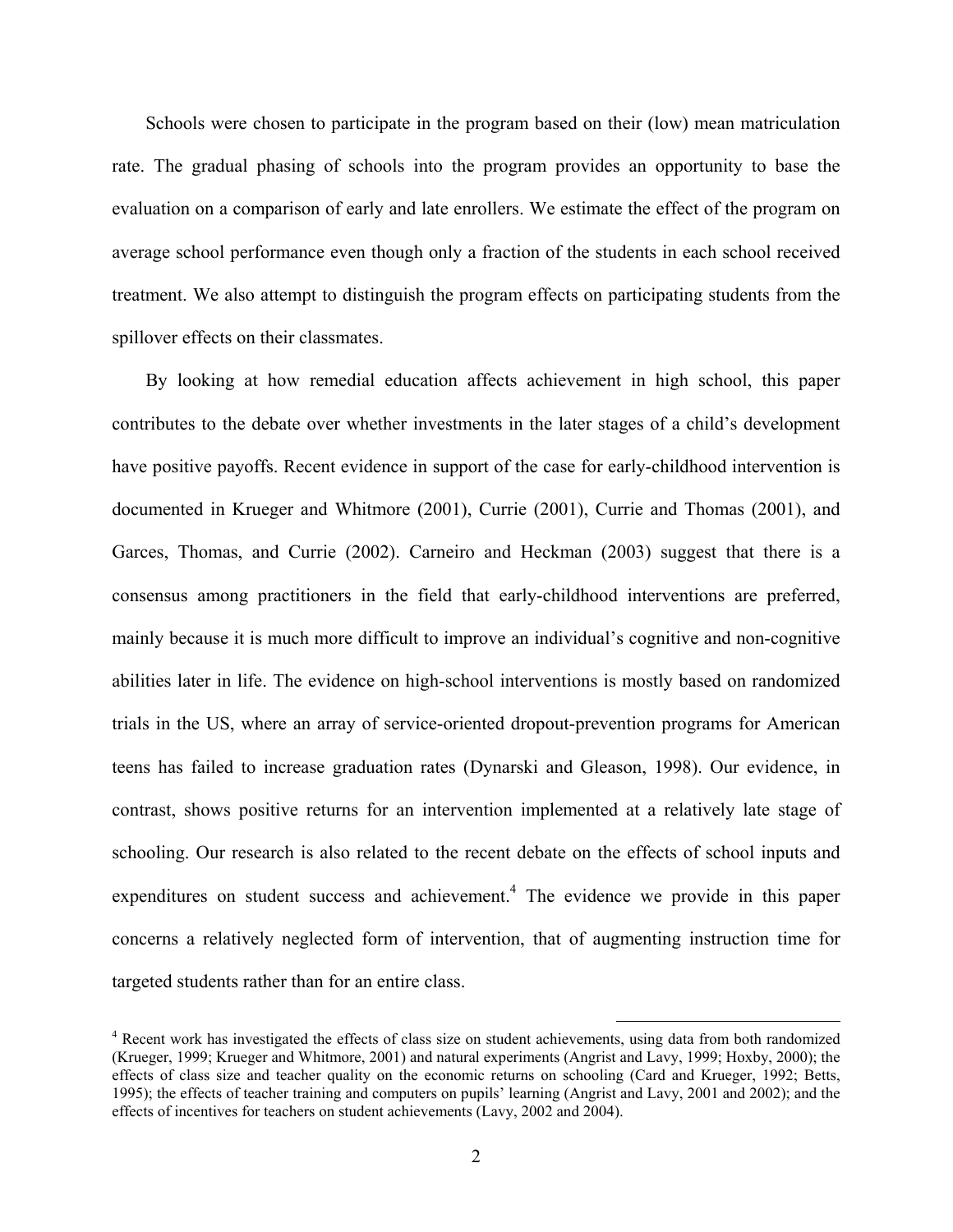After describing the main features of the Israeli high-school system and the remedialeducation program in Section 2, we explain the study design and identification strategy in Section 3. Section 4 presents evidence of the overall effect of the program, and Sections 5 and 6 break it down into two components: effects on treated students and spillover effects on untreated students. Section 7 presents a cost-benefit analysis of the program and a comparison with alternative interventions, and Section 8 offers some conclusions.

The empirical evidence shows a positive impact of the program on treated schools: approximately a 3.3 percentage point increase in the mean matriculation rate, implying an improvement of 6 percent. The evidence also suggests that the program affected the achievements of participating students only, increasing their probability of earning a matriculation certificate by 12 percentage points on average implying an improvement of 22 percent. No evidence was found of program externalities on non-participating peers.

#### **2. The High-School System in Israel**

Israeli post-primary education consists of junior high school (grades 7–9) and high school (grades 10–12). High-school students are enrolled either in an academic track leading to a matriculation certificate (*bagrut* in Hebrew)<sup>5</sup> or in an alternative track leading only to a highschool diploma. Bagrut is completed by passing a series of national exams in core and elective subjects beginning in tenth grade, with more tests taken in eleventh grade and most taken in twelfth grade. Students choose to be tested at various levels of proficiency, with each test awarding one to five credit units per subject, depending on difficulty. Some subjects are

<sup>&</sup>lt;sup>5</sup> The matriculation certificate is a prerequisite for university admission and receiving it is one of the most economically important educational milestones. Many countries and some US states have similar systems of exams and/or diplomas, e.g., the French Baccalaureate, the German Certificate of Maturity (*Reifezeugnis*), the Italian Diploma di Maturità, the New York State Regents exams, and the recently instituted Massachusetts Comprehensive Assessment System.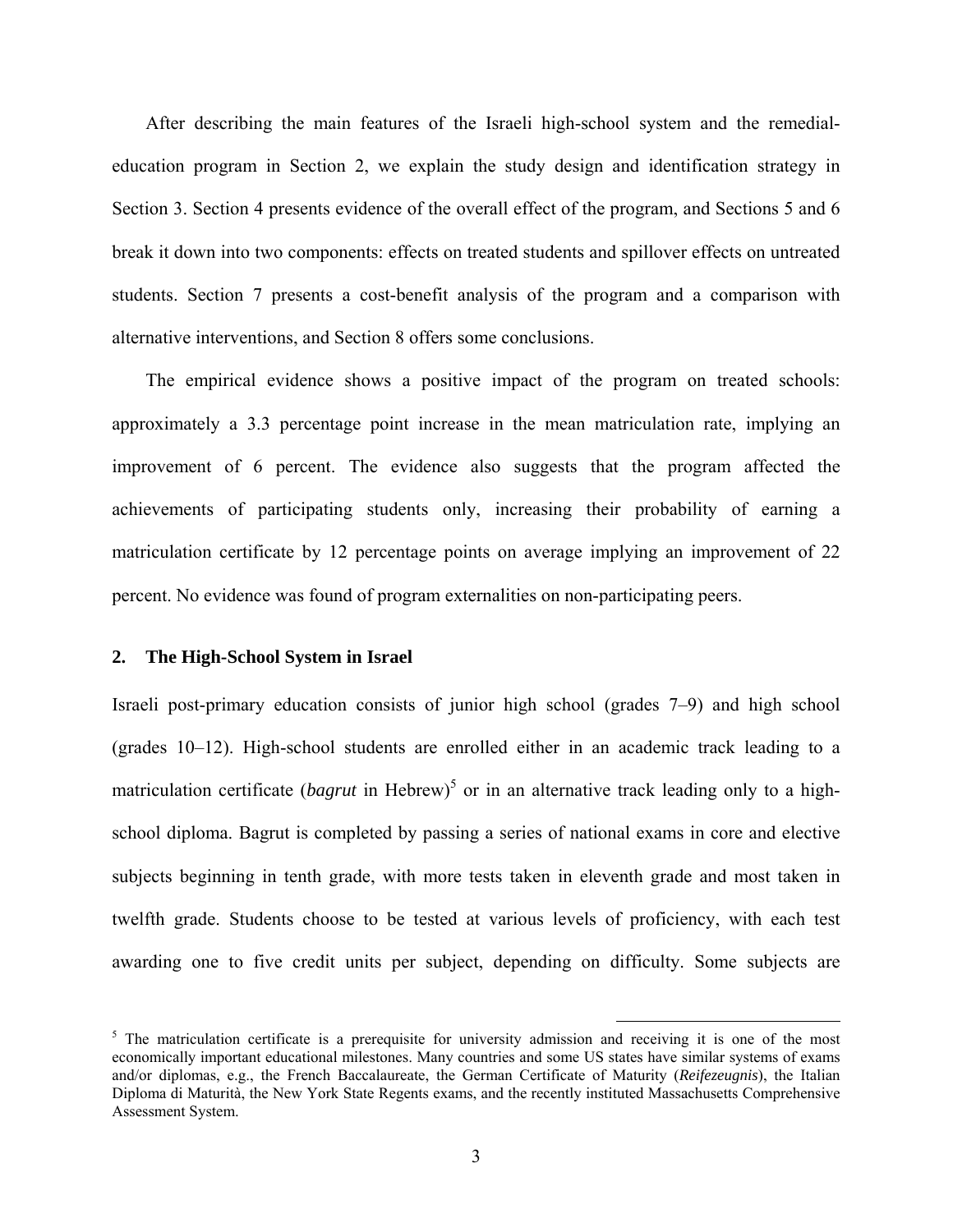mandatory and, for many, the most basic level is three credits. A minimum of twenty credits is required to qualify for a matriculation certificate. About 52 percent of high-school graduates and 46 percent of members of the relevant age cohort received matriculation certificates in 2002.<sup>6</sup>

In recent years, the Israel Ministry of Education has singled out as its top priority the need to raise the matriculation rate, especially among disadvantaged students and students in peripheral communities.<sup>7</sup> The Ministry instituted several programs toward this goal: achievement awards for high-school students (Angrist and Lavy, 2004), school incentives (Lavy, 2002), teacher incentives (Lavy, 2004), and the large-scale remedial education program investigated here. These initiatives provide an opportunity to gauge the effectiveness of interventions in high school. Moreover, since all the interventions were implemented during the same period and share similar goals, their effectiveness may be compared. Whereas the first three interventions cited above were aimed at improving the incentives for teachers and students, the intervention analyzed in this study is based on the concept of injecting added school resources in the form of extra instructional hours for under-performing students.

### *The Bagrut 2001 Program*

The Bagrut 2001 program targets low-achieving high schools. In its first phase, which began in October 1999, it included ten schools. During that academic year, nine additional schools were added to the program. In the following year there were forty-two participating schools .The program continued to expand; in 2002, it included 130 schools. The gradual implementation was due mainly to budget constraints. Schools were not phased into the program in any particular order, although the first-year participants seem to have been slightly weaker than the rest. Table

 <sup>6</sup> See the Israel Ministry of Education website, <www.education.gov.il>.

<sup>7</sup> Ministry of Education, *Facts and Figures* (2001). An online version can be found at: <http://www.education.gov.il/minhal\_calcala/netunim.htm#A>.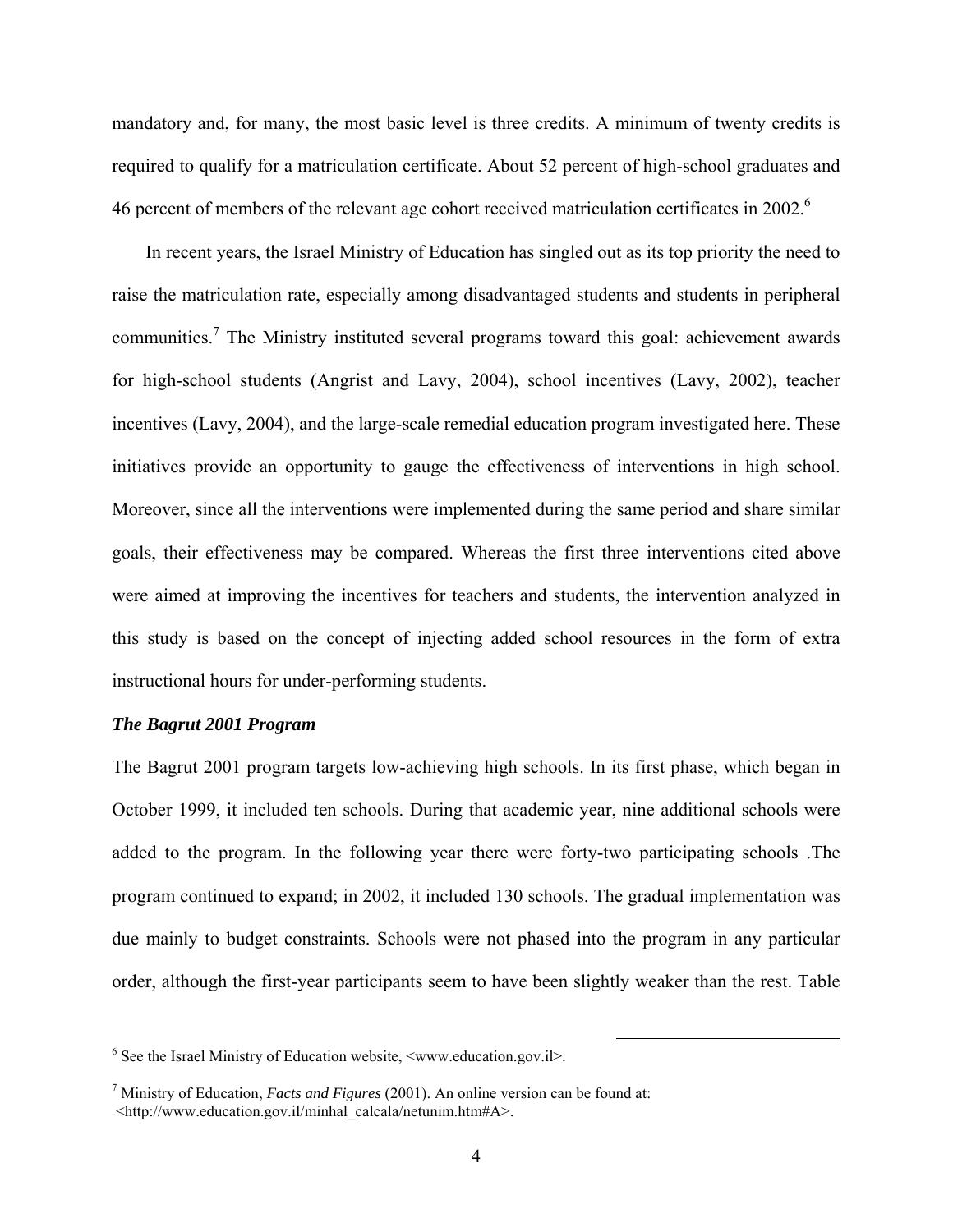1 presents the program timeline and the dates of the matriculation examinations that constitute the basis for the pre- and post-program achievements used in the evaluation.

The intervention included individualized instruction in small study groups of up to five students for tenth, eleventh, and twelfth graders. The aims of the intervention were: (1) to design individualized instruction based on students' needs; (2) to increase the matriculation rate; (3) to enhance the scholastic and cognitive abilities, self-image, and leadership aptitudes of underperforming students. Participants were chosen by their teachers based on the likelihood of their passing the matriculation exams. Although no single quantifiable measure was used to apply this guideline, teachers were instructed to select students who had up to three failing subjects. The additional tutoring was focused on these subjects; the remedial classes were held after school hours and were taught by the classroom teachers.

#### **3. Design of the Study**

The first year (1999/2000) was a pilot in which only  $12<sup>th</sup>$  grade students from a few schools participated. Therefore, the evaluation focuses on the first year of full implementation,  $2000/2001$ .<sup>8</sup> Thus, 1998/1999 is considered a pre-treatment year.

Table 2 presents the population (4,100 students, one-fifth of all students in the treated schools) affected by the intervention. Our evaluation focuses on the effects of the program on the matriculation status: a comparable outcome for all twelfth graders.<sup>9</sup> Of all twelfth-graders, 28

<sup>&</sup>lt;sup>8</sup> We decided not to include in the analysis 24 schools that were added to the program in April 2001 because the program was implemented in these schools just during the last two months of the school year and its participants are not known. Furthermore, 19 of these schools were selected to the program as part of a package of several programs provided by the Government to towns located near the country borders.

<sup>&</sup>lt;sup>9</sup> We cannot carry the same analysis for  $11<sup>th</sup>$  graders because of the high variability in the tested subjects in this grade. We also lack the information that allows linking the subject in which the student received treatment to the subject tested.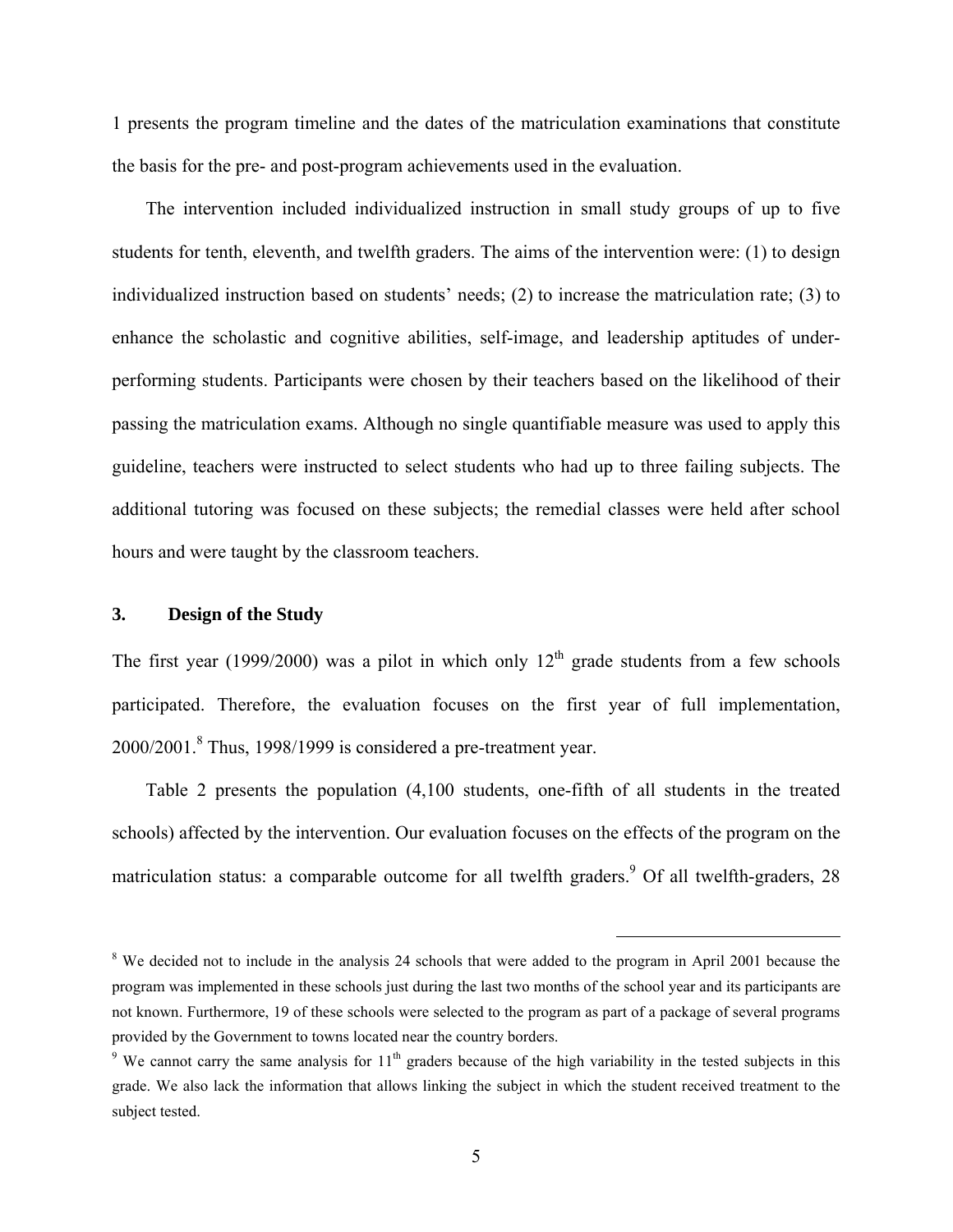percent participated in the program, but this rate varied across schools, from 11 to 79 percent. The large variability was the result of a rule that allowed each school to include up to 100 students in the program, irrespective of school size. Though this rule was not strictly enforced, it led to a negative correlation between the proportion enrolled in the program and school size (Figures 1 and 2).

Figures 3 and 4 show the relationship between the pre-program school matriculation rate and the program participation rate. Figure 3 shows the results for grades 10–12 and Figure 4 for twelfth grade only. Both figures suggest that there was no correlation between the program participation rate and the pre-program school matriculation rate.

### *Identification Strategy*

Schools and students were not chosen randomly to participate in the program. Therefore, we based the identification strategy on the gradual implementation of the program, which yields a natural comparison group composed of schools that were enrolled in the program later (2001– 2002). The mean characteristics of these schools strongly resemble those of the schools that enrolled first. Since this similarity is found both for the pre-treatment cohort of seniors and for the treated cohort, it provides some support for our claim that during the first few years of the program schools were enrolled in no particular order.

Tables 3 and 4 present descriptive statistics on three groups of schools: first-year program schools, schools enrolled in the second year, and all other high schools in Israel. Table 3 presents the evidence based on the data on 1999 seniors (pre-treatment graduating cohort) and Table 4 on 2001 seniors (treatment cohort). Table 3 shows only a few slight differences between treated and comparison schools: The number of siblings and the proportion of students of Asian or African ethnic origin are marginally higher in the treated schools, suggesting that these schools are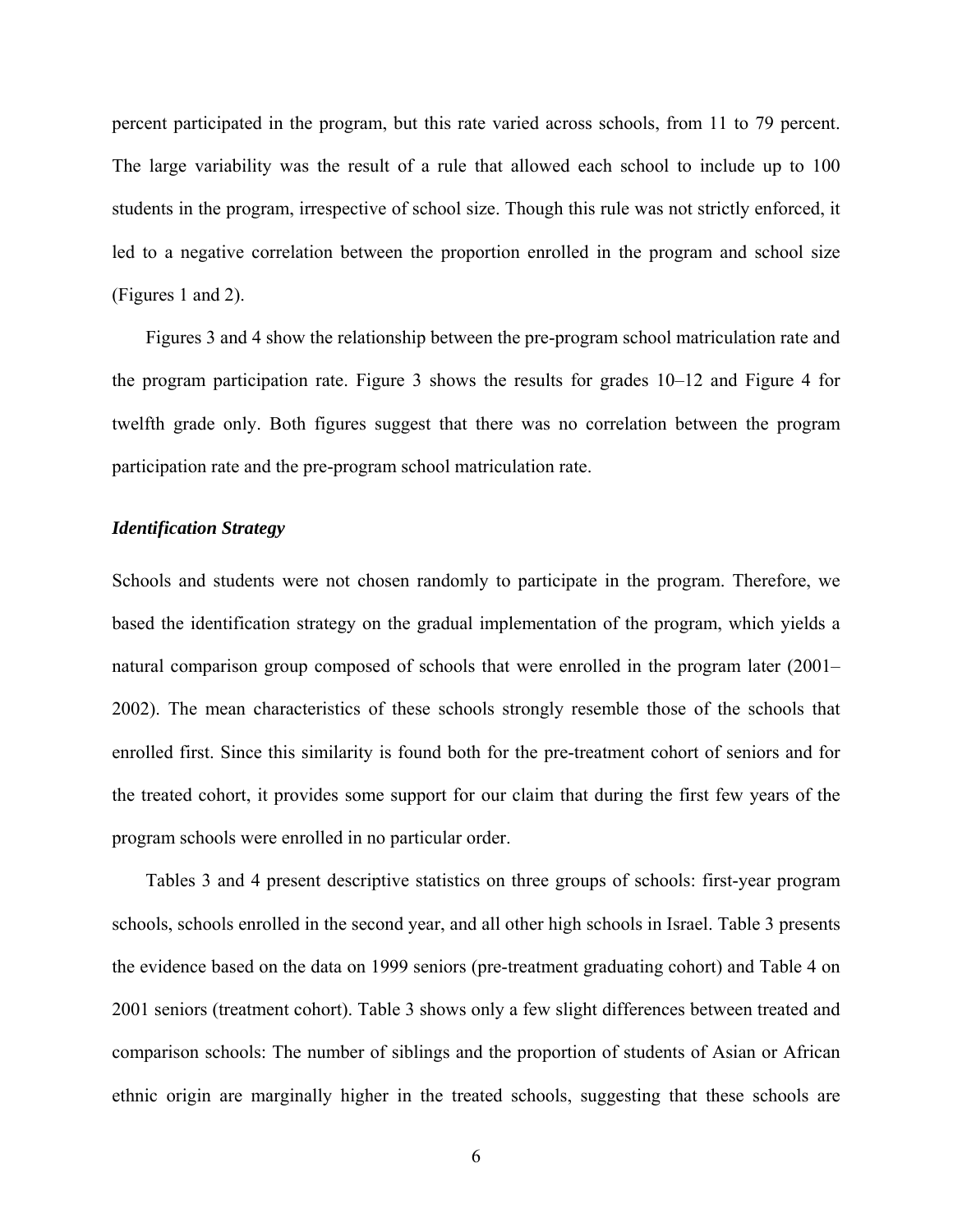slightly weaker. The pre-program matriculation rate was also lower in treated schools (44 versus 50 percent), although this difference is only marginally significant ( $t=-1.74$ ). The similarity between treatment and comparison schools is also found among the treatment cohort (Table 4). For this cohort it is worth emphasizing the lack of significant differences in terms of lagged achievements (number of credit units earned before twelfth grade and average score), which suggests that students from treated and comparison schools had similar achievements before the program started. On the other hand, the comparison of the treated schools with all high schools in the "other" category (i.e., those that are neither treated nor comparison schools) reveals a very different pattern. The two groups are significantly different in almost all student characteristics: students in treated schools have a lower socioeconomic status and poorer achievements; they come from larger families; their parents have less schooling; and a higher proportion are of Asian or African ethnic origin. Student achievements during the pre-treatment period were also considerably higher in the "other" schools than in treated schools. For example, the matriculation rate in 1999 (the pre-treatment year) was 20 percentage points higher, the 2001 seniors had an average lagged score seven points higher on matriculation exams taken before twelfth grade, and they had earned one more full credit unit before twelfth grade.

Some of the Bagrut 2001 schools were also included in two other programs that started at the same year, 2001, and mentioned in the previous section. Ten of the treated schools and nine of the control schools participated in the teacher-bonus program. There are no observed differences between these two groups of schools in terms of characteristics and pre-program outcomes. It is also worth noting the similarity between the ten treated schools that participated in the teacher-bonus program and the other treated schools.10 Regardless of the close balance in

 $10$  This evidence is not shown in the paper.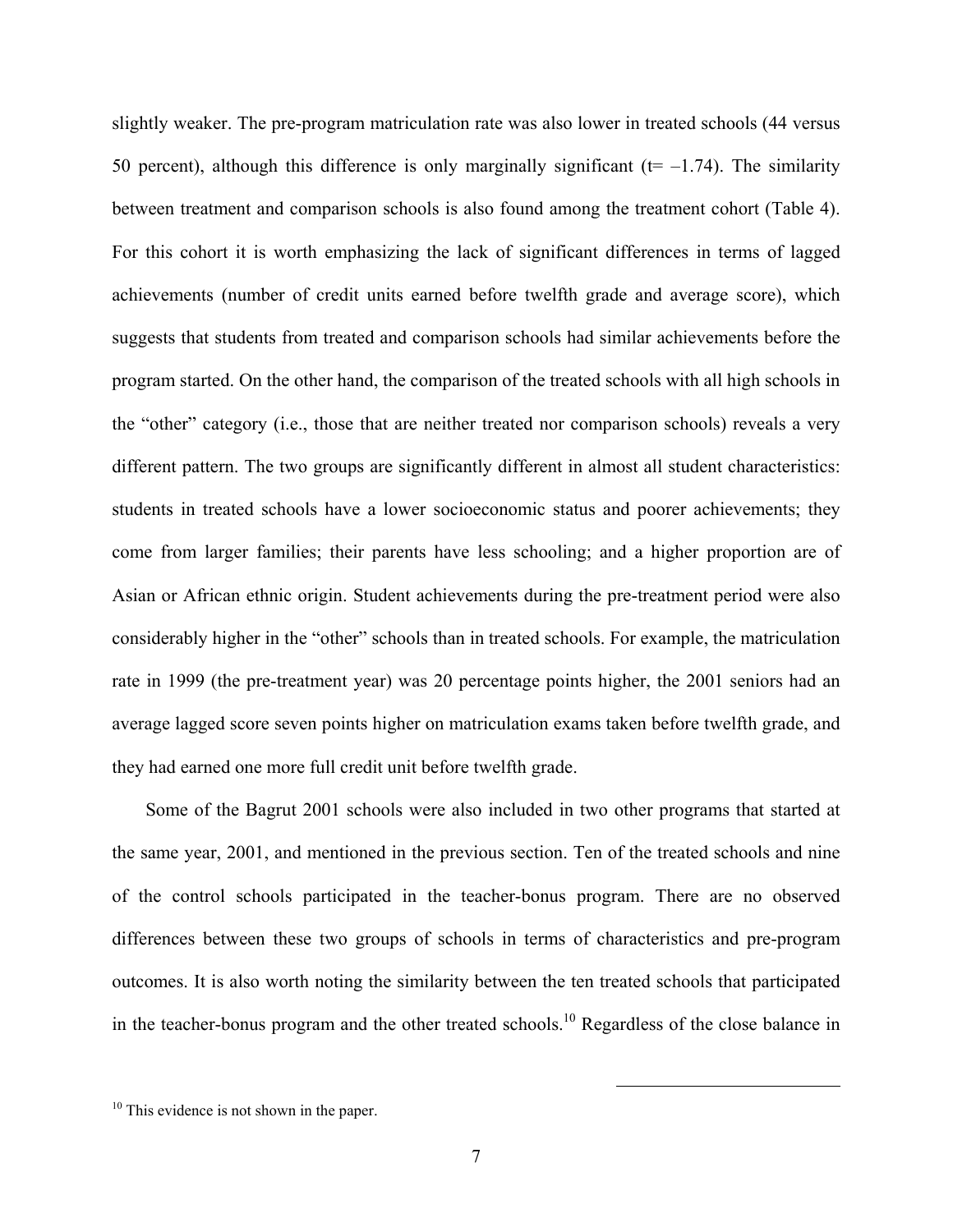terms of observables and also in terms of the number of control and treated schools that participated in this program, it is still of importance to assess empirically the sensitivity of the results while controlling for participation in the teacher-bonus program. We should also mention that one treated and two comparison schools participated in the student-awards program. We will therefore examine as well the sensitivity of the results to this additional program.

### **4. Effect of Treatment on Treated Schools**

We first studied the effects of the program on the school mean matriculation rate, considering the school to be the unit of treatment even if only a small proportion of its students participated in the program. This approach allows us to estimate the overall effect of the program irrespective of the issue of selection of students for treatment. The risk, however, is that when only a small proportion of students receives treatment, accurate detection of an effect at the school level may be impossible. Furthermore, the effect on the treated students may be determined only if we assume that the program had no spillover effects or externalities on treated students' classmates.

For estimation purposes, we use the two cohorts of twelfth graders in 1999 and in 2001. The repeated cross-section data are used to compare the change in the school mean matriculation rate in treated and comparison schools. This approach amounts to a difference-in-differences estimation when school fixed effects are included in the model. The main underlying assumption of this strategy is that in the absence of any intervention, the average change in matriculation rates would have been the same for treated and comparison schools.<sup>11</sup> Although the validity of this assumption cannot be verified, Table 5 shows that there were no significant differences in the matriculation-rate trend between treated and comparison schools in the pre-treatment years.

 $11$  The model also assumes constant and additive treatment effects.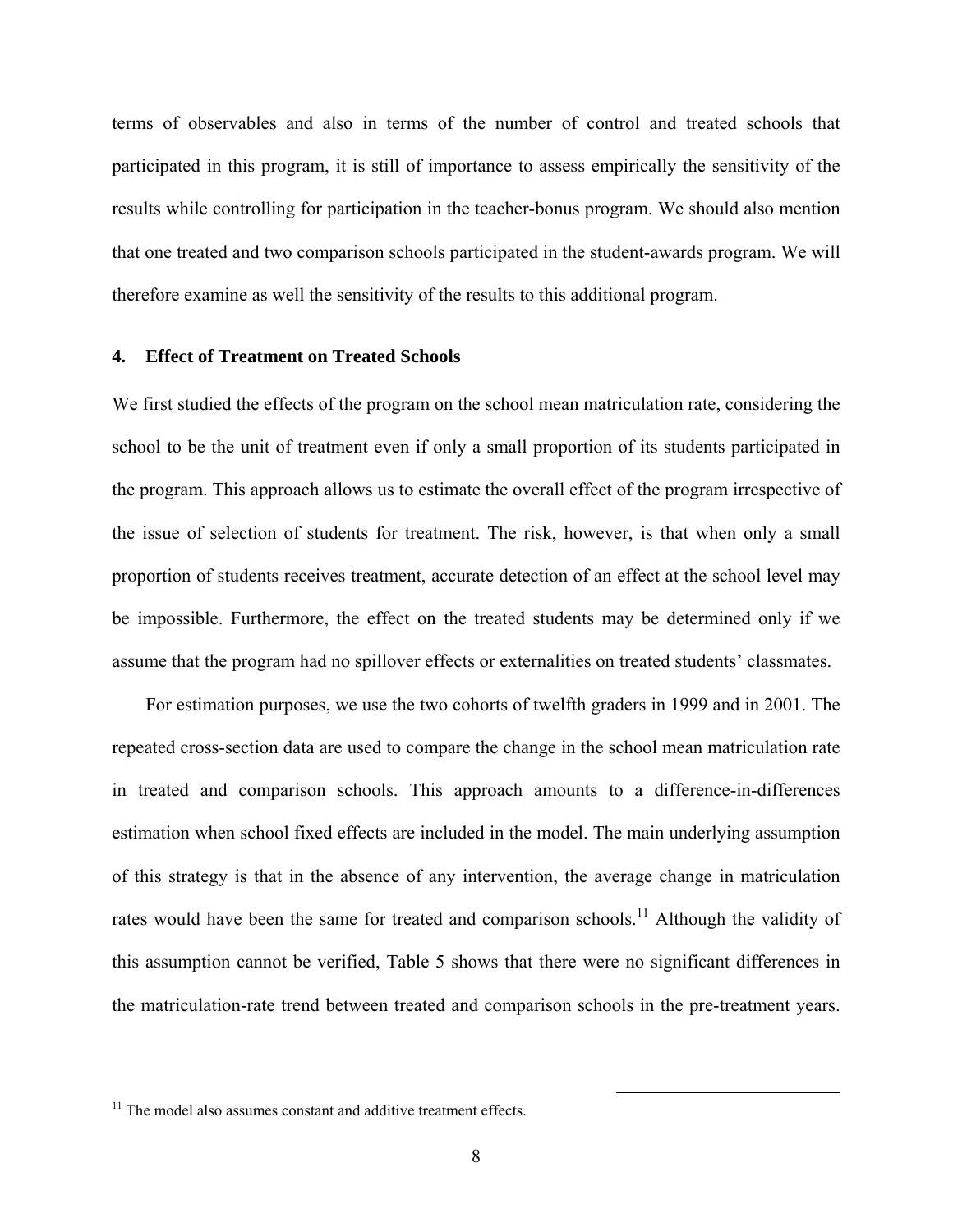In particular, there is no evidence of an 'Ashenfelter dip' in outcomes in the years before treatment.

#### *A. Empirical Models*

Treatment effects are estimated using both microdata at the student level and aggregated data at the school level. In a model without additional covariates, the analyses using microdata or school averages weighted according to the number of twelfth graders provide identical results. However, when school and student characteristics are added to the model, the two estimates may differ. Adding these covariates improves the precision of the estimates, especially when student lagged achievements are added, because these achievements correlate strongly with students' matriculation status. Although the difference-in-differences models include school fixed effects, it is important to control for student and school characteristics, particularly when we are analyzing data from low-achieving schools, which often experience severe year-to-year volatility in student characteristics (Koretz, 1996).

We first estimate the following model:

(1) 
$$
\overline{Y}_{st} = \beta' \overline{X}_{st} + \omega' S_{st} + \alpha T_{st} + \overline{\varepsilon}_{st}
$$

where s indexes schools and t = {1999, 2001} indexes years.  $\bar{Y}_{st}$  is the proportion of students in school s who were awarded matriculation certificates in year t;  $\bar{X}_{st}$  is a vector of mean student characteristics that includes parents' schooling, gender, number of siblings, immigration status, and two measures of pre-treatment achievements indicating the quartile of a student's average score on matriculation exams taken before twelfth grade and the quartile of the number of credit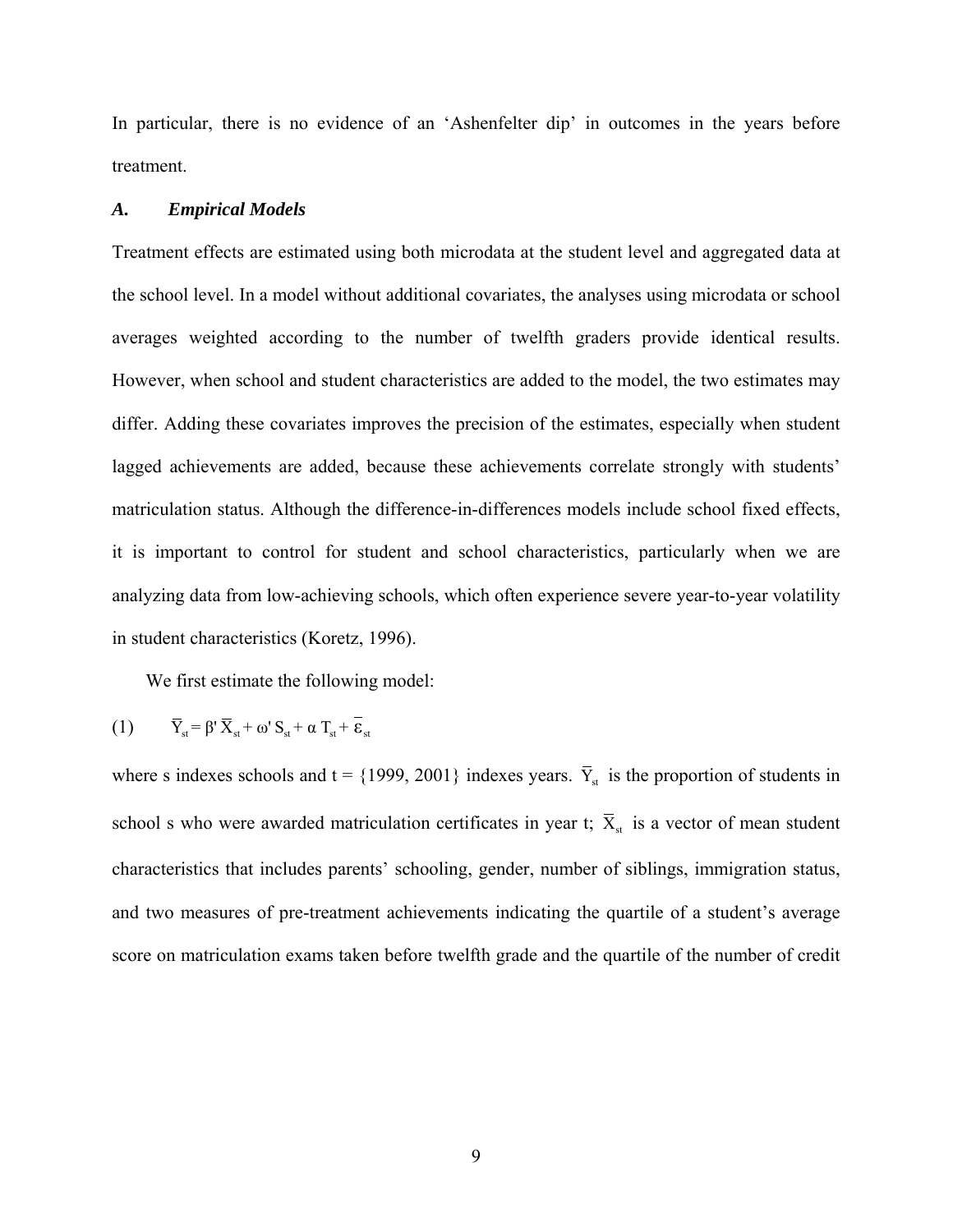units earned before twelfth grade;<sup>12</sup>  $S_{st}$  is a vector of school characteristics that includes the school's religious status, the number of students in the school, its square, and the number of students in twelfth grade; and  $T_{st}$  is a dummy variable that indicates program participation status. To control for preexisting differences between treated and comparison schools and to improve the efficiency of the estimates, we stacked the data for pre-treatment and treatment years and estimated a difference-in-differences model with school and year fixed effects as follows:

$$
(2) \qquad \overline{Y}_{st} = \beta' \, \overline{X}_{st} + \omega' \, S_{st} + \varphi_s + \delta_t + \alpha \, D_{st} + \overline{\varepsilon}_{st}
$$

where  $\Phi_s$  is a school fixed effect,  $\delta_t$  is a time effect, and  $D_{st}$  equals the interaction between the dummy for 2001 (the treatment year) and treatment status for school s. Similar equations are estimated based on microdata at the student level. For example, the difference-in-differences model may be written as

(3) 
$$
Y_{ist} = \beta' X_{ist} + \omega' S_{st} + \varphi_s + \delta_t + \alpha D_{st} + \nu_{st} + \epsilon_{ist}
$$

where  $Y_{ist}$  is the matriculation status of student i attending school s in year t.  $X_{ist}$  is a vector of student characteristics, and  $v_{st} + \varepsilon_{ist}$  is the error term, which is composed of a school-year– specific random element and an individual random element.

The wide variation in the proportions of participating students among schools may facilitate a more precise estimate of the treatment effect. We take advantage of the differences between schools in terms of the proportion of treated students to obtain an alternative measure of the effects of the program.<sup>13</sup> We use two alternative versions of treatment intensity:  $INT<sub>12s</sub>$  expresses the proportion of twelfth grade students receiving treatment at school s, and INT<sub>s</sub> expresses the

<sup>&</sup>lt;sup>12</sup> Since in 2000 the program was implemented only among  $12<sup>th</sup>$  graders, the 2001 seniors that participated in the program were first exposed to treatment only in  $12<sup>th</sup>$  grade. Thus, their schooling achievements in  $10<sup>th</sup>$  and  $11<sup>th</sup>$ grades can safely be considered as pre-program outcomes.

<sup>&</sup>lt;sup>13</sup> This strategy is similar to that applied by Card and Krueger (1994).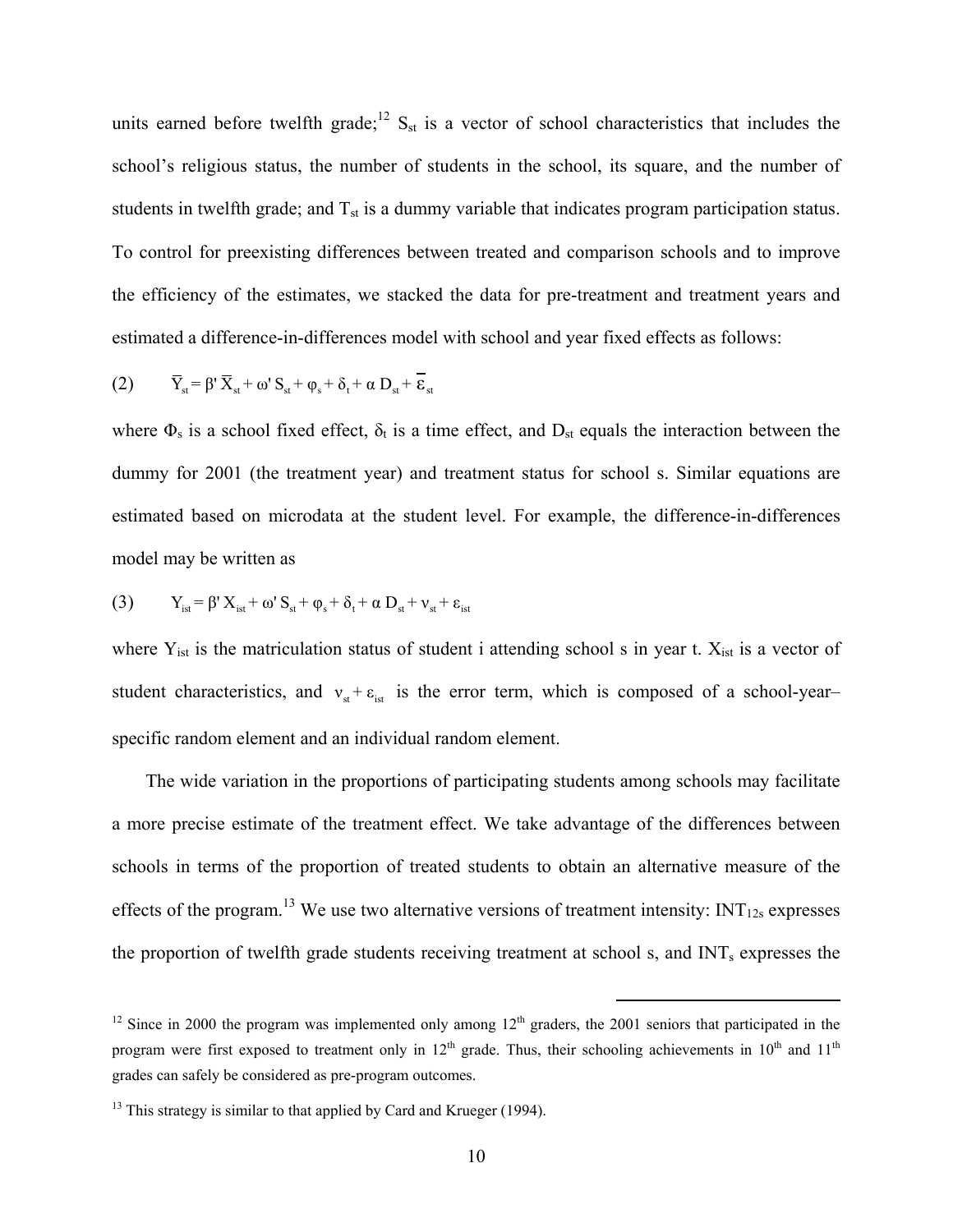proportion of tenth- to twelfth grade students receiving treatment at school s. Variations in treatment intensity reflect differences between treated and comparison schools as well as differences within treated schools. Since  $12<sup>th</sup>$  grade treatment intensity might be correlated with the twelfth graders' perceived potential, we also use school level treatment intensity as an alternative measure.

The main concern of this strategy is the possible endogeneity of treatment intensity. To examine this concern we evaluate whether pre-program achievements pertaining to the school or students predict treatment intensity while controlling for school size. As pre-program achievements we use the mean matriculation rate of the previous cohort and alternatively the treated cohort's lagged outcomes.

Table 6 shows that treatment intensity is not correlated with lagged school achievements or lagged student achievements but is highly negatively correlated with school size.<sup>14</sup> In addition, results presented in Table A1 in the appendix suggest that there were not significant differences in the matriculation-rate trend between schools according to the two alternative measures of treatment intensity. This evidence suggests that, conditional on school size, treatment intensity may be considered independent of potential achievements. The estimated difference-indifferences models include school fixed effects, which eliminate any remaining permanent difference between schools that might be associated with variations in program intensity. The empirical models are stated as follows:

(4) 
$$
\overline{Y}_{st} = \beta' \overline{X}_{st} + \omega' S_{st} + \varphi_s + \delta_t + \alpha D_{st} INT_{12st} + \overline{\varepsilon}_{st}
$$

(5) 
$$
\overline{Y}_{st} = \beta' \overline{X}_{st} + \omega' S_{st} + \varphi_s + \delta_t + \alpha D_{st} INT_{st} + \overline{\varepsilon}_{st}
$$

 $14$  For example, in a model with treatment intensity in twelfth grade as the dependent variable, the coefficient of preprogram matriculation rate is not significant (its value is 0.043 with a standard error of 0.169) and the coefficient of school size is –0.00031 with a standard error of 0.00005.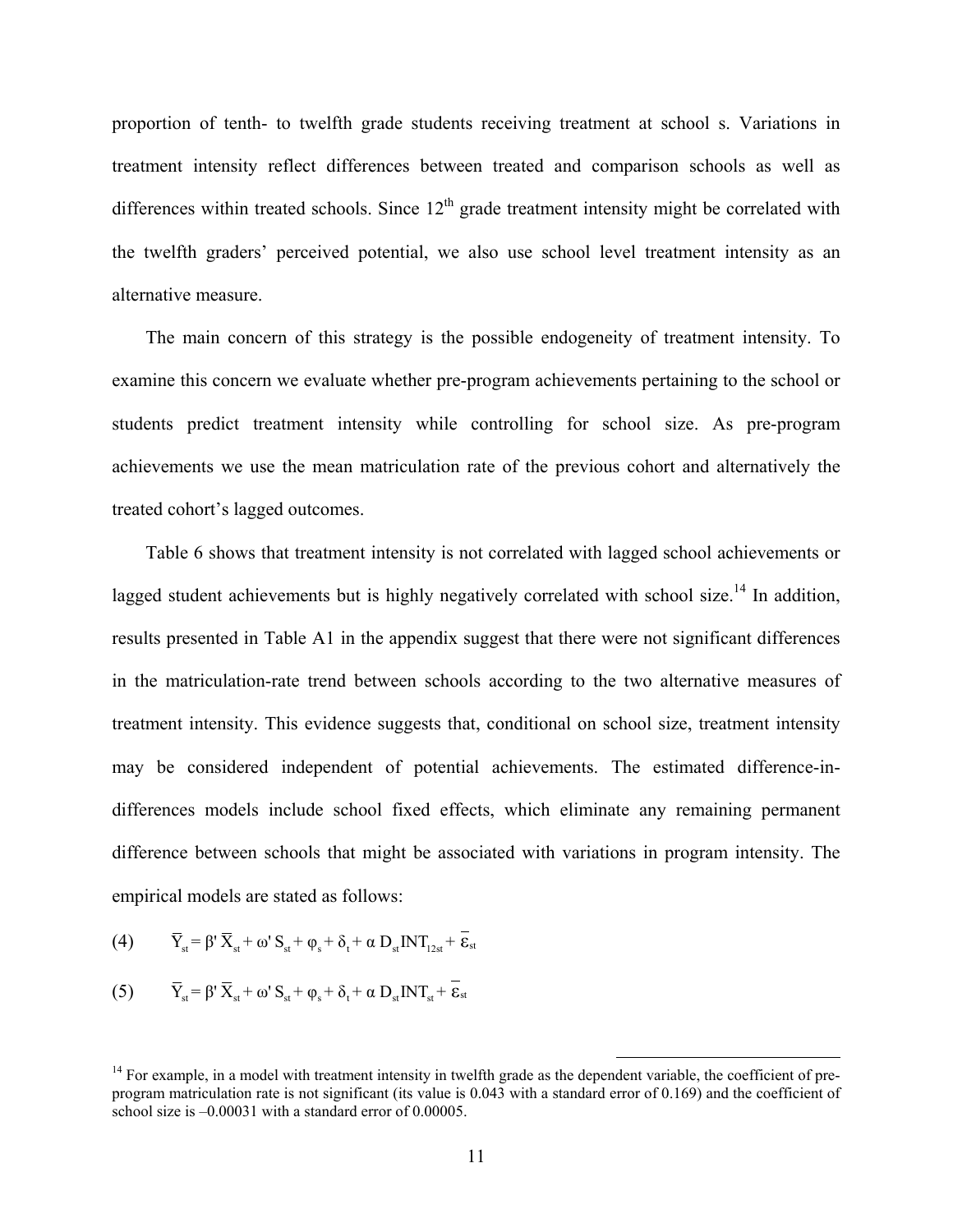### *B. Empirical Results*

Table 7 presents the controlled differences in the matriculation rate between treated and comparison schools for both pre-treatment (1999) and treatment (2001) years, as well as the difference-in-differences estimates. Columns 1, 2, and 3 are based on specifications that use treatment status as a binary variable. Columns 4, 5, and 6 are based on treatment intensity in twelfth grade, and columns 7, 8, and 9 are based on average treatment intensity in grades 10–12.

In the pre-program period (1999), treated schools had a slightly lower matriculation rate than comparison schools, although the difference was not significantly different from zero for any of the specifications. The controlled differences for the post-program period (2001) show that treated schools did better than comparison schools, suggesting a positive impact of the program; however, the estimates are significantly different from zero only for the specifications based on the treatment-intensity indicators. Adjusting for pre-program differences and adding school fixed effects by estimating difference-in-differences increases the precision of the estimates. The difference-in-differences results suggest that the program boosted the matriculation rate of treated schools by 3 or 4 percentage points. The three different specifications based on alternative measures of treatment (treatment as a binary indicator, treatment intensity in twelfth grade, and treatment intensity in grades 10–12) provide similar results. For example, if we look at the results based on weighted aggregate school data (row 2), the estimate based on treatment as a binary variable is 0.033 (s.e.=0.014). The estimate based on treatment intensity in twelfth grade is 0.117 (s.e.=0.050), which, when evaluated at the average intensity (0.279), provides an estimate of the average program effect equal to 0.033. The estimate based on average treatment intensity in grades 10–12 is 0.186 (s.e.=0.078), implying at average intensity (0.203) an effect equal to 0.038. Estimating these models based on the microdata yields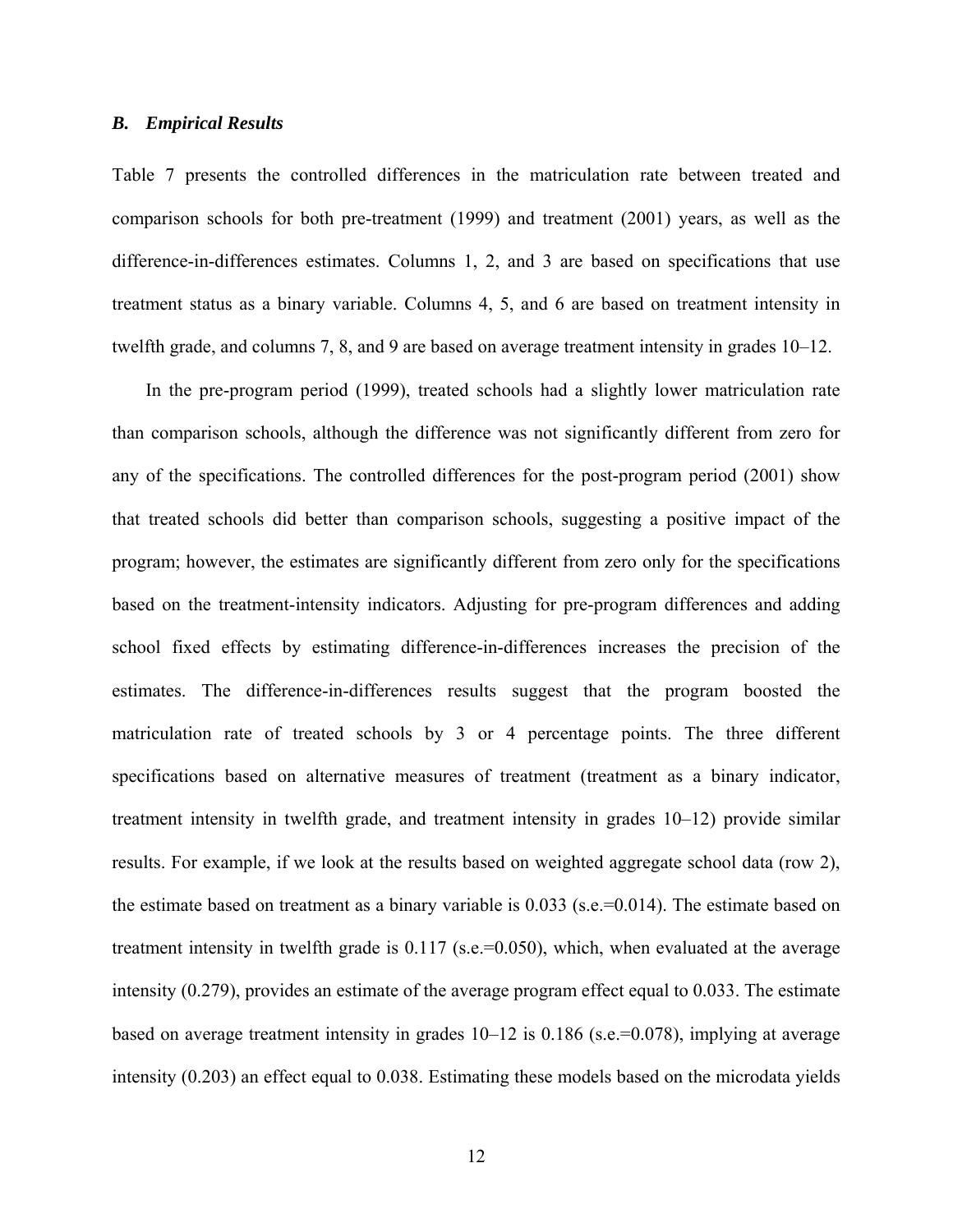qualitatively similar results, though on average the point estimates suggest a somewhat lower program effect.

It is worth noting that the estimates based on treatment intensity not only are a result of rescaling the binary treatment variable but also reflect the fact that within treated schools, a higher intensity of treatment led to a greater improvement in the matriculation rate. Table A2 in the Appendix shows the difference-in-differences estimates, with the treatment intensity indicators (intensity in twelfth grade and in grades 10–12) broken down into three dummy variables denoting high, medium, and low treatment intensity.<sup>15</sup> The estimates suggest that the higher the proportion of students participating in the program (higher treatment intensity), the greater the improvement in the school mean matriculation rate. For example, the estimates for low, medium, and high intensity in twelfth grade based on the weighted aggregate school data are 0.022, 0.031, and 0.064, respectively.

As noted earlier, 11 treated and 11 comparison schools participated in two additional programs implemented at the same time. In order to verify that the results from the school level analysis reported above are not confounded by these interventions, we estimated the same models that are presented in table 7 while adding controls for school participation in either of these programs. Results, shown in table A3 in the appendix, are almost identical to those presented in table 7 which suggest that the increase in the matriculation rate among treated schools can be attributed to the Bagrut 2001 program.

 $15$  The limits for low, medium, and high treatment intensity are defined by splitting the treated schools into three groups according to treatment intensity in twelfth grade or treatment intensity in the grades 10–12. Low intensity in twelfth grade includes schools in the first quartile of the distribution (intensity lower than 20%); medium intensity in twelfth grade includes schools in the second and third quartiles (intensity between 20% and 40%); high intensity in twelfth grade includes schools in the fourth quartile (intensity greater than 40%). The dummy variables for treatment intensity in grades 10–12 are defined similarly. Low intensity in grades 10–12 includes schools with intensity lower than 15%, medium intensity refers to the 15%–30% range, and high intensity includes schools with intensity greater than 30%.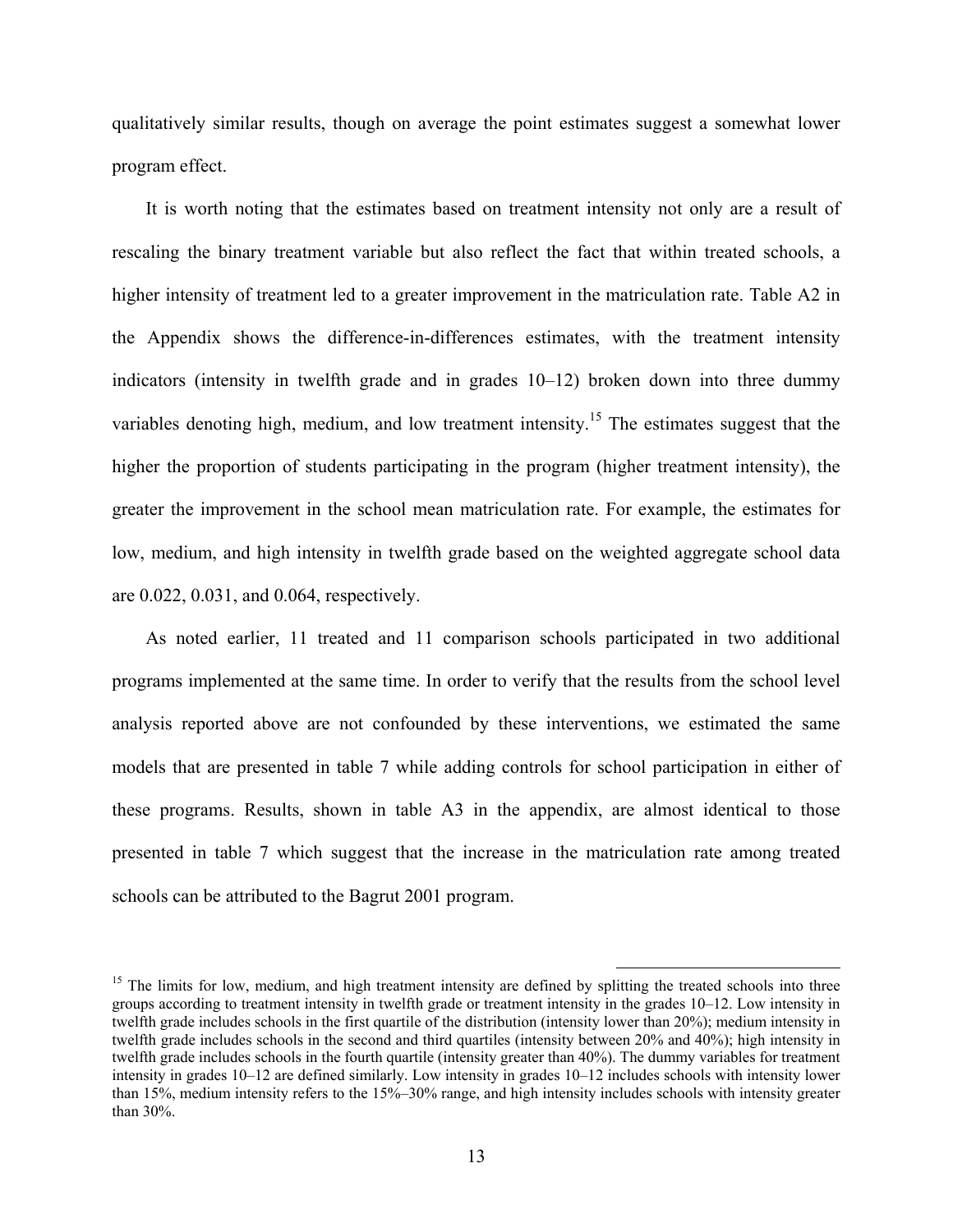### *C. Treatment Intensity: Instrumental Variables Strategy*

The negative correlation between treatment intensity and school size gives us an opportunity to implement an alternative identification strategy. The larger a school is, the lower its level of treatment intensity. However, since school size may have a direct effect on school achievements, it cannot be used simply as an instrument of treatment intensity. However, the direct effect of school size on school achievement may be identified from the relationship in the pre-program baseline cohort, including schools in the comparison group. Therefore, school size in the treatment year may be used as an instrument of treatment intensity. More precisely, the interaction of school size with the year 2001 and treatment status serves as an instrument of treatment intensity. To allow for a more flexible relationship between treatment intensity and school size, we define three variables based on the distribution of school size: the first corresponds to the first quartile, the second to the second and third quartiles, and the third to the fourth quartile. Each of these variables includes actual school size in its segment of the distribution and assigns zero values to the other two parts of the school-size distribution. The following equations make up the first stage and the reduced-form structure of this instrumental variable strategy.

(6)  $INT_s = \beta' \overline{X}_{st} + \omega' S_{st} + \varphi_s + \delta_t + \gamma_1 \text{ small}_{st} + \gamma_2 \text{ med}_{st} + \gamma_3 \text{ large}_{st} + \alpha_1 \text{inst1}_{st} + \alpha_2 \text{inst2}_{st} + \alpha_3 \text{inst3}_{st} + \overline{\epsilon}_{st}$ (7)  $\overline{Y}_{st} = \beta' \overline{X}_{st} + \omega' S_{st} + \varphi_s + \delta_t + \gamma_1 \text{ small}_{st} + \gamma_2 \text{ med}_{st} + \gamma_3 \text{ large}_{st} + \alpha_1 \text{inst1}_{st} + \alpha_2 \text{inst2}_{st} + \alpha_3 \text{inst3}_{st} + \overline{\epsilon}_{st}$ 

INT<sub>st</sub> denotes the school's average treatment intensity, which is equal to zero for comparison schools in 1999 and 2001 and for treated schools in 1999 and has intensity values for treated schools in 2001; small<sub>st</sub>, med<sub>st,</sub> and large<sub>st</sub> are the three school-size variables described above; and the three instrumental variables are defined as follows:

$$
inst1s = smallst * treateds * I(year=2001)
$$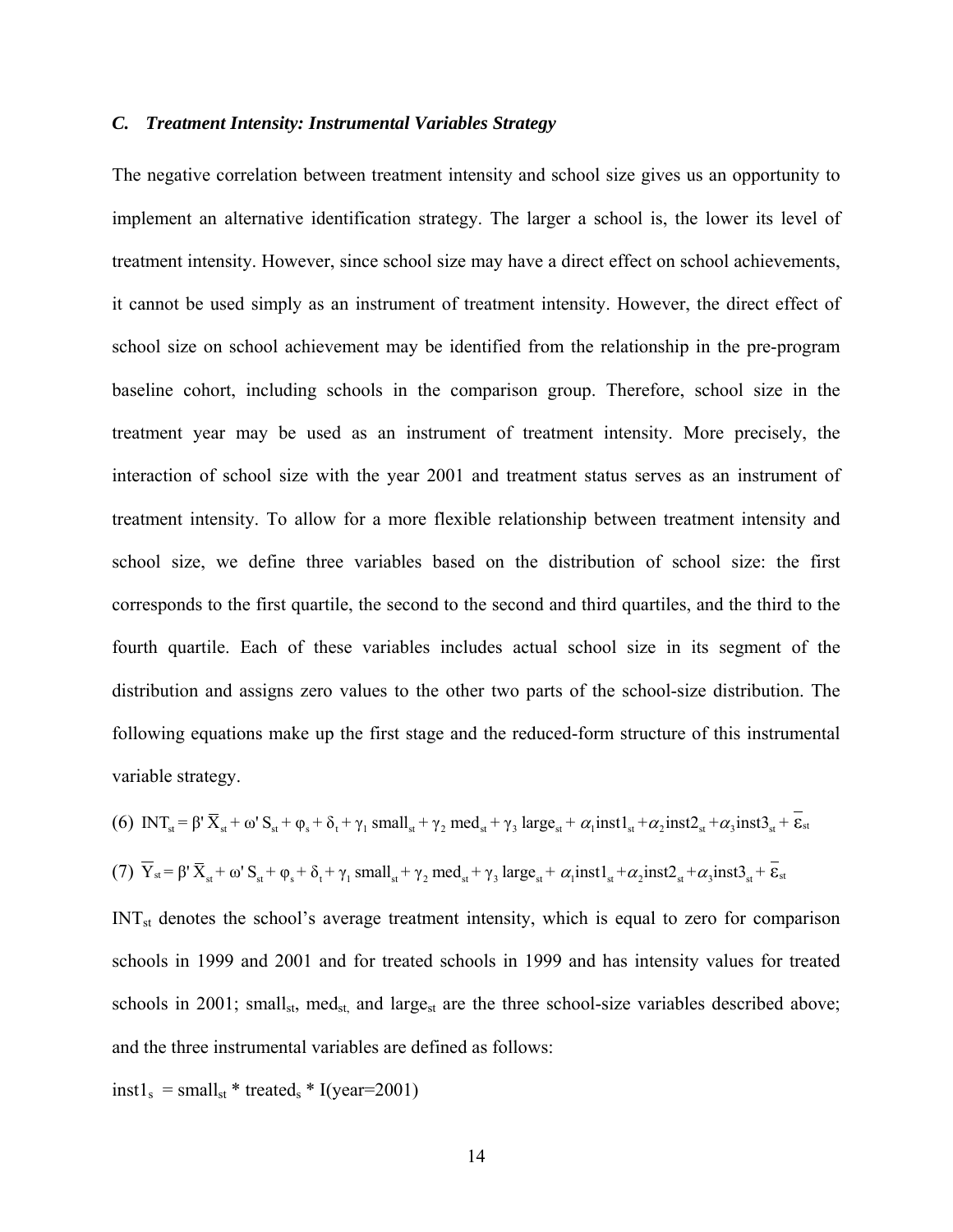$inst2_{st} = med_{st} * treated_s * I(year=2001)$ 

## $inst3_{st}$  = large<sub>st</sub> \* treated<sub>s</sub> \* I(year=2001)

where I(year=2001) denotes the treatment year. Similar equations are estimated on the basis of twelfth-grade treatment intensity.

The first-stage, reduced-form, and 2SLS results are presented in Table 8. Columns 1 and 4 show the estimates of the relationship between school size and treatment intensity in twelfth grade on the basis of unweighted and weighted regressions, respectively, and columns 2 and 5 show the estimates for treatment intensity in grades 10–12. Treatment intensity (either in twelfth grade or in grades 10–12) seems to decrease monotonically as a function of school size. The same pattern is found in the relationship between school size and matriculation rate, although the estimates are less precise. In smaller schools (which, on average, had higher treatment intensity), the program appears to have caused a larger increase in the matriculation rate in the treatment year. The 2SLS estimates are slightly higher than the estimates obtained from the differences-indifferences strategies, but nevertheless they are consistent with the results presented above. For example, the estimated effect of treatment intensity in twelfth grade obtained from the weighted regression is 0.154 (s.e.=0.054) and the corresponding estimate based on treatment intensity in grades  $10-12$  is  $0.202$  (s.e.=0.067).

### *D. Allowing for Heterogeneous Treatment Effects*

To allow for heterogeneous treatment effects in accordance with students' ability, we divided the distribution of the average score on matriculation exams taken before twelfth grade into quartiles and estimated the effect of the program for each quartile. To account for different time trends for each quartile, we converted the single time trend into four quartile trends.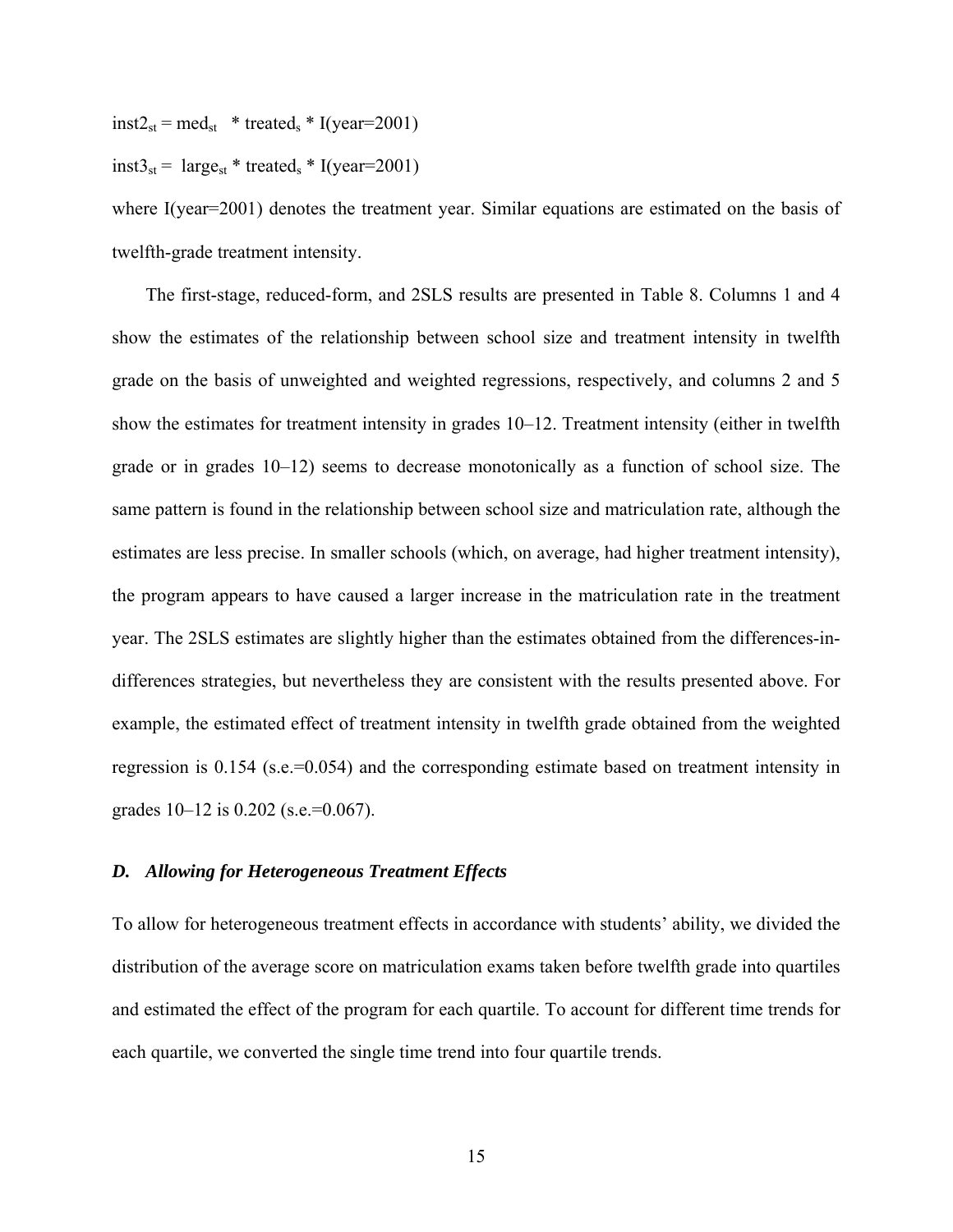Table 9 presents the results of the estimation of treatment effects by ability quartile based on aggregated weighted school data. We find no differences in the matriculation rates in the pretreatment year (1999) between treated and comparison schools in any of the quartiles. This suggests that the achievements of the two groups of students not only were similar on average but were also similarly distributed. The differences-in-differences estimates are positive for all quartiles, although they are measured very imprecisely. The greatest effect seems to have occurred in the second quartile. However, we cannot reject the hypothesis of equality of coefficients in a regular joint F-test or in a joint test where each of the coefficients is weighted by the inverse average proportion of treated students in the quartile.

### **5. Effects on Treated Students and Spillover Effects on Non-Participants**

Our next task is to identify the program effect on the treated students. The average school effect may be broken down into two parts: effect on participants and effect on participants' peers through externalities and spillover.<sup>16</sup> Since there is no natural comparison group for the treated students, we have to resort to non-experimental methods of identification, namely, conditioning on observed covariates. The central identifying assumption in this case is that treatment status is independent of potential achievements after conditioning on observable covariates and lagged achievements. Although this assumption is hardly satisfied in most non-experimental studies, the availability of a wealth of data on student characteristics and student achievement on matriculation exams taken before the program was implemented make this a credible approach in

<sup>&</sup>lt;sup>16</sup> Students in treated schools who were not in the program could have been affected in various ways. For example, the program may have freed some of the classroom teacher's time, which could then be directed to untreated students. Another possibility is that the improved learning of program participants reduced the frequency of disruptions during regular class sessions. On the other hand, negative externalities may have ensued if the close relationship between teachers and treated students that developed during treatment resulted in attention in regular classes being diverted from non-participants to participants.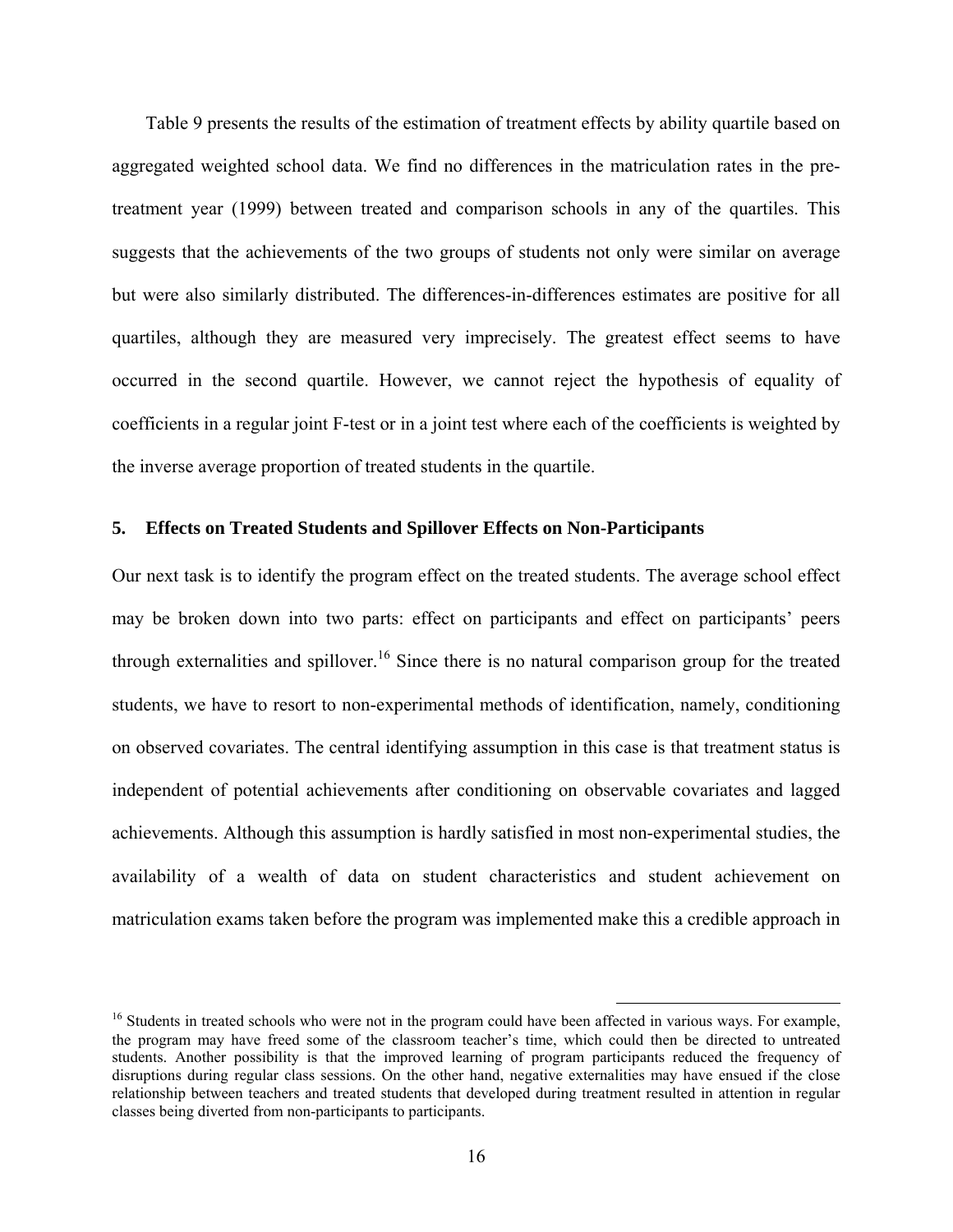our case.17 As Smith and Todd (2004) note, a critical condition for reducing selection bias is to have data containing a rich set of variables that affect both program participation and student achievement.

A control group was selected from among the students in the comparison schools. We avoided choosing students from treated schools because they might have been exposed to the externalities of the program and might be different from program participants in observable and unobservable characteristics, as suggested by the fact that they were not selected to participate in the program.

As a benchmark we first estimated OLS regressions in which we controlled for the following student and school covariates: gender, ethnic origin, parents' education, number of siblings, immigration status, number of credits earned in grades 10 and 11, average weighted score on the matriculation exams taken in grades 10 and 11, school size, its square, twelfth-grade enrollment, religious status of school, and school matriculation rate in 1999. Although this method controls for a large set of covariates and pre-program achievements, we might have been comparing dissimilar populations, since the achievements for treated students would be contrasted with the achievements for the whole sample of students from comparison schools.<sup>18</sup> An alternative approach is to implement a non-parametric matching method, as Angrist (1998) did. This would assure that the subsets of students that form the treated and comparison groups have similar distributions of covariates. It also reduces the need to rely on model extrapolations

 $17$  The claim that the program itself may have changed the students' behavior and achievement on the examinations taken before participation in the program is not a concern in this case for two reasons: First, for most schools, it was the first year of implementation of the program, making it highly unlikely that the students were aware of the program before they were given the opportunity to participate. Second, the pre-program achievements are based on the matriculation examinations, which have a strong influence on opportunities for higher education and jobs. Thus, it does not stand to reason that students would risk future opportunities and underperform on these exams in order to be admitted to the program.

<sup>&</sup>lt;sup>18</sup> Because some of the covariates are non-discrete, OLS estimates will be based on the whole sample even if for some values of the covariates there are only treated or comparison students.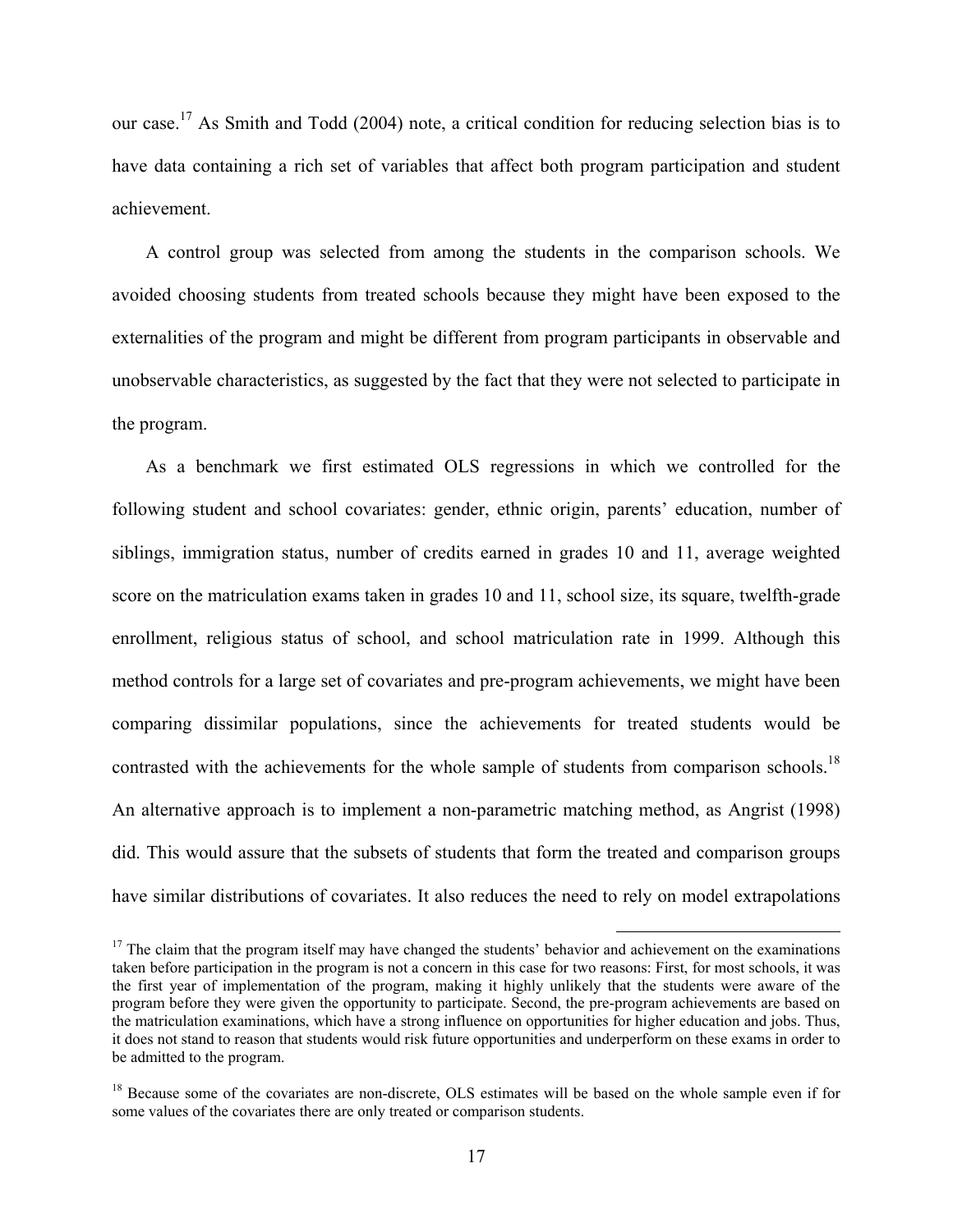and functional form. However, this procedure has a major problem: as the number of covariates increases, the probability that both treated and comparison students will have the same set of covariates approaches zero. Rosenbaum and Rubin (1983) proposed an alternative approach that circumvents the curse of dimensionality. They stated that if treatment assignment can be ignored given x, then it can be ignored given any balancing score and, in particular, given a propensity score. We applied various methods based on the propensity score (nearest neighbor matching, kernel matching, stratification on the propensity score, weighted regression on the basis of the score, etc.), as well as non-parametric matching, in order to contrast the achievements for treated students with those for students from comparison schools and to estimate the effects of the program.19 The propensity score was estimated on the basis of all the aforementioned student covariates, pre-program achievements, and school characteristics.20

A point to emphasize is that the matching of the propensity score is not meant to emulate the selection process used in the program; it is based mainly on the same central assumption of selection on observables that underlies the linear regression. The main purpose of propensityscore matching is to restrict the non-experimental comparison group to a sample that has the same distribution of covariates as the treated students. Table A4 in the appendix compares the

 $19$  The results reported in this paper are based on nearest neighbor matching and kernel matching. The other methods provide very similar results.

 $20$  We tried various specifications in which we omitted one of the pre-program achievements from the propensityscore equation and checked whether the matched sample was balanced for this covariate. The similar achievement of treated and comparison students in pre-program data omitted from the propensity-score equation reinforces the credibility of the assumption that treated and comparison students would have done similarly afterwards, too, if the treated students had not been treated.

The standard errors of the estimates of the program effects were computed using two-stage bootstrap methods that preserve the clustered structure of the data. In the first stage, we sampled schools with replacement; in the second stage we sampled students within schools. For each generated sample we estimated a propensity-score function, and we then applied matching procedures to generate the estimates. The standard errors were derived from the results obtained in these replications. For theoretical context, see Davison and Hinkley, 1997; for an application of this procedure, see Subramanian and Deaton, 1996.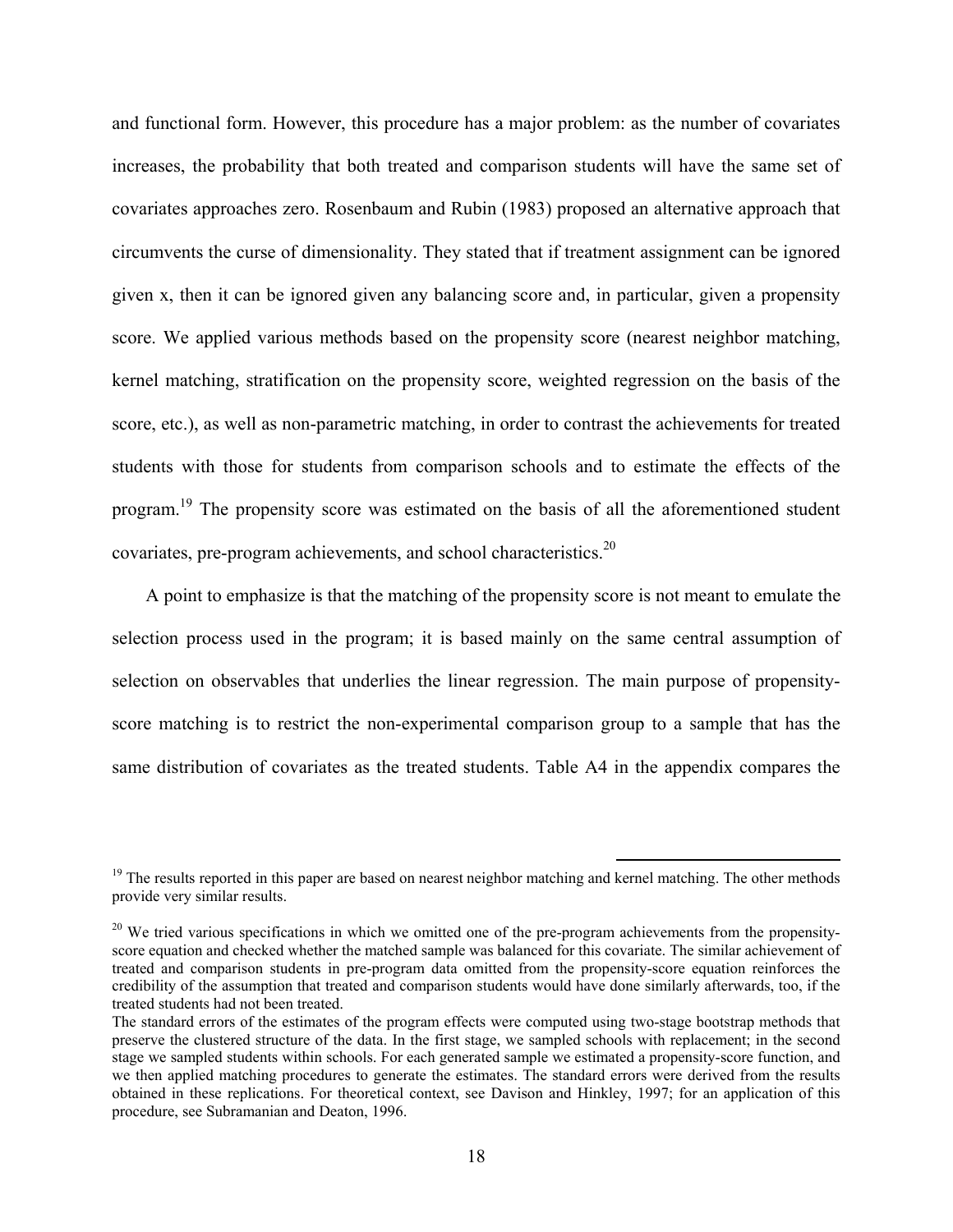characteristics of treated and comparison students matched by nearest neighbor matching.<sup>21</sup> A total of 1,183 students from comparison schools were matched with 1,789 treated students. We were able to find a match for every treated student. The matched comparison students were selected from all comparison schools, reinforcing the argument that treated and comparison schools have similar characteristics. The comparison of treated and matched students shows no significant differences between the two groups in any of the student or school covariates.

To identify the program effects on non-treated students, we applied the same methodology described for treated students. Non-treated students are compared to students from comparison schools, using linear regressions and alternative matching methods.

#### *Empirical Results*

Table 10 shows the separate estimates of the program effects on treated students and their classmates. The estimates for program participants are reported in columns 1–3 and the estimates for non-participants are reported in columns 4–6. The alternative methods suggest that the program affected the achievements of treated students only, increasing their probability of earning a matriculation certificate by 13 percentage points on average. The effect of the program declines monotonically with student ability (measured on the basis of pre-program achievements). For example, the effect on the lowest ability quartile is twice that on the third ability quartile. However, this pattern of sharp monotonic decline in the effect of the program by student ability may be a result of inappropriate matching of students. An illustration may help clarify this point. Some students may have been selected to participate in the program despite being in the upper ability quartile (having high lagged achievements) because the school staff

<sup>&</sup>lt;sup>21</sup> We first limited the sample to those treated and control students having propensity scores in the region of common support. Each treated student was matched with a student from comparison schools that had the nearest propensity score. Some comparison students were matched to more than one treated student. Nevertheless, most comparison students were used a maximum of two times.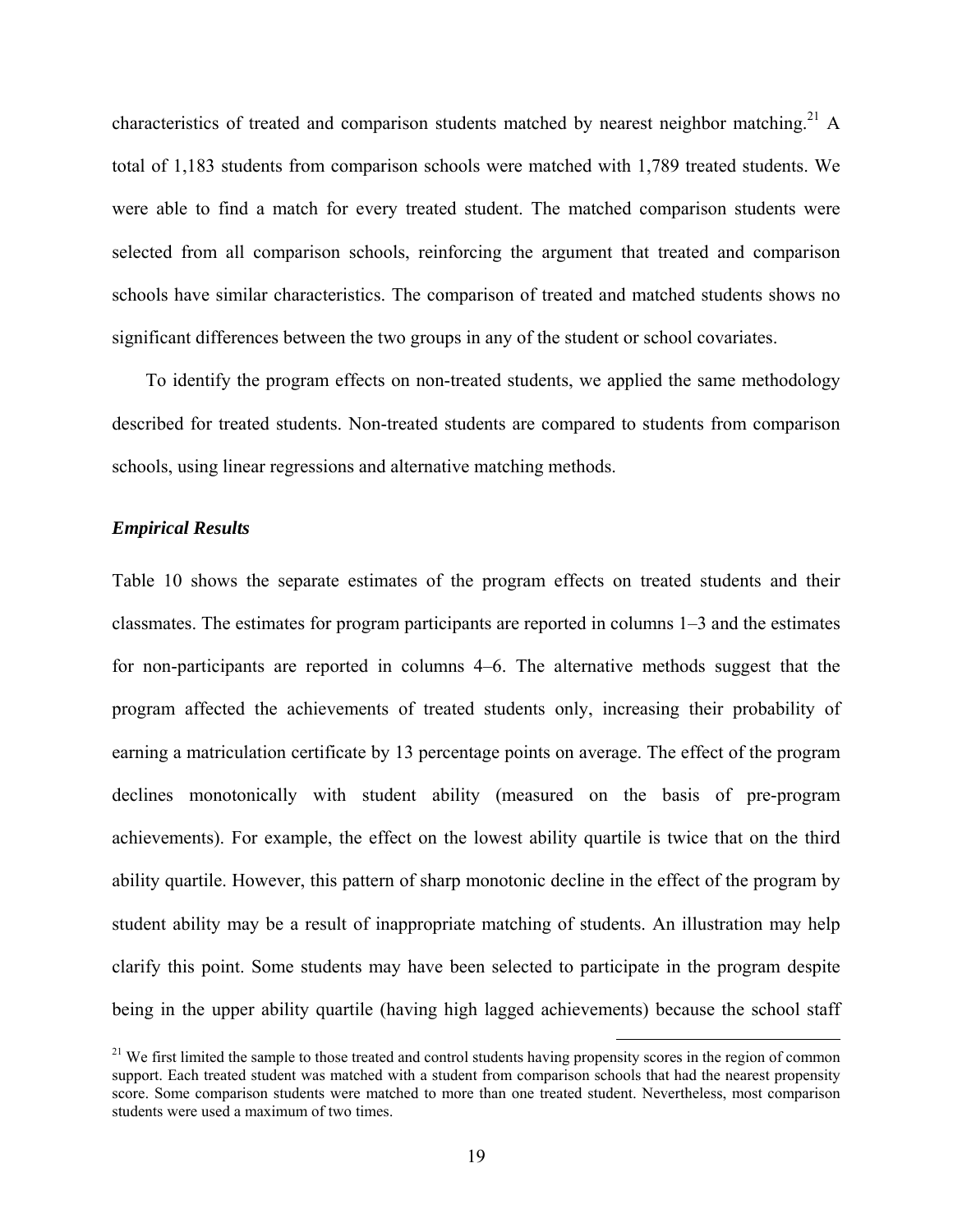knew something about them that was not known to the econometrician (unobservable characteristics). These students will have low propensity scores and will be matched with comparison students who are truly high performers. Such circumstances may lead to a correlation between the propensity-score estimates and pre- and post-program achievements. In Figures 5 and 6 we plotted the pre- and post-treatment achievements of treated students as a function of their propensity scores. The achievements are averaged according to the percentile of the propensity score. Figure 5 suggests that there is no clear relationship between student performance in grades 10 and 11 and the estimated propensity score. The same pattern appears in Figure 6, where the matriculation rate is plotted against the propensity-score percentiles. The matriculation rate of students with low estimated propensity scores is not lower than that of students with higher propensity scores. This evidence suggests that the propensity-score estimates did not suffer from such bias and that the decline observed in the effect of the program by student ability is not erroneous.

The evidence in Table 10 also suggests that the program did not affect the achievements of participants' classmates. This enhances the credibility of the results obtained in the analysis of the program effects on treated students.<sup>22</sup> Assuming that the program did not have spillover effects, as suggested by the results, we may return to the analysis of the program effects at the school level and obtain an estimate of the program effects on treated students.<sup>23</sup> Taking, for

 $^{22}$  This result is also in line with the results reported in Table A3 which suggest that the increase in the matriculation rate is due to the Bagrut 2001 program and not to the two other interventions, the teachers' and students bonuses programs.

<sup>&</sup>lt;sup>23</sup> This is equivalent to a Wald estimator that can be stated as the sample analog of the following expression:  $\alpha_{\text{IV}} = \frac{\{E[Y|T=1, \text{year}=2001, X] - E[Y|T=1, \text{year}=1999, X]\} - \{E[Y|T=0, \text{year}=2001, X] - E[Y=1|T=0, \text{year}=1999, X]\}}{\{E[S|T=1, \text{year}=2001, X] - E[S|T=1, \text{year}=1999, X\} - \{E[S|T=0, \text{year}=2001, X] - E[S|T=0, \text{year}=1999, X]\}}$ 

where  $T=1$  if the school was treated and  $S=1$  if the student was treated. The denominator can be reduced to  $P[S=1|T=1, year=2001,X]$ , which is equal to the proportion of treated students in treated schools, since the other elements are zero.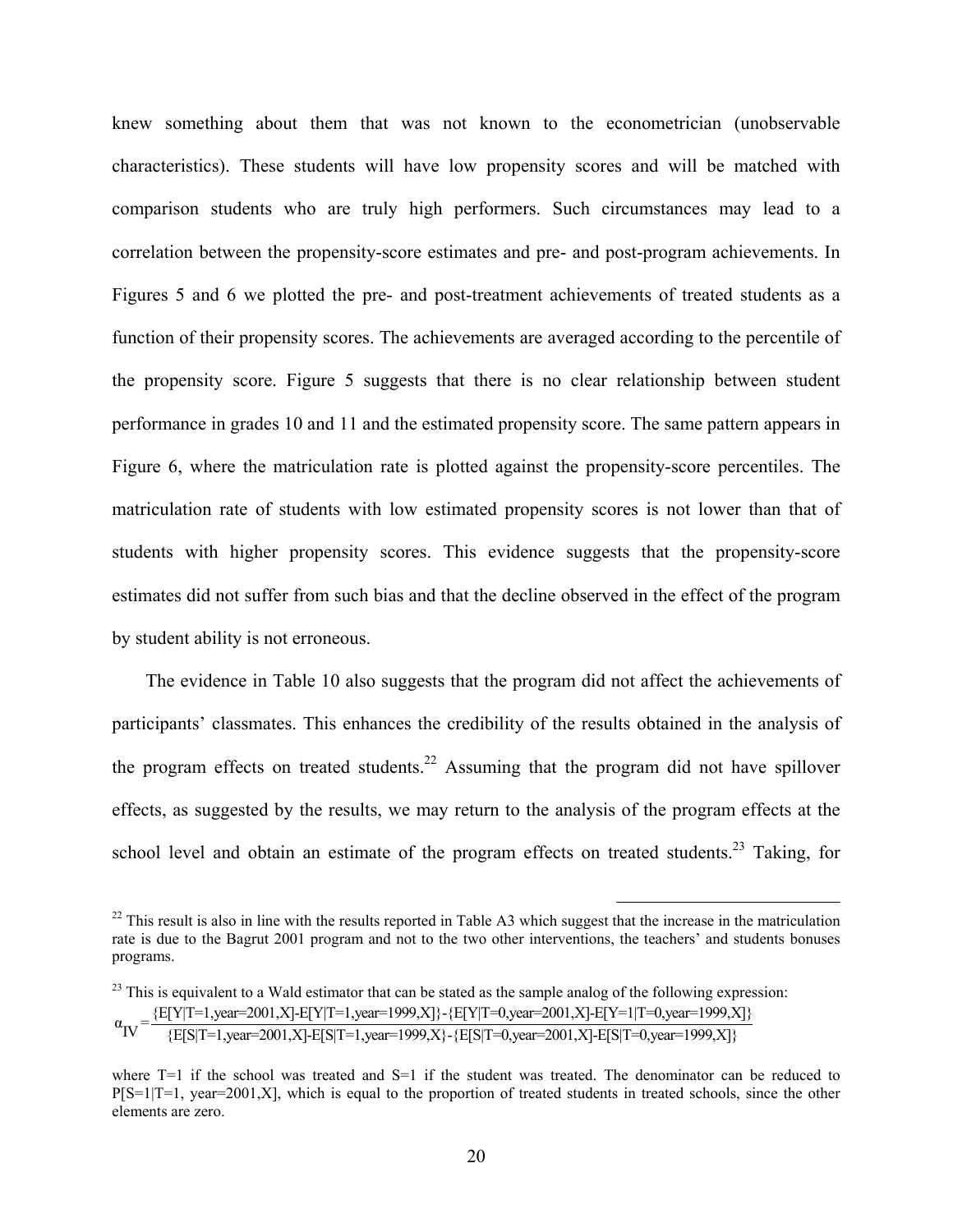example, the estimate of the program effect obtained from the weighted regression based on aggregate school data (0.033) and dividing it by the proportion of treated students (0.277), we obtain a 0.119 estimate of the program effect on treated students. This estimate is very similar to the alternative estimates obtained from the analysis based on treated students.

### **6. Estimates Based on Difference-in-Differences Matching Estimators**

The availability of pre-program achievements allows us to apply an additional method to test for program effects. The use of difference-in-differences matching estimators lets us control for any time-invariant unobservable differences between treated and comparison students.<sup>24</sup> An example may be fixed differences in school characteristics between treated and comparison schools. The assumption required for identification is that the difference between post-program and pre-program achievements for comparison students is the same as the difference among treated students would have been had they not been treated.

Two measures of achievements are available for the pre-program and post-program periods. The first is the number of matriculation credits earned. Since we have seen that the program increases the matriculation rate and since a minimum of 20 credit units is required to qualify for a matriculation certificate, we should expect to find a positive effect on mean credit units earned by treated students. The second measure is the average score on matriculation exams. For this one, however, the effect may go either way. $2^5$ 

Panel A of Table 11 presents the comparison between the treated group and the matched comparison group. The results suggest that there are no differences between the two groups in

<sup>&</sup>lt;sup>24</sup> For theoretical context and an application of this estimator, see Heckman et al. (1997) and Smith and Todd (2003).

 $^{25}$  On the one hand, treated students may have improved their scores; on the other hand, they may have been tested at higher levels of proficiency than comparison students.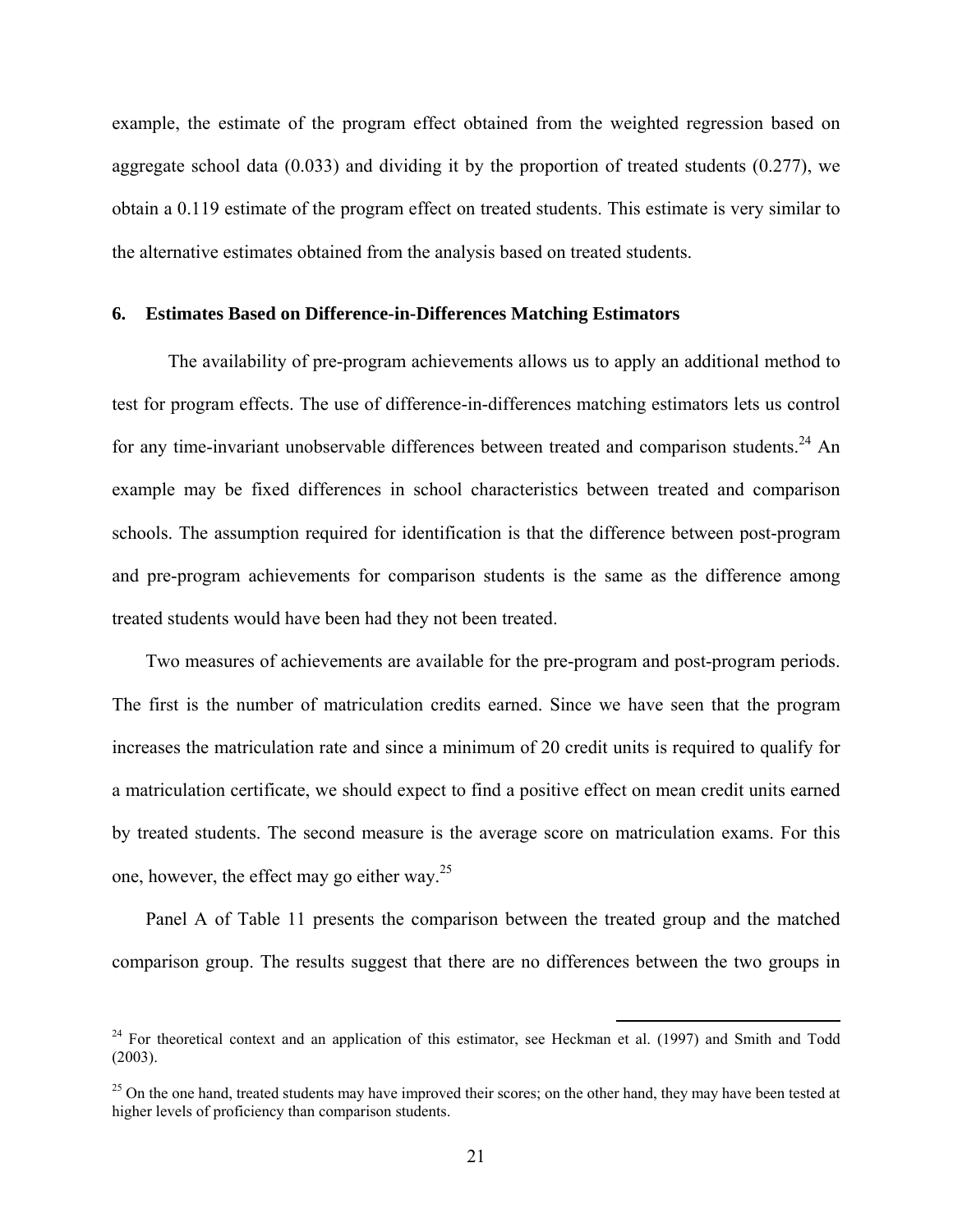mean pre-program achievements, such as the number of credit units earned in grades 10–11. However, we find a positive difference of two credit units (s.e.=0.623) for treated students in the post-program period. The differences-in-differences estimate is almost the same: 1.951 (s.e.=0.773). No similar gain was found for the average score on the matriculation exams. This suggests that program participants gained on average two additional credit units without lowering their average score. Panel B presents a similar analysis based on non-treated students. The results suggest that the program did not have any effect (positive or negative) on the achievements of this group.

### **7. Cost-Benefit Analysis and Alternative Interventions**

The average cost of the program was \$1,100 per participant and \$300 per twelfth-grade student. We focus the cost-benefit analysis on the latter because it allows comparison with other schoolbased interventions and because the estimates of program effects at the school level lack the potential pitfalls that could be used as arguments against the estimates of the effect of treatment on treated students (program participants).

An ideal cost-benefit analysis should contrast the aforementioned cost with student achievements after graduation from high school. Unfortunately, we will have to wait many years to pursue this analysis. As an alternative, however, we may estimate the potential monetary returns on an increase in the matriculation rate in terms of the present value of the increment in lifetime earnings.<sup>26</sup> Angrist and Lavy (2004) estimated the returns to the Bagrut certificate at 24 percent. This rate of return reflects partly the increased likelihood of higher education, but also

<sup>&</sup>lt;sup>26</sup> We assume that the program affects only the wages of its participants and has no general equilibrium effects. This assumption seems plausible, since less than 1.5% of students in their age group received treatment. This point will have to be taken into account in the future as the program is expanded to a large proportion of Israeli schools.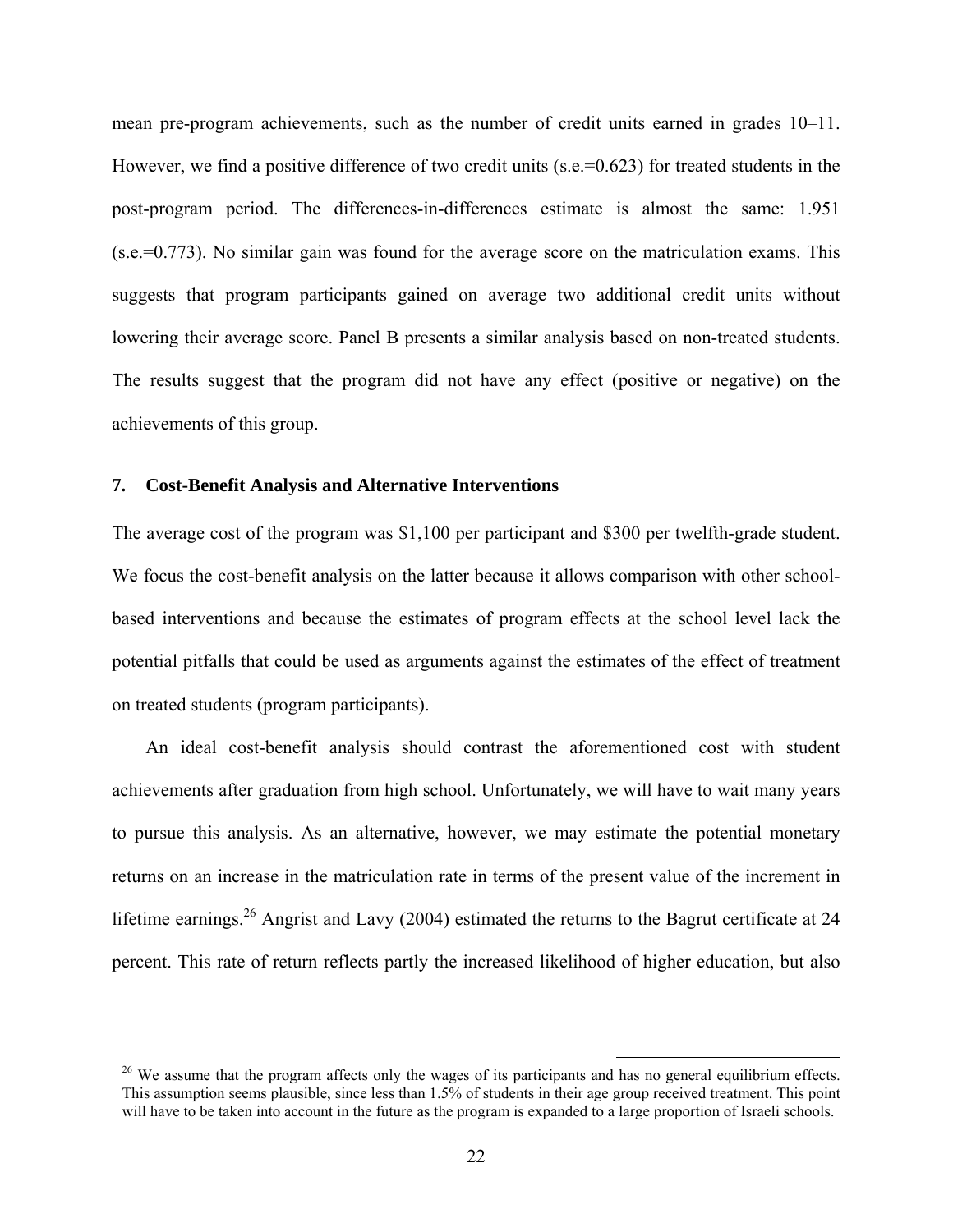the monetary returns to the Bagrut certificate itself.<sup>27</sup> Given that the program boosted the average school matriculation rate by 3.3 points, and taking as a baseline the earnings of workers with 11- 12 years of schooling in the year 2000, which were about \$16,100 (Israel Central Bureau of Statistics, 2002), the annual increment in earnings due to the program is estimated as follows:  $$16,100 \times 0.24 \times 0.033 = $127.5$ . Assuming that this increment remains constant across lifetime earnings and that the positive payoffs begin four years after the costs are incurred and remain in effect for forty-three years (until the individuals reach age sixty-five), the internal rate of return is 20 percent. This exceeds any reasonable real rate of interest.

Although it seems that the program yields a positive rate of return, we should ask how it ranks in terms of efficiency relative to other potential interventions. To address this question, we compared the remedial education program with other programs that had the same objectives and were implemented in Israel in the same academic year. Table 12 presents a comparative analysis of Bagrut 2001, a student matriculation awards program that provided monetary bonuses to students who earned matriculation certificates (Angrist and Lavy, 2004), and a teacher-bonus program that paid teachers bonuses on the basis of their students' performance on matriculation exams (Lavy, 2004). The Bagrut 2001 program produced a gain similar to that of the teacherbonus program but at almost twice the per-student cost. The matriculation awards program doubled the improvement achieved by the Bagrut 2001 program while its costs were almost equal. However, the matriculation awards program was implemented in much weaker schools, somewhat limiting the relevance of the comparison. A more complete evaluation should also consider the long-term effects, including the effect on completion of higher education, employment, and even earnings.

<sup>&</sup>lt;sup>27</sup> Angrist and Lavy (2004) report that even in a sample limited to those with exactly 12 years of schooling, Bagrut holders earn 13 percent more.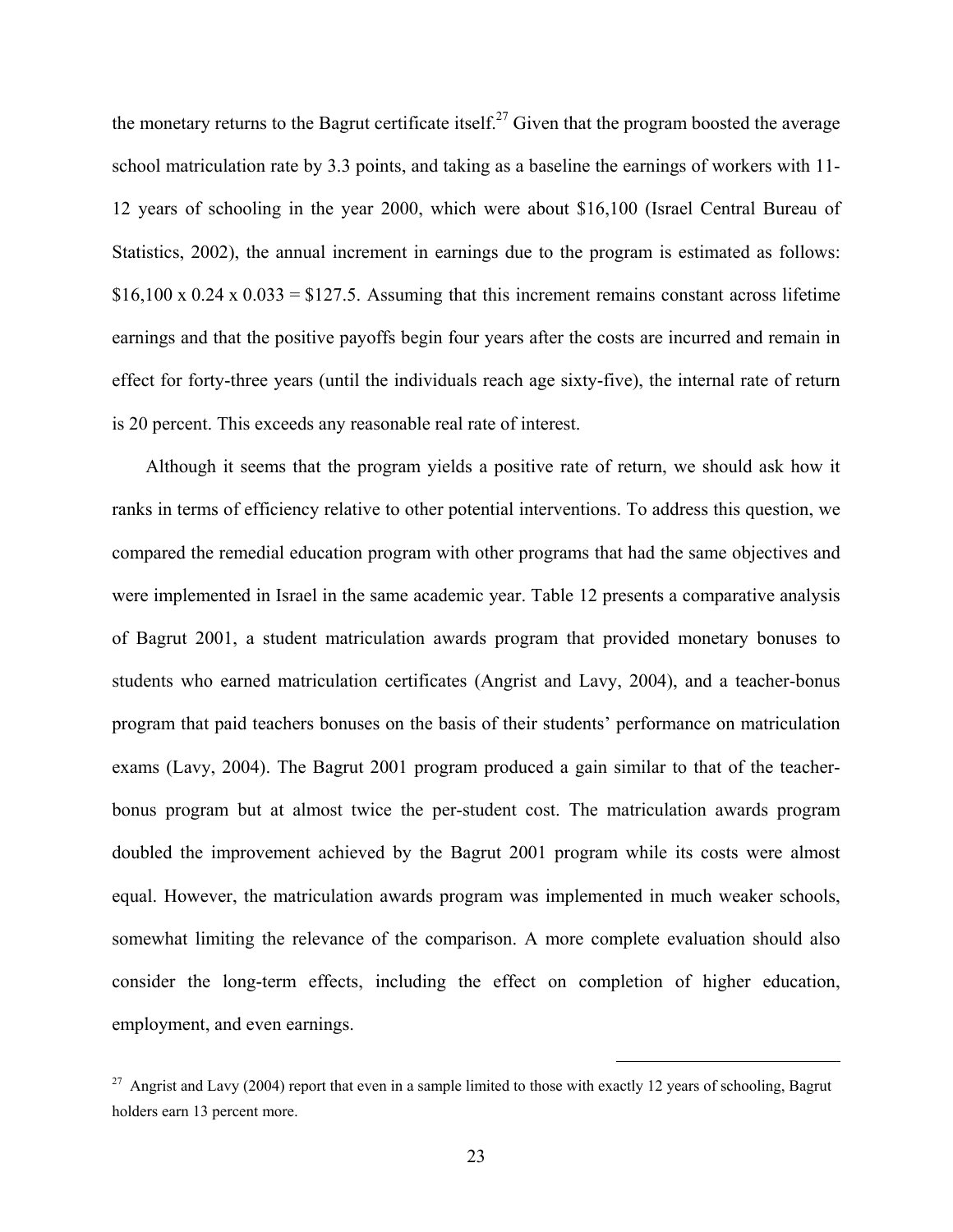#### **8. Conclusions**

In this paper we have studied the effects of a relatively traditional and somewhat forgotten intervention—targeted additional instruction time—on the quality of schooling. This intervention can be viewed as a combination of two alternative policies targeted towards disadvantaged students: additional instruction time and smaller classes. The results suggest that this remedial education program led to a 3–4 percentage point increase in the school mean matriculation rate, which represents a 11–12 percentage point increase in the matriculation rate among participating students - an improvement of 22 percent. This estimate of the effect of treatment on treated students represents a relatively large gain in terms of empirical educational production functions. However, it comes at a relatively high cost because the program expenditure per participant was about 40 percent of the annual expenditure per high-school student in Israel. The cost-benefit comparison with other relevant programs that are based on achievement incentives for teachers or students indicates that the remedial program is less effective. However, a comparison of the yield in terms of future earnings and program costs suggests a high rate of return.

Three policy implications of these results should be noted. First, in the context of earlyversus late-childhood interventions, the results imply that for a not-too-outrageous cost, some disadvantaged or under-performing teenagers can be helped to earn matriculation certificates, an important educational achievement with a high payoff for post-secondary schooling and success in the labor market. Remedial education targeted at adolescents while still in school appears to be a relative successful intervention, especially given the low effectiveness of most high school dropout prevention programs in the US and also the low rate of return to a GED certification (Heckman and Rubinstein 2001). The second policy implication arises in the context of the current drive to reduce class size. The Bagrut 2001 remedial-education program presents an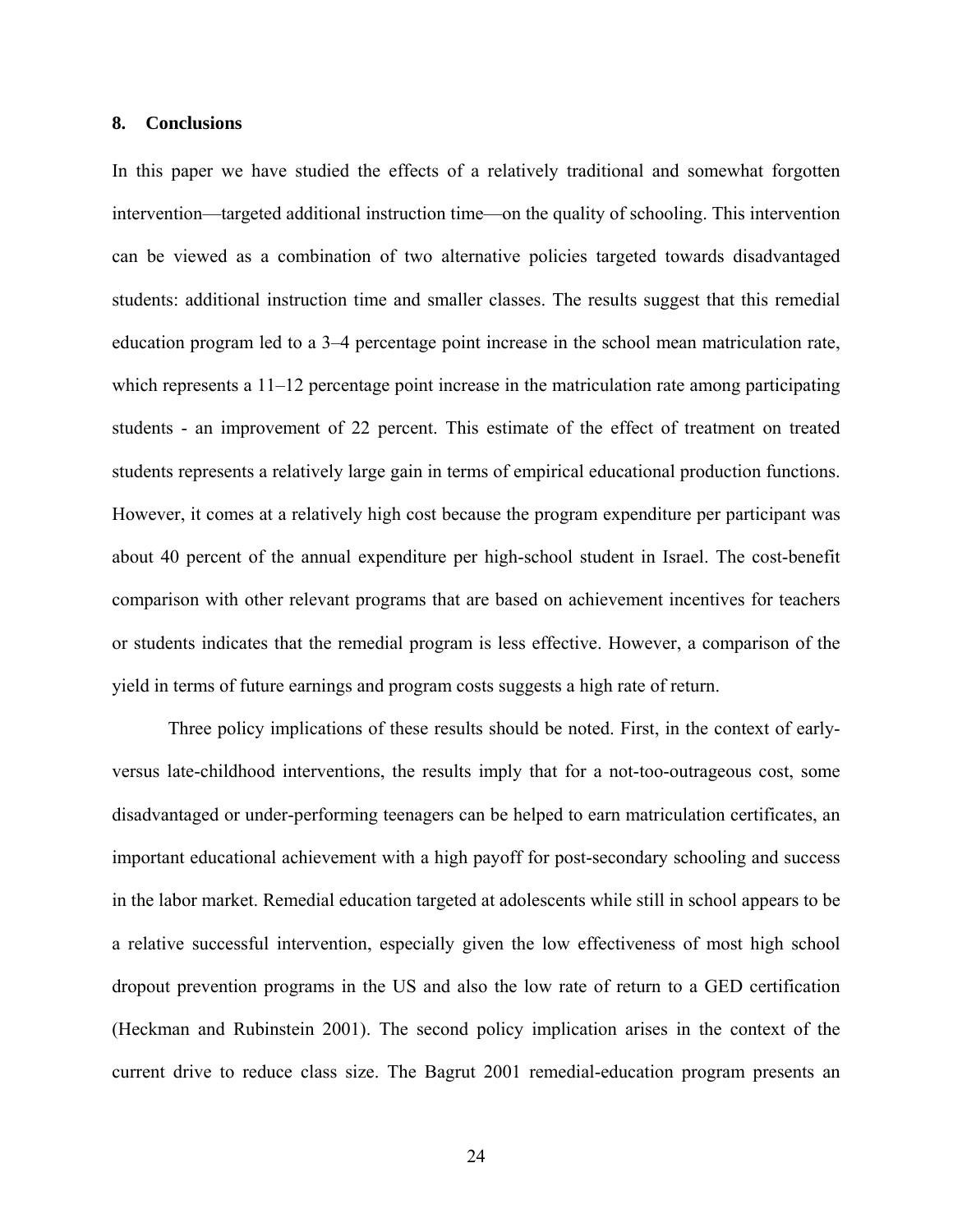effective alternative to class-size reduction by providing individualized instruction to those who need it most.<sup>28</sup> Most studies that were able to identify a significant effect of class size (e.g., Angrist and Lavy, 1999; Krueger, 1999) show that class-size reduction has an effect mainly on minorities and underachieving students. Therefore, it may be more effective to target additional resources directly to these groups instead of reducing class size for everyone. The relative unattractiveness of class-size reduction is amplified by the increased demand for teachers that it implies and the consequences in terms of average teaching quality (Jepsen and Rivkin, 2002), a constraint less relevant to targeted remedial education. Finally, the results presented here on targeted remedial education are consistent with findings that point to summer schooling as a very effective intervention (Cooper et al., 2000; Jacob and Lefgren, 2004). Summer schooling is generally targeted and has recently been gaining popularity in the US and Europe as a form of remedial education.<sup>29</sup> Both interventions—summer schooling and remedial education during the school year—may be viewed as ways of providing additional instruction time to disadvantaged or under-performing students. The former attempts primarily to remedy failure; the latter is designed to prevent it.

<sup>&</sup>lt;sup>28</sup> Although most reductions in class size target preschool and early grades, some US states have recently initiated reforms aimed at reducing class size in high schools. Unfortunately, we were not able to find any evidence about costs and benefits of class-size reduction in high school.

<sup>&</sup>lt;sup>29</sup> Many states, including Arkansas, Delaware, Maryland, and West Virginia, have initiated summer schooling programs for disadvantaged groups. For a survey and more details, see <http://www.sreb.org/programs/srr/pubs/Summer\_School.pdf>.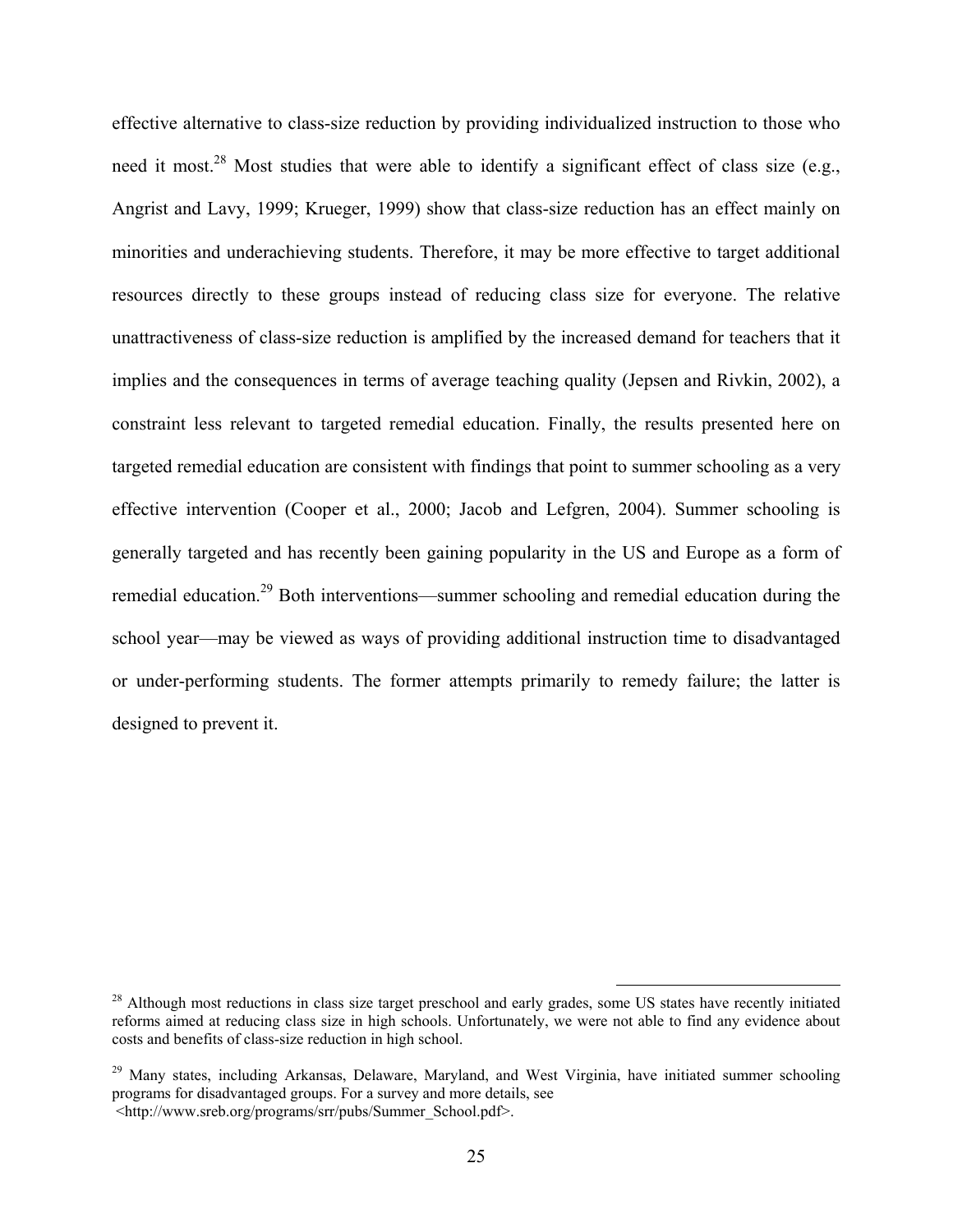#### **References**

- Angrist, Joshua D. (1998). "Estimating the Labor Market Impact of Voluntary Military Service Using Social Security Data on Military Applicants," *Econometrica*, Vol. 66, No. 2, pp. 249-288.
- Angrist, Joshua D. and Victor Lavy (1999). "Using Maimonides' Rule to Estimate the Effect of Class Size on Scholastic Achievement," *Quarterly Journal of Economics*, Vol. 114 No. 2, pp. 533-75.
- Angrist, Joshua D. and Victor Lavy (2001). "Does Teacher Training Affect Pupil Learning? Evidence from Matched Comparisons in Jerusalem Public Schools," *Journal of Labor Economics*, Vol. 19 No. 2, pp. 343-369.
- Angrist, Joshua D. and Victor Lavy (2002). "New Evidence on Classroom Computers and Pupil Learning," *The Economic Journal*, Vol. 112 No. 482, pp. 735-765.
- Angrist, Joshua D. and Victor Lavy (2004). "The Effect of High Stakes High School Achievement Awards: Evidence from a Group Randomized Trial," Draft (September).
- Banerjee, Abhijit, Shawn Cole, Esther Duflo and Leigh Linden (2004). "Remedying Education: Evidence from Two Randomized Experiments in India," mimeo, MIT.
- Becker, Sascha O. and Andrea Ichino (2002). "Estimation of Average Treatment Effects Based on Propensity Scores," *The Stata Journal* Vol. 2 No. 4 pp. 338-377.
- Betts, Julian (1995). "Does School Quality Matter? Evidence from the National Longitudinal Survey of Youth," *Review of Economics and Statistics*, Vol. 77 No. 2, pp. 231-250.
- Card, David and Krueger Alan (1992). "Does School Quality Matter? Return to Education and the Characteristics of Public Schools in the United States," *Journal of Political Economy*, Vol. 100 No. 1, pp. 1-40.
- Carneiro, Pedro and James Heckman (2003). "Human Capital Policy," NBER Working Paper No. 9495.
- Card, David and Alan Krueger (1994). "Minimum Wages and Employment: A Case Study of the Fast Food Industry in New Jersey and Pennsylvania," *American Economic Review*, Vol. 84 No. 4, pp. 772-793.
- Central Bureau of Statistics, *Statistical Abstract of Israel 53*. Jerusalem: Central Bureau of Statistics, 2002.
- Cooper, Harris, Kelly Charlton, Jeffrey C. Valentine, and Laura Muhlenbruck (2000). Making the Most of Summer School: A Meta-Analytic and Narrative Review. *Monographs of the Society for Research in Child Development*, Vol. 65 No. 1, pp. 1-118.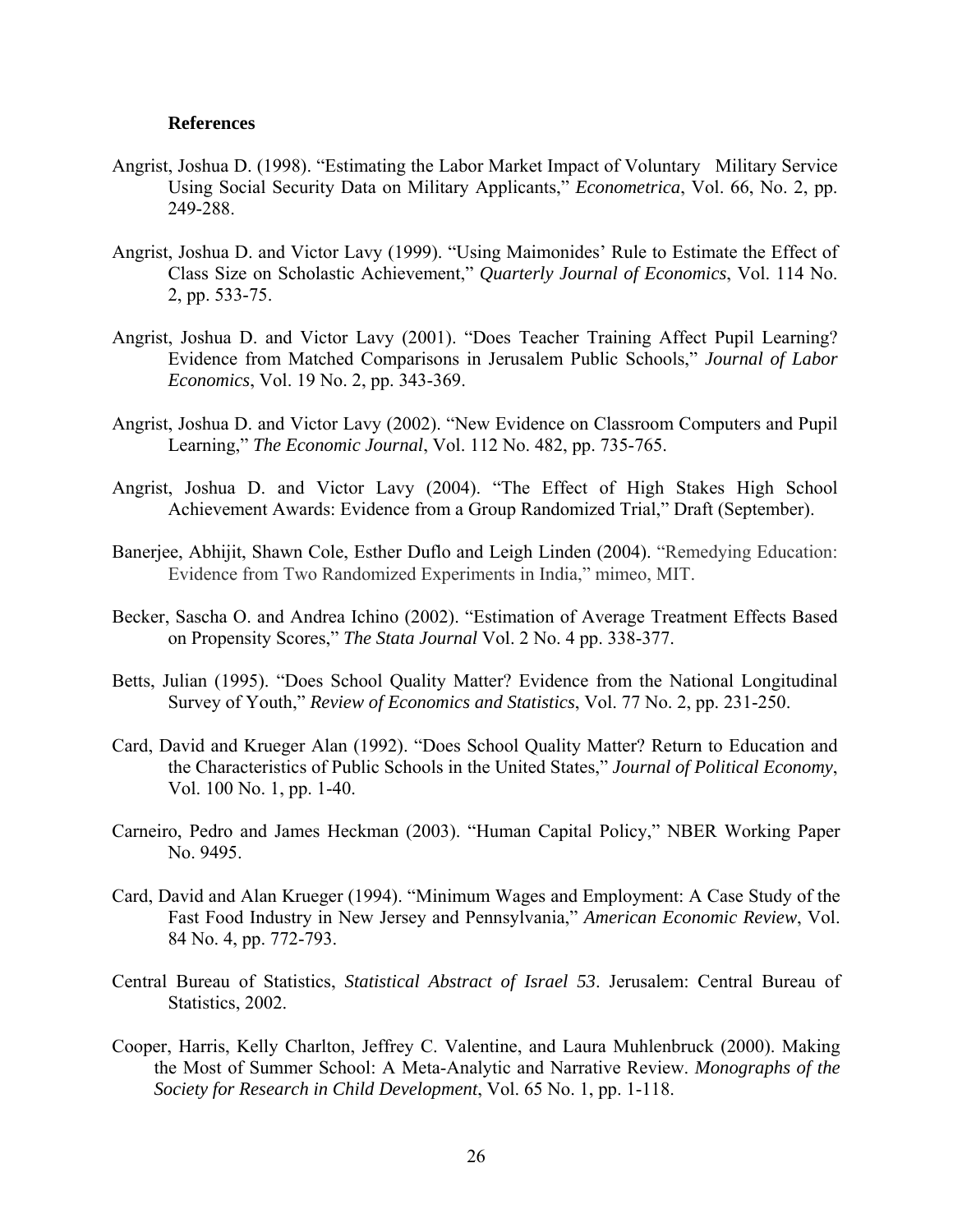- Currie, Janet (2001). "Early Childhood Education Programs," *Journal of Economic Perspectives,*  Vo. 15 No. 2, pp. 213-238.
- Currie, Janet and Duncan Thomas (2001). "Early Test Scores, School Quality and SES: Long Run Effects on Wage and Employment Outcomes," *Research in Labor Economics,* Vol. 20, pp. 103-132.
- Davison Antony C. and David Hinkley. *Bootstrap Methods and their Application*. Cambridge University Press, 1997.
- Dynarski, Mark and Philip Gleason (1998). How Can We Help? What Have We Learned from Evaluations of Federal Dropout-Prevention Program, Princeton, NJ: Mathematica Policy Research Report 8014-140.
- Garces, Eliana, Duncan Thomas and Janet Currie (2002). "Longer Term Effects of Head Start," American Economic Review, Vol. 92 No. 4, pp. 999-1012.
- Heckman, James J., Ichimura Hidehiko and Petra Todd (1997). "Matching as an Econometric Evaluation Estimator," Review of Economic Studies Vol. 64 No. 4, pp. 605-654.
- Heckman, James and Yona Rubinstein (2001). "The Importance of Non-Cognitive Skills: Lessons from the GED Testing Program," American Economic Review, Vol. 91 No. 2, pp. 145-149.
- Hoxby, Caroline M. (2000). "The Effects of Class Size on Student Achievement: New Evidence from Population Variation," Quarterly Journal of Economics, Vol. 115 No. 3, pp. 1239- 1285.
- Jacob, Brian A. and Lars Lefgren (2004). "Remedial Education and Student Achievement: A Regression Discontinuity Analysis," Review of Economics and Statistics, Vol. 86 No. 1, 226-244.
- Jepsen C. and S. Rivkin (2002) "What is the Tradeoff Between Smaller Classes and Teacher Quality?," NBER Working Paper No. 9205.
- Koretz, Daniel (1996). "Using Student Assessments for Educational Accountability," Improving American Schools, Eric A. Hanushek and Dale W. Jorgenson, eds. Washington D.C.: National Academy Press, pp. 171-195.
- Krueger, Alan B. (1999). "Experimental Estimates of Education Production Functions," *Quarterly Journal of Economics*, Vol. 114 No. 2, pp. 497-532.
- Krueger, Alan B. and Diane M. Whitmore (2001), "The Effect of Attending a Small Class in the Early Grades on College-Test Taking and Middle School Test Results: Evidence from Project STAR," *Economic Journal,* Vo. 111 No. 468, pp. 1-28.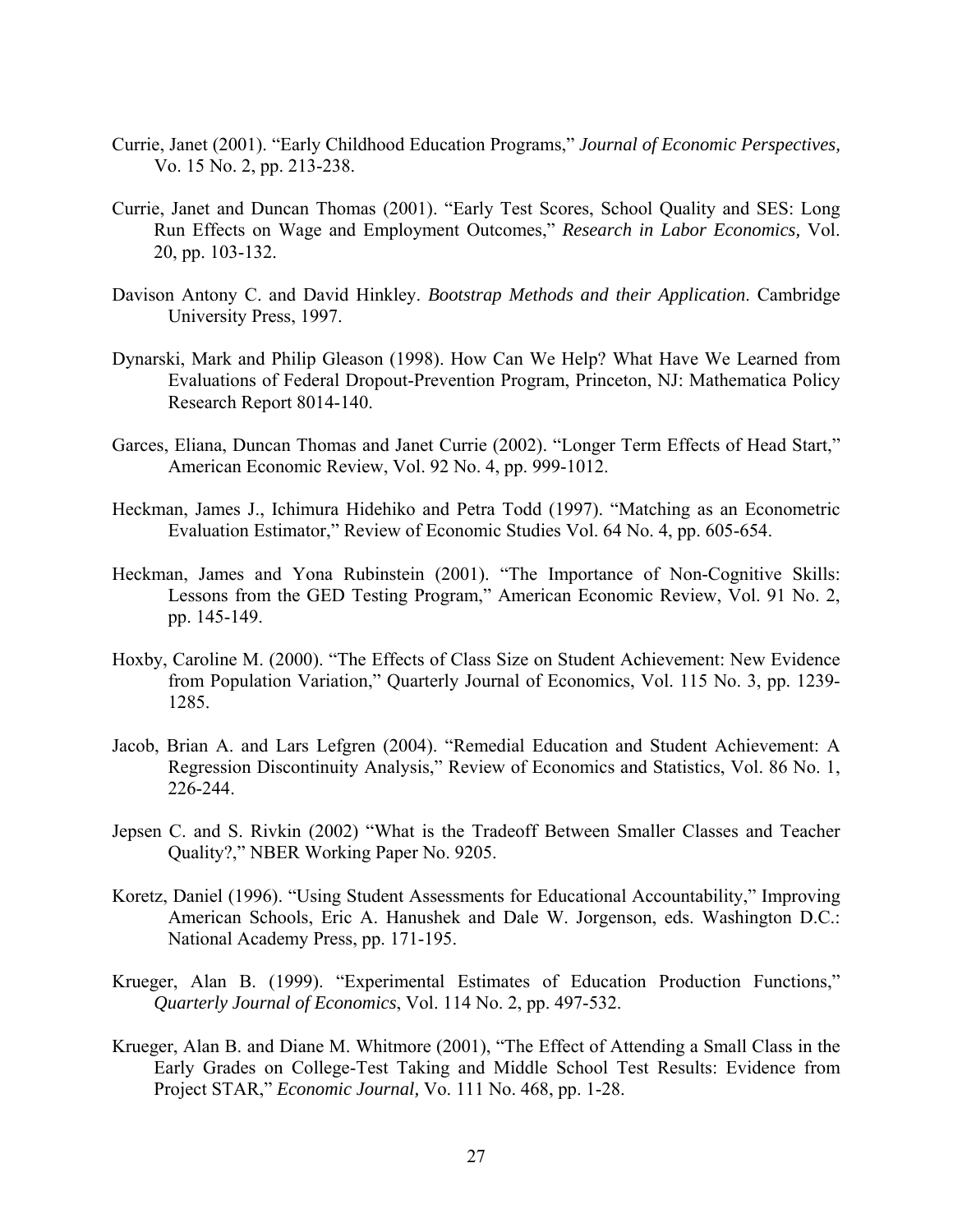- Machin, Stephen, Sandra McNally and Costas Meghir (2004). "Improving Pupil Performance in English Secondary Schools: Excellence in Cities," *Journal of the European Economic Association,* Vol. 2 No. 2, pp. 396-405.
- Lavy, Victor (2002). "Evaluating the Effect of Teachers' Group Performance Incentives on Pupil Achievement," *Journal of Political Economy,* Vol. 110 No. 6, pp. 1286-1317.
- Lavy, Victor (2004). "Performance Pay and Teacher's Effort, Productivity and Grading Ethics," NBER Working Paper No. 10622.
- Rosenbaum, Paul R. and Donald B. Rubin (1983). "The Central Role of the Propensity Score in Observational Studies for Causal Effects," *Biometrika*, Vol. 70 No. 1, pp. 41-55.
- Schinke, S. P., Kristin Cole and Stephen R. Poulin, (2000). "Enhancing the Educational Achievement of at-Risk Youth," *Prevention Science*, Vol. 1 No. 1, pp. 51-60.
- Smith, Jeffrey and Petra Todd (2004). "Does Matching Overcome Lalonde's Critique of Nonexperimental Estimators?," *Journal of Econometrics* (forthcoming).
- Subramanian, Shankar and Angus Deaton (1996). "The Demand for Food and Calories," *Journal of Political Economy*, Vol. 104 No. 1, pp. 133-62.
- U.S. Department of Education, Office of the Under Secretary (2003), When Schools Stay Open Late: The National Evaluation of the 21<sup>st</sup> Century Community Learning Centers Program, First Year Findings, Washington D.C.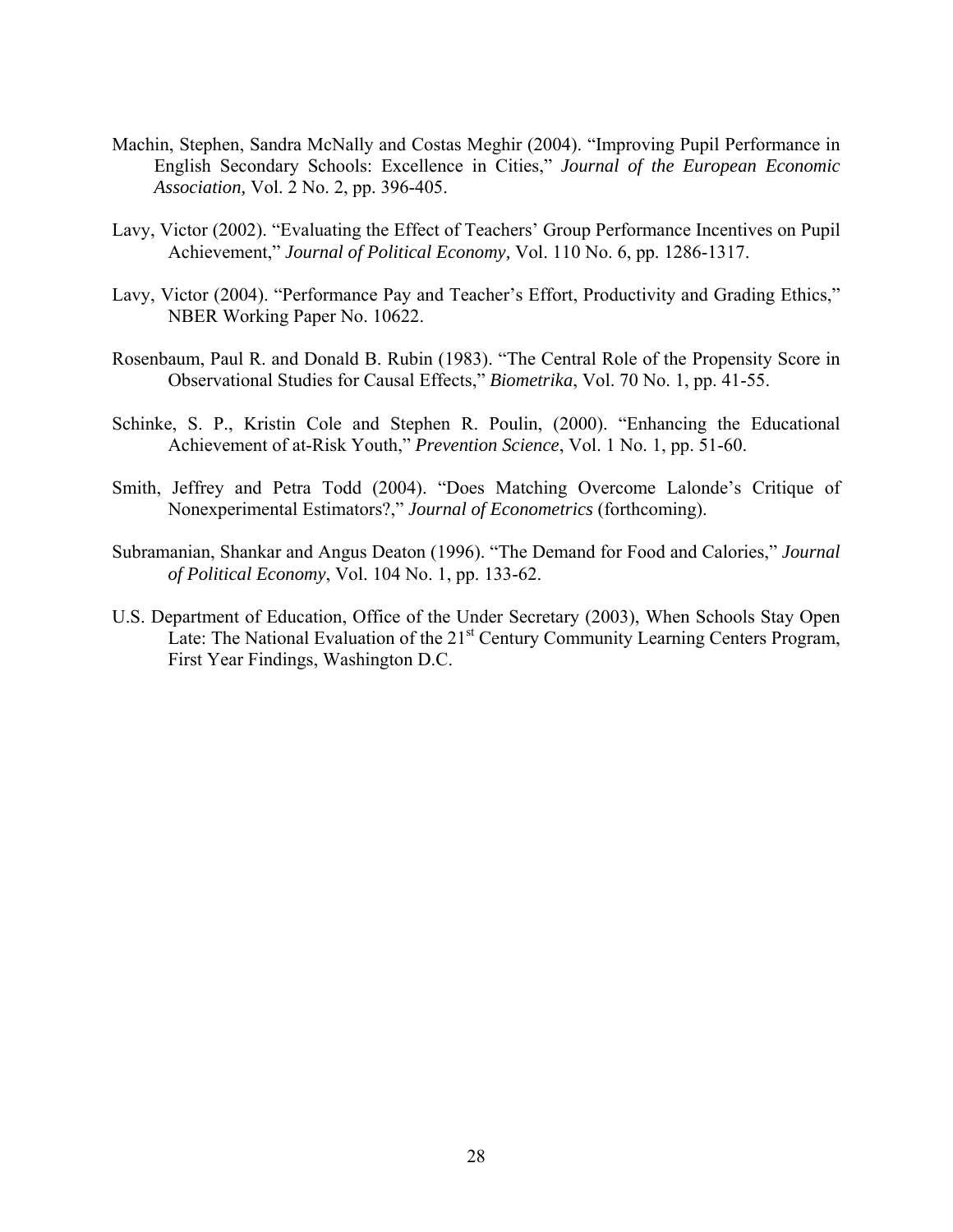

# **Figure 1: Program Participation Rate by School Size**

**Figure 3: Program Participation Rate by Pre-Treatment School Matriculation Rate** 



# **Figure 2: Participation Rate of 12<sup>th</sup> Graders by Cohort Size**



# Figure 4: Participation Rate of  $12<sup>th</sup>$  Graders by **Pre-Treatment School Matriculation Rate**

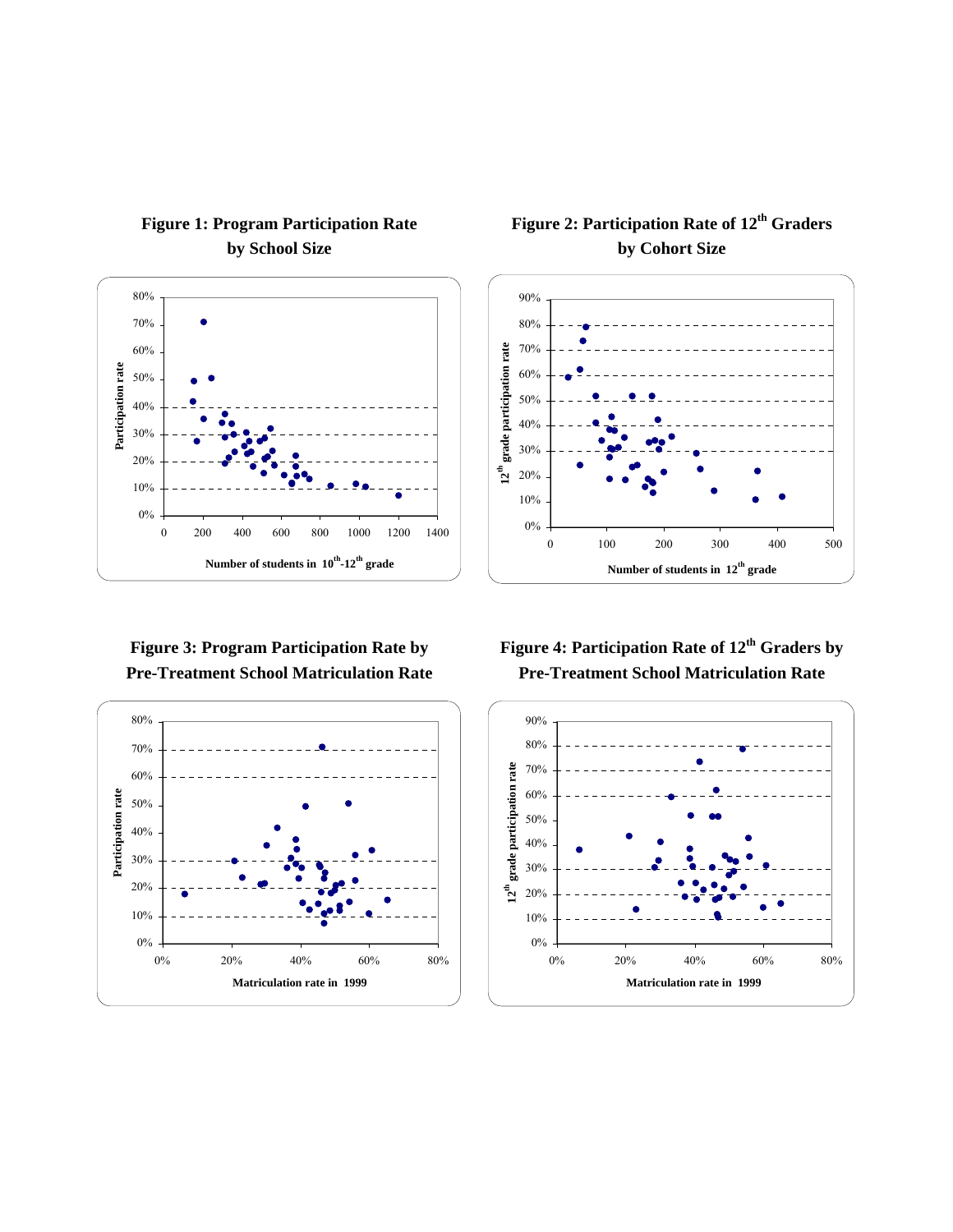

# **Figure 5: Lagged Mean Score by Propensity Score Percentiles**

# **Figure 6: Matriculation Rate by Propensity Score Percentiles**

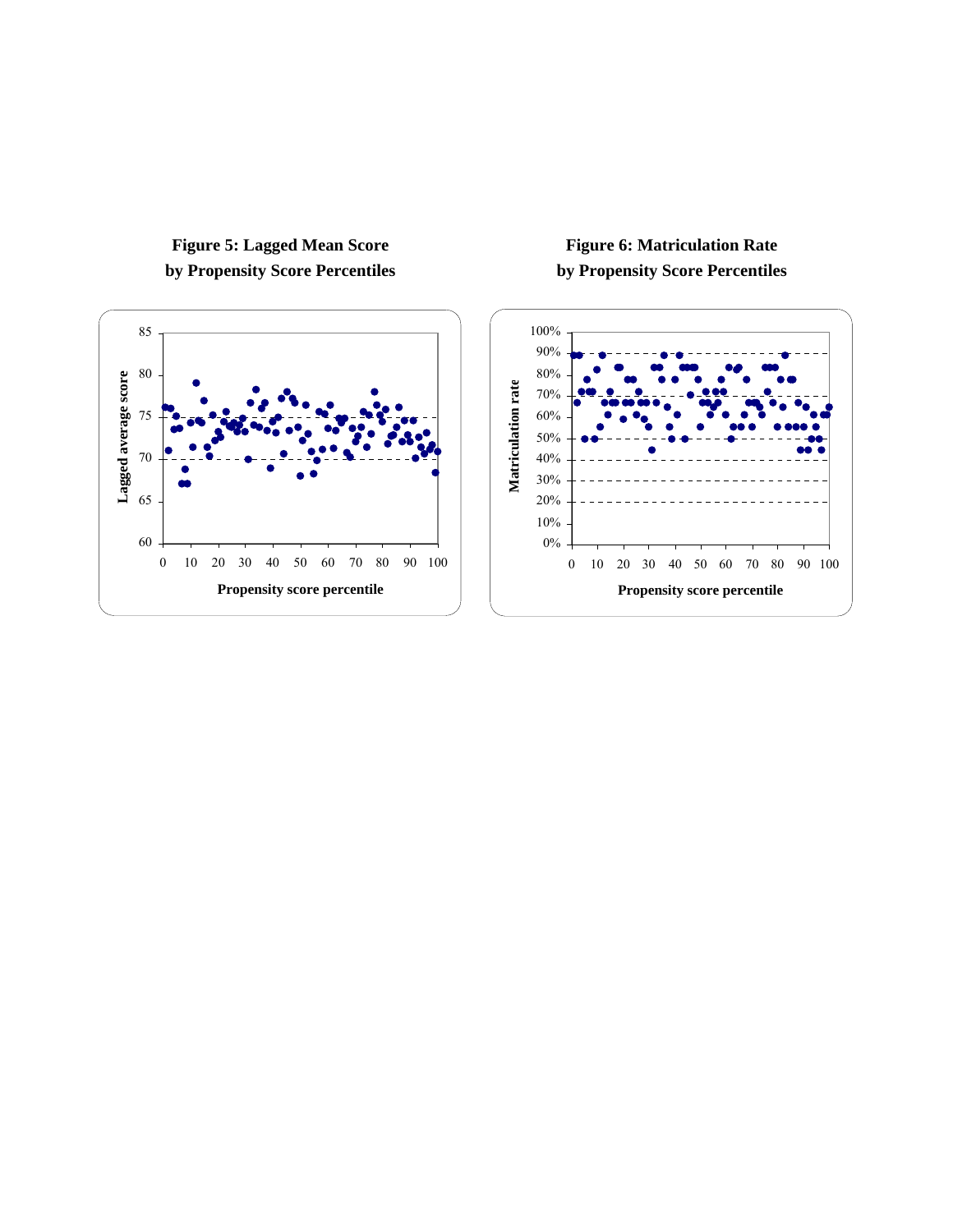### **Table 1. Program time line**



 Notes: Two treatment schools have been excluded from the analysis. One school is missing from the 1999 scores dataset, meaning, that there are no pre-treatment outcomes for this school. The second school did not provide any data about the program implementation. Therefore, the proportion of students participating in the program cannot be measured for this school. The 24 schools that joined the program in April 2001 were not included in the analysis because their treatment lasted for only two months. See text for more details.

**Table 2. Number and Proportion of Participants in Bagrut 2001 program** 

| Grade               | Number of students   | Number of program | Program participation rate |     |     |  |
|---------------------|----------------------|-------------------|----------------------------|-----|-----|--|
|                     | in treatment schools | participants      | Mean                       | Min | Max |  |
| $10^{th} - 12^{th}$ | 20,094               | 4,117             | 20%                        | 7%  | 71% |  |
| $12^{th}$           | 6,450                | 1,789             | 28%                        | 11% | 79% |  |

Notes: The data presented in the table is from the 40 schools that belong to the treatment group.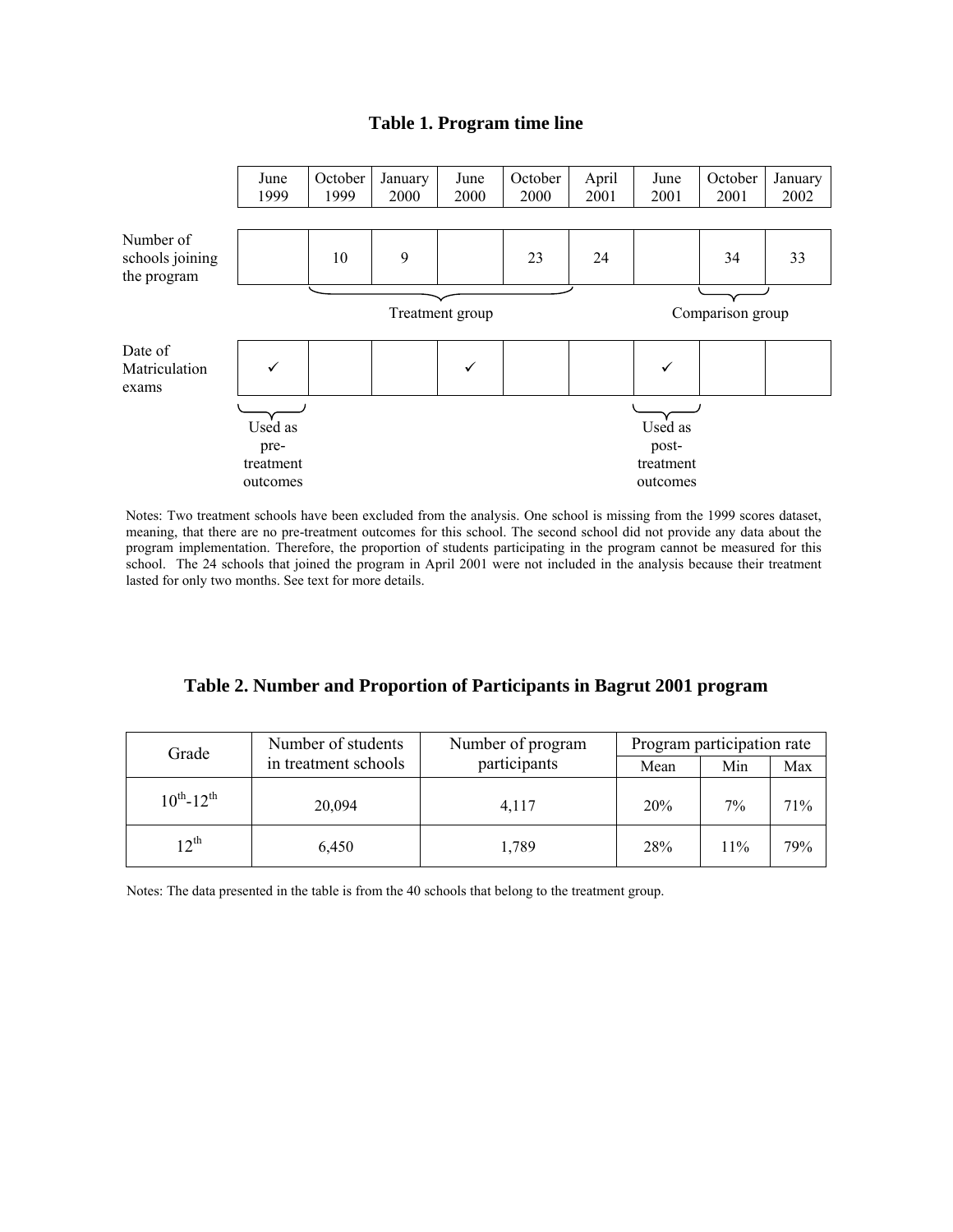|                                                                        | Treated<br>schools | Comparison<br>schools | Difference<br>$(1-2)$ | All other<br>schools | Difference<br>$(1-4)$ |
|------------------------------------------------------------------------|--------------------|-----------------------|-----------------------|----------------------|-----------------------|
|                                                                        | (1)                | (2)                   | (3)                   | (4)                  | (5)                   |
| <b>Student's Characteristics</b>                                       |                    |                       |                       |                      |                       |
| Father's years of schooling                                            | 10.35              | 10.48                 | $-0.13$<br>(0.45)     | 12.14                | $-1.79$<br>(0.34)     |
| Mother's years of schooling                                            | 10.73              | 10.95                 | $-0.21$<br>(0.41)     | 12.20                | $-1.46$<br>(0.28)     |
| Number of siblings                                                     | 2.58               | 2.25                  | 0.33<br>(0.19)        | 2.28                 | 0.30<br>(0.13)        |
| Immigration status<br>(=1 if immigrated within the last 4 years)       | 0.03               | 0.06                  | $-0.03$<br>(0.01)     | 0.04                 | $-0.01$<br>(0.01)     |
| Male                                                                   | 0.44               | 0.46                  | $-0.02$<br>(0.020)    | 0.48                 | $-0.04$<br>(0.02)     |
| <b>Parents Ethnic Origin</b>                                           |                    |                       |                       |                      |                       |
| Asia-Africa<br>(excluding Ethiopia)                                    | 0.37               | 0.28                  | 0.09<br>(0.03)        | 0.20                 | 0.16<br>(0.02)        |
| Former Soviet Union                                                    | 0.19               | 0.22                  | $-0.03$<br>(0.03)     | 0.14                 | 0.05<br>(0.02)        |
| Ethiopia                                                               | 0.02               | 0.05                  | $-0.03$<br>(0.02)     | 0.02                 | $-0.00$<br>(0.01)     |
| Europe-America<br>(excluding former Soviet Union)                      | 0.07               | 0.09                  | $-0.02$<br>(0.01)     | 0.12                 | $-0.06$<br>(0.01)     |
| Israel                                                                 | 0.36               | 0.37                  | $-0.01$<br>(0.03)     | 0.52                 | $-0.16$<br>(0.02)     |
| <b>Student's Achievements</b>                                          |                    |                       |                       |                      |                       |
| Average lagged score in matriculation<br>exams (prior to $12th$ grade) | 65.38              | 67.18                 | $-1.80$<br>(1.54)     | 73.44                | $-8.06$<br>(0.98)     |
| Number of credit units received prior to<br>$12^{th}$ grade            | 5.09               | 5.64                  | $-0.55$<br>(0.37)     | 6.50                 | $-1.40$<br>(0.25)     |
| <b>School's Characteristics</b>                                        |                    |                       |                       |                      |                       |
| Matriculation rate                                                     | 0.44               | 0.50                  | $-0.06$<br>(0.04)     | 0.64                 | $-0.20$<br>(0.02)     |
| Enrollment in $12th$ grade                                             | 212.4              | 239.4                 | $-27.1$<br>(33.0)     | 222.9                | $-10.5$<br>(23.6)     |
| Enrollment in $10^{th}$ -12 <sup>th</sup> grade                        | 652.8              | 720.6                 | $-67.8$<br>(101.1)    | 677.2                | $-24.4$<br>(72.2)     |
| Number of schools                                                      | 40                 | 34                    |                       | 367                  |                       |
| Number of students                                                     | 6,725              | 5,508                 |                       | 48,710               |                       |

# **Table 3. Comparison of Mean Covariates and Outcomes for the Pre-Treatment Year (1999) Treated, Comparison, and All Other Schools**

Notes: The table reports descriptive statistics from the pre-treatment year (1999). The sample in column 4 includes all remaining Jewish matriculation-track high schools in Israel. Column 3 presents the difference between columns 1 and 2. Column 5 presents the difference between columns 1 and 4. Standard errors for the differences corrected for clustering at school level are reported in parentheses.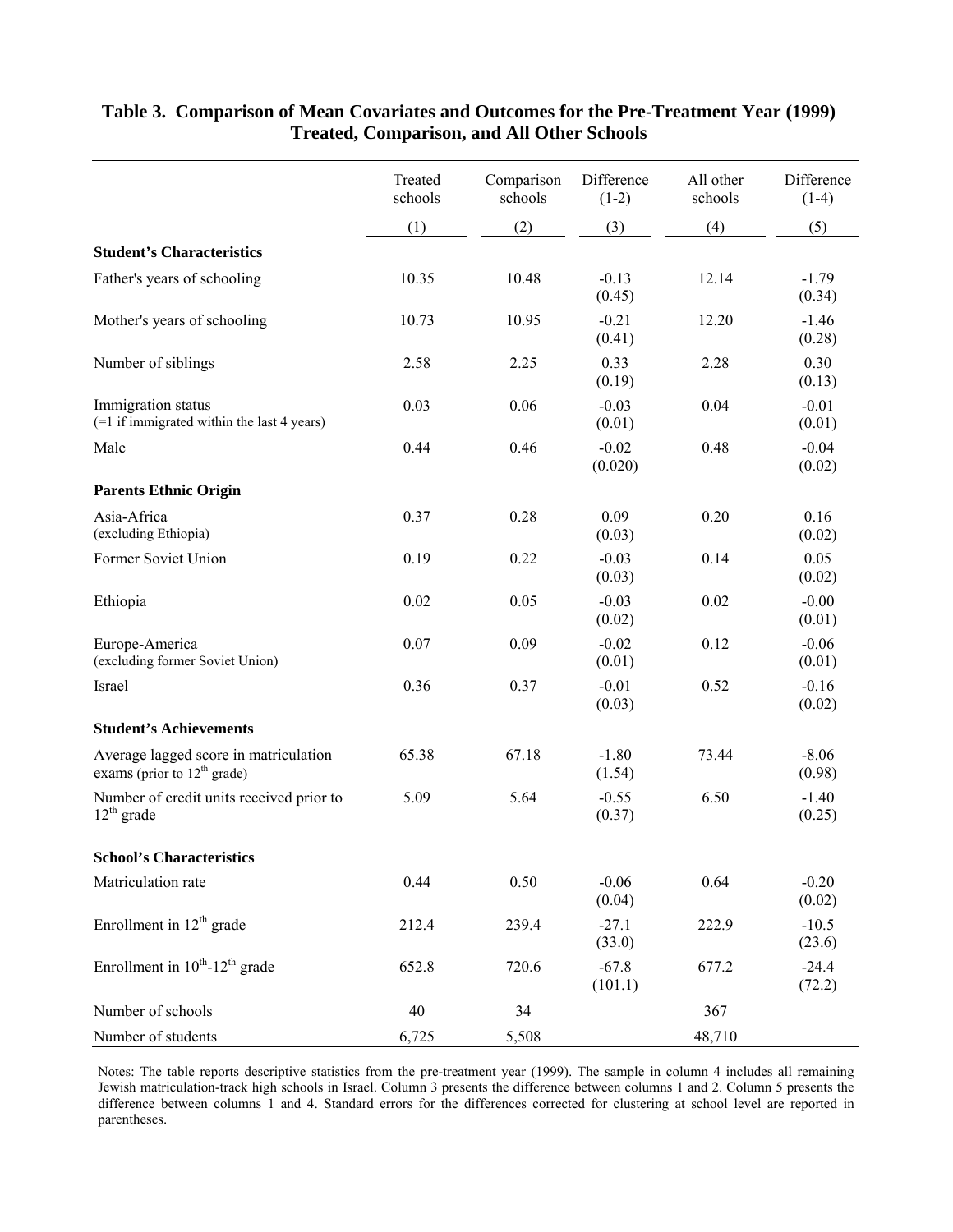|                                                                        | Treated<br>schools | Comparison<br>Schools | Difference<br>$(1-2)$ | All other<br>schools | Difference<br>$(1-4)$ |
|------------------------------------------------------------------------|--------------------|-----------------------|-----------------------|----------------------|-----------------------|
|                                                                        | (1)                | (2)                   | (3)                   | (4)                  | (5)                   |
| <b>Student's Characteristics</b>                                       |                    |                       |                       |                      |                       |
| Father's years of schooling                                            | 10.62              | 10.69                 | $-0.07$<br>(0.41)     | 11.53                | $-0.91$<br>(0.34)     |
| Mother's years of schooling                                            | 10.75              | 10.99                 | $-0.25$<br>(0.48)     | 11.41                | $-0.67$<br>(0.37)     |
| Number of siblings                                                     | 2.52               | 2.07                  | 0.45<br>(0.18)        | 2.26                 | 0.26<br>(0.15)        |
| Immigration status<br>(=1 if immigrated within the last 4 years)       | 0.02               | 0.04                  | $-0.02$<br>(0.01)     | 0.03                 | $-0.01$<br>(0.01)     |
| Male                                                                   | 0.45               | 0.45                  | $-0.01$<br>(0.02)     | 0.48                 | $-0.03$<br>(0.02)     |
| <b>Parents Ethnic Origin</b>                                           |                    |                       |                       |                      |                       |
| Asia-Africa<br>(excluding Ethiopia)                                    | 0.33               | 0.23                  | 0.10<br>(0.03)        | 0.18                 | 0.15<br>(0.02)        |
| Former Soviet Union                                                    | 0.21               | 0.24                  | $-0.03$<br>(0.04)     | 0.14                 | 0.08<br>(0.03)        |
| Ethiopia                                                               | 0.02               | 0.05                  | $-0.03$<br>(0.02)     | 0.02                 | $-0.00$<br>(0.01)     |
| Europe-America<br>(excluding former Soviet Union)                      | 0.06               | 0.08                  | $-0.03$<br>(0.01)     | 0.12                 | $-0.06$<br>(0.01)     |
| Israel                                                                 | 0.38               | 0.40                  | $-0.02$<br>(0.03)     | 0.54                 | $-0.16$<br>(0.98)     |
| <b>Student's Achievements</b>                                          |                    |                       |                       |                      |                       |
| Average lagged score in matriculation<br>exams (prior to $12th$ grade) | 68.92              | 70.66                 | $-1.74$<br>(1.70)     | 76.09                | $-7.17$<br>(0.89)     |
| Number of credit units received prior to<br>$12th$ grade               | 5.86               | 6.16                  | $-0.31$<br>(0.36)     | 6.95                 | $-1.10$<br>(0.28)     |
| <b>School's Characteristics</b>                                        |                    |                       |                       |                      |                       |
| Matriculation rate                                                     | 0.53               | 0.58                  | $-0.05$<br>(0.04)     | 0.68                 | $-0.15$<br>(0.02)     |
| Enrollment in $12th$ grade                                             | 206.8              | 230.8                 | $-24.0$<br>(31.9)     | 217.8                | $-11.0$<br>(23.2)     |
| Enrollment in $10^{th}$ -12 <sup>th</sup> grade                        | 720.6              | 626.5                 | $-100.3$<br>(89.4)    | 673.7                | $-47.2$<br>(63.5)     |
| Number of schools                                                      | 40                 | 34                    |                       | 367                  |                       |
| Number of students                                                     | 6,450              | 5,321                 |                       | 48,292               |                       |

# **Table 4. Comparison of Mean Covariates and Outcomes for the Treatment Year (2001) Treated, Comparison, and All Other Schools**

Notes: The table reports descriptive statistics from the treatment year (2001). The sample in column 4 includes all remaining Jewish matriculation-track high schools in Israel. Column 3 presents the difference between columns 1 and 2. Column 5 presents the difference between columns 1 and 4. Standard errors for the differences corrected for clustering at school level are reported in parentheses.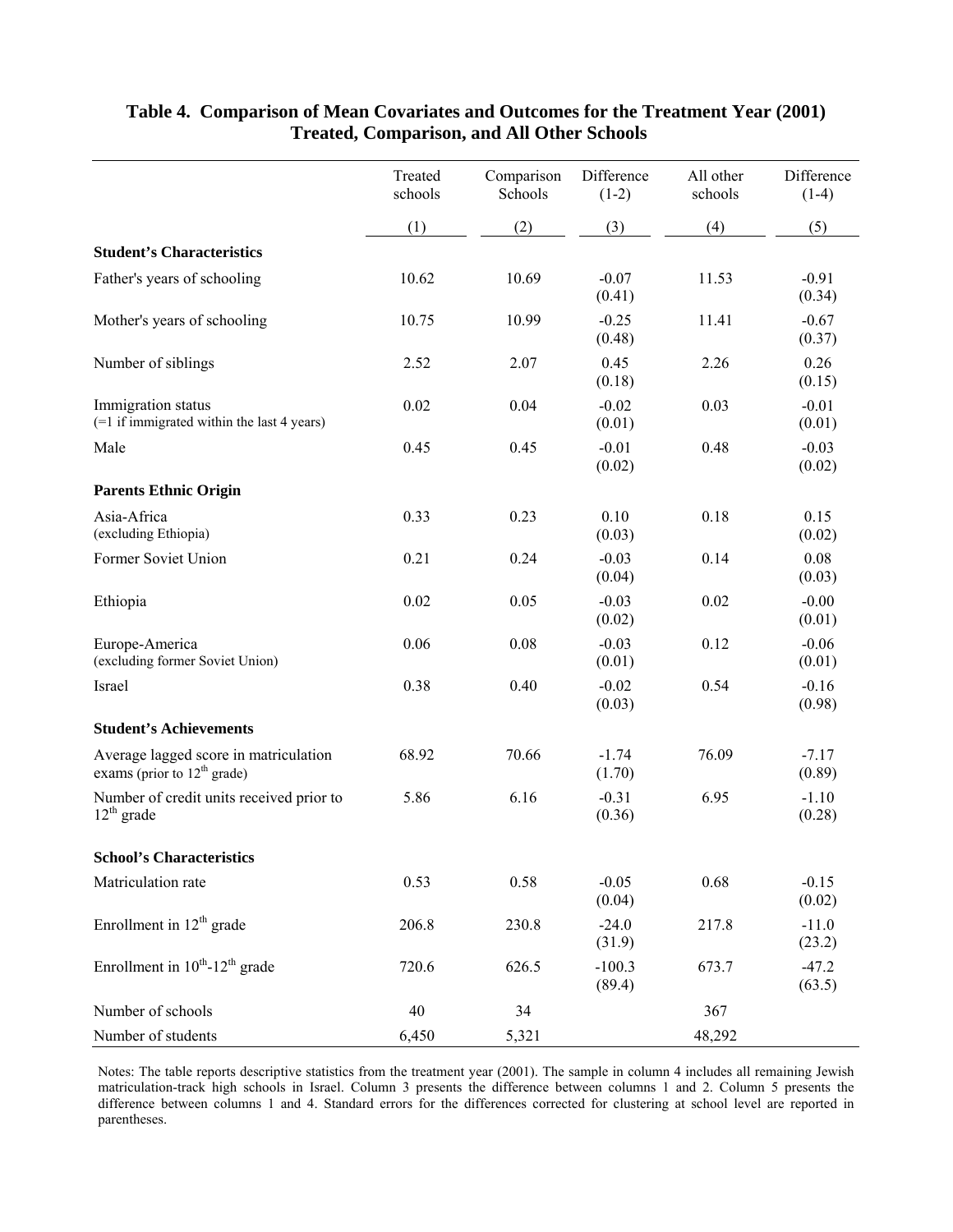| Table 5. Differences in Matriculation Rate Trends between Treated |  |
|-------------------------------------------------------------------|--|
| and Comparison Schools for Pre-Treatment Years, 1996-1999         |  |

| Regressor         | Unweighted<br>(1) | Weighted<br>(2) |
|-------------------|-------------------|-----------------|
|                   |                   |                 |
| Treatment*1997    | $-0.037$          | $-0.016$        |
|                   | (0.058)           | (0.065)         |
| Treatment*1998    | 0.010             | 0.016           |
|                   | (0.056)           | (0.067)         |
| Treatment*1999    | $-0.023$          | 0.008           |
|                   | (0.050)           | (0.059)         |
| Number of schools | 67                | 67              |

Notes: The table reports the interaction coefficients between treatment status and year dummies. The dependent variable is the school matriculation rate. The additional regressors are year dummies and a treatment status dummy. Data is aggregated at the school level. Estimates in column 2 are weighted by cohort size. Robust standard errors are in parentheses. 7 schools missing in the test scores datasets for years 1996 through 1998 are not included in the sample.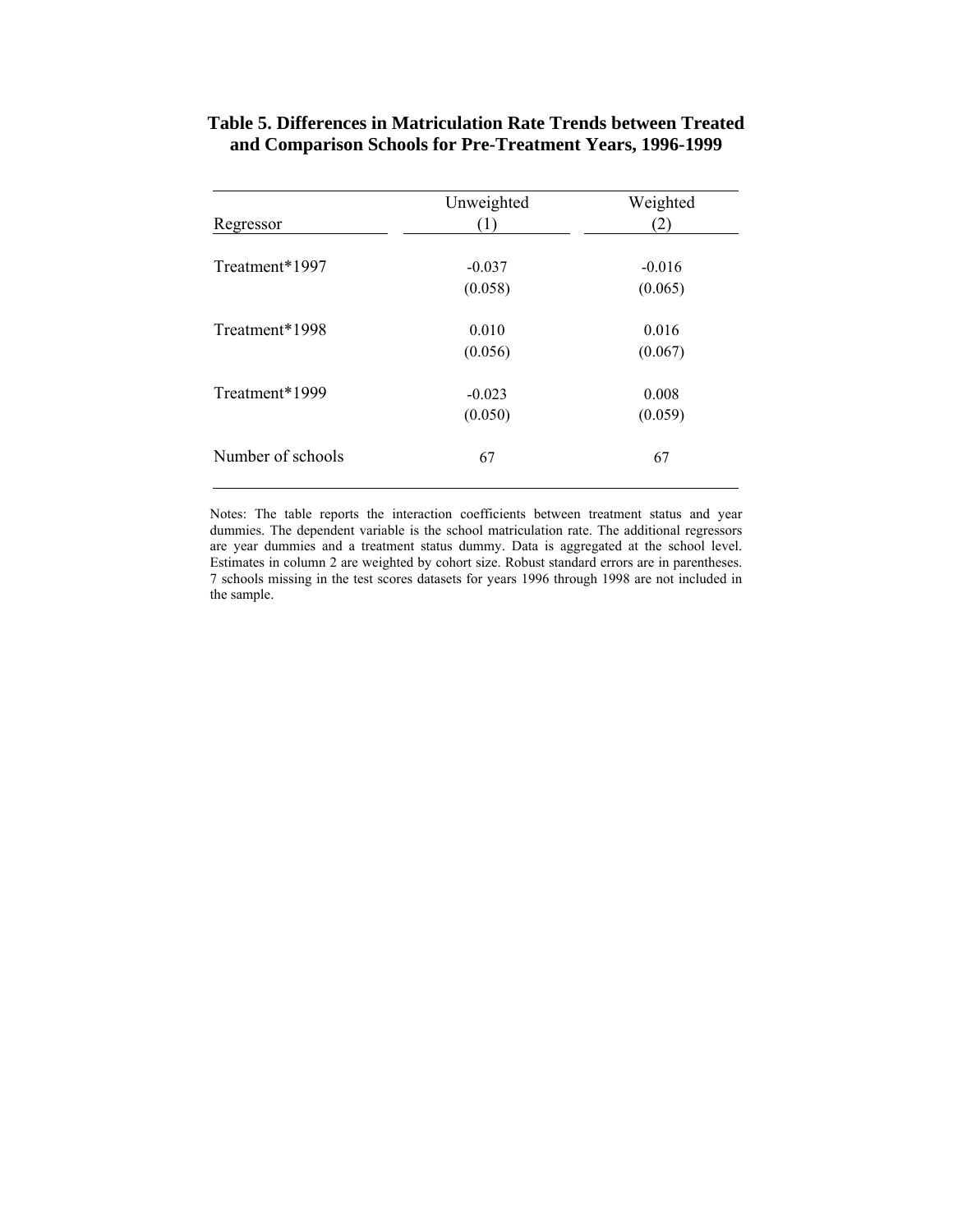|                                      | 1999          | 1999       | 2000                                                       | 2000                            | Lagged  |            | Lagged credit |            |
|--------------------------------------|---------------|------------|------------------------------------------------------------|---------------------------------|---------|------------|---------------|------------|
|                                      | Matriculation | School     | Matriculation                                              | School                          | Average | School     | units         | School     |
|                                      | rate          | size       | rate                                                       | size                            | score   | size       | received      | size       |
| Dependent variable                   | (1)           | (2)        | (3)                                                        | (4)                             | (5)     | (6)        | (7)           | (8)        |
|                                      |               |            |                                                            | A. All treated schools $(N=40)$ |         |            |               |            |
| Treatment intensity                  | 0.043         | $-0.00031$ |                                                            |                                 | 0.003   | $-0.00033$ | 0.003         | $-0.00033$ |
| in $12th$ grade                      | (0.169)       | (0.00005)  |                                                            |                                 | (0.004) | (0.00005)  | (0.013)       | (0.00005)  |
| <b>Treatment</b> intensity           | $-0.102$      | $-0.00025$ |                                                            |                                 | 0.000   | $-0.00030$ | 0.006         | $-0.00029$ |
| in $10^{th}$ -12 <sup>th</sup> grade | (0.116)       | (0.00004)  |                                                            |                                 | (0.002) | (0.00004)  | (0.006)       | (0.00004)  |
|                                      |               |            | <b>B.</b> Schools enrolled in the program in 2001 $(N=23)$ |                                 |         |            |               |            |
| Treatment intensity                  | 0.110         | $-0.00032$ | 0.175                                                      | $-0.00036$                      | 0.004   | $-0.00032$ | 0.004         | $-0.00032$ |
| in $12^{th}$ grade                   | (0.237)       | (0.00008)  | (0.208)                                                    | (0.00008)                       | (0.005) | (0.00006)  | (0.015)       | (0.00006)  |
| <b>Treatment</b> intensity           | $-0.008$      | $-0.00025$ | $-0.043$                                                   | $-0.00028$                      | 0.001   | $-0.00027$ | 0.004         | $-0.00026$ |
| in $10^{th}$ -12 <sup>th</sup> grade | (0.134)       | (0.00004)  | (0.104)                                                    | (0.00005)                       | (0.003) | (0.00004)  | (0.008)       | (0.00004)  |

## **Table 6. The Relationship between Program Intensity and Pre-Program Outcomes**

Notes: The table presents results of four distinct regressions of treatment intensity on a pre-program outcome and school size. Two alternative measures of treatment intensity are used as the dependent variable: treatment intensity in twelfth grade and treatment intensity in tenth- to twelfth grade. The parameters reported in columns 1 and 2 are from a regression of treatment intensity on school matriculation rate in 1999 and school size; those reported on columns 3 and 4 are from a similar regression based on regressors from the year 2000. The parameters reported in columns 5 and 6 are the estimates from regression of treatment intensity on average lagged score of the treated cohort and school size and those reported in columns 7 and 8 are based on a regression of treatment intensity on lagged number of credit units and school size. Panel A reports the results based on all treated schools. Therefore, the pre-program school outcomes are taken from 1999 only. Panel B reports the results based on schools that were added to the program in 2001. Therefore, school pre-program outcomes are from 1999 and 2000. All models are based on aggregated data at the school level weighted by cohort size. Robust standard errors are reported in parentheses.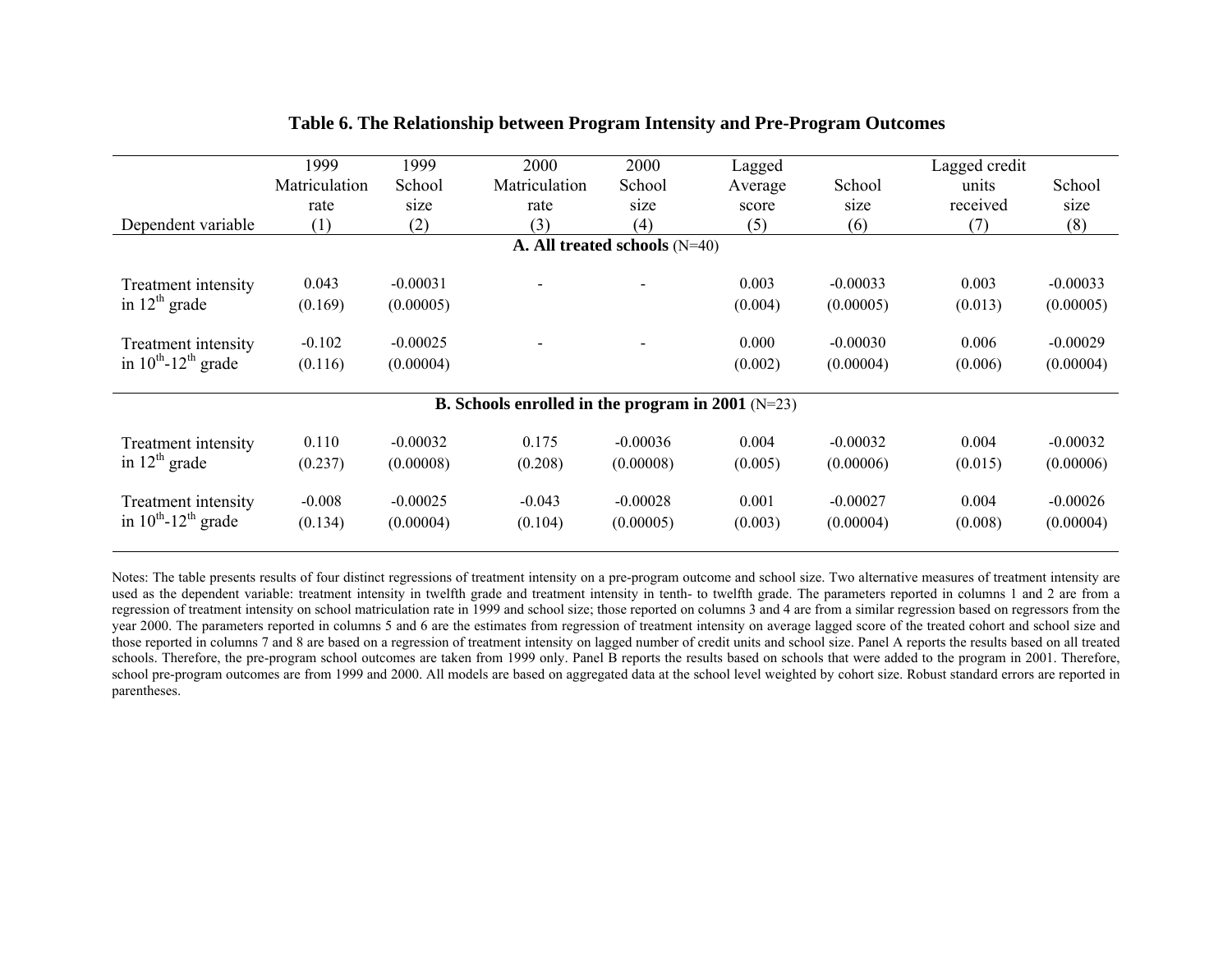|                            | Treatment regressor:<br>a binary indicator |                  |                               | Treatment regressor:<br>intensity in $12th$ grade |                  |                               | Treatment regressor:<br>intensity in $10^{th}$ -12 <sup>th</sup> grade |                  |                               |
|----------------------------|--------------------------------------------|------------------|-------------------------------|---------------------------------------------------|------------------|-------------------------------|------------------------------------------------------------------------|------------------|-------------------------------|
|                            | 1999                                       | 2001             | Difference-in-<br>differences | 1999                                              | 2001             | Difference-in-<br>differences |                                                                        | 2001             | Difference-in-<br>differences |
|                            | (1)                                        | (2)              | (3)                           | (4)                                               | (5)              | (6)                           | (7)                                                                    | (8)              | (9)                           |
| Unweighted<br>grouped data | $-0.018$<br>(0.022)                        | 0.032<br>(0.026) | 0.040<br>(0.021)              | $-0.018$<br>(0.050)                               | 0.123<br>(0.064) | 0.155<br>(0.073)              | $-0.042$<br>(0.070)                                                    | 0.149<br>(0.085) | 0.237<br>(0.104)              |
| Weighted<br>grouped data   | $-0.028$<br>(0.023)                        | 0.018<br>(0.025) | 0.033<br>(0.014)              | $-0.045$<br>(0.054)                               | 0.133<br>(0.066) | 0.117<br>(0.050)              | $-0.070$<br>(0.068)                                                    | 0.161<br>(0.093) | 0.186<br>(0.078)              |
| Microdata                  | $-0.005$<br>(0.021)                        | 0.020<br>(0.024) | 0.026<br>(0.010)              | 0.018<br>(0.046)                                  | 0.123<br>(0.059) | 0.083<br>(0.036)              | 0.015<br>(0.060)                                                       | 0.156<br>(0.085) | 0.127<br>(0.054)              |
| Number of<br>schools       | 74                                         | 74               | 148                           | 74                                                | 74               | 148                           | 74                                                                     | 74               | 148                           |
| Number of<br>students      | 12,235                                     | 11,773           | 24,008                        | 12,235                                            | 11,773           | 24,008                        | 12,235                                                                 | 11,773           | 24,008                        |

### **Table 7. The Estimated Effect of Additional Targeted Individualized Instruction on the Matriculation Rate: Treatment Status Defined at the School Level**

Notes: The table reports estimates of the difference in the matriculation rate between treated and comparison schools in 1999 (pre-treatment year), 2001 (post-treatment year), and difference-in-differences estimates that include year and school fixed effects. Three alternative measures of treatment status are used in the regressions: treatment as a binary variable (columns 1-3), and two versions of treatment intensity: columns 4-6 use the proportion of  $12<sup>th</sup>$  grade students receiving treatment (average 0.277); columns 7-9 use the proportion of  $10<sup>th</sup>$ -12<sup>th</sup> grade students receiving treatment (average 0.203). The regressions include the following control variables: gender, immigration status, parental schooling, number of siblings, two measures of pre-treatment outcomes indicating the quartile of a student's average score in matriculation exams taken before  $12<sup>th</sup>$  grade and the quartile of the number of credit units received before  $12<sup>th</sup>$  grade, school's religious status, school size, its square, and the number of students in  $12<sup>th</sup>$  grade. Estimates based on unweighted and weighted grouped data at the school level are presented in rows 1 and 2 respectively. The weighted regressions are weighted by cohort size. Estimates presented in row 3 are based on microdata at the student level. Robust standard errors are reported in parentheses. Standard errors for the estimates based on microdata are corrected for clustering at the school-year level.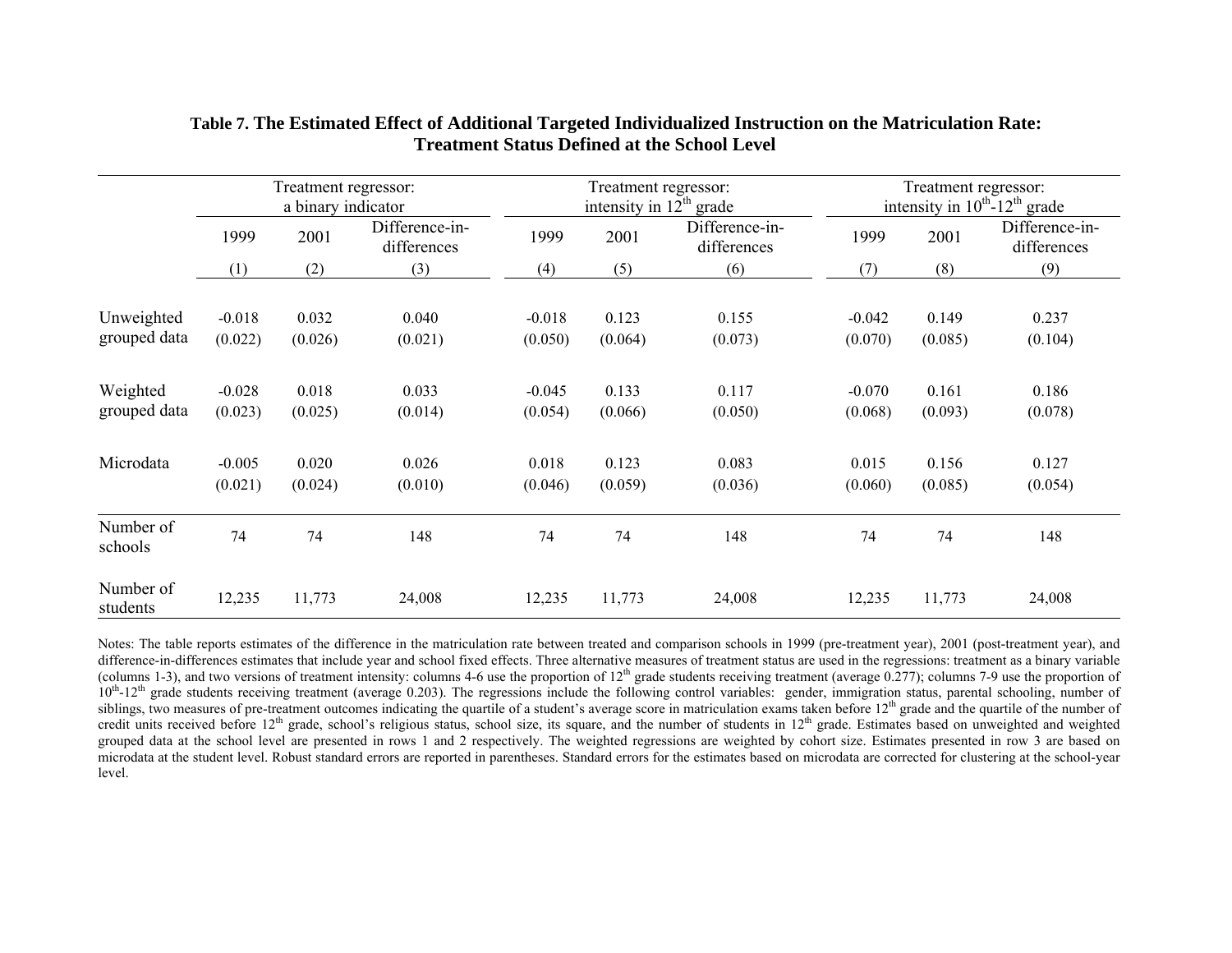|                                                 |                                           | Unweighted                                                     |                                             | Weighted                                  |                                                                |                       |  |
|-------------------------------------------------|-------------------------------------------|----------------------------------------------------------------|---------------------------------------------|-------------------------------------------|----------------------------------------------------------------|-----------------------|--|
|                                                 | Treatment<br>intensity in<br>$12th$ grade | Treatment<br>intensity in<br>$10^{th}$ -12 <sup>th</sup> grade | Matriculation<br>rate                       | Treatment<br>intensity in<br>$12th$ grade | Treatment<br>intensity in<br>$10^{th}$ -12 <sup>th</sup> grade | Matriculation<br>rate |  |
|                                                 | (1)                                       | (2)                                                            | (3)                                         | (4)                                       | (5)                                                            | (6)                   |  |
|                                                 |                                           |                                                                |                                             | A. First stage and reduced form           |                                                                |                       |  |
|                                                 |                                           | First stage                                                    | Reduced<br>form                             |                                           | First stage                                                    | Reduced<br>form       |  |
| <b>Instruments</b>                              |                                           |                                                                |                                             |                                           |                                                                |                       |  |
| Small schools:                                  | 0.00229                                   | 0.00186                                                        | 0.00056                                     | 0.00220                                   | 0.00178                                                        | 0.00051               |  |
| school size*year 2001*treated                   | (0.00023)                                 | (0.00023)                                                      | (0.00024)                                   | (0.00024)                                 | (0.00024)                                                      | (0.00022)             |  |
|                                                 |                                           |                                                                |                                             |                                           |                                                                |                       |  |
| Medium size schools:                            | 0.00053                                   | 0.00040                                                        | 0.00003                                     | 0.00050                                   | 0.00038                                                        | 0.00004               |  |
| school size*year 2001*treated                   | (0.00008)                                 | (0.00005)                                                      | (0.00004)                                   | (0.00008)                                 | (0.00005)                                                      | (0.00003)             |  |
| Large schools:<br>school size*year 2001*treated | 0.00028<br>(0.00006)                      | 0.00016<br>(0.00004)                                           | 0.00003<br>(0.00003)                        | 0 00024<br>(0.00006)                      | 0.00013<br>(0.00004)                                           | 0.00003<br>(0.00002)  |  |
| F(3,54)                                         | 50.14                                     | 50.06                                                          | 2.04                                        | 41.98                                     | 49.48                                                          | 3.13                  |  |
|                                                 |                                           |                                                                | <b>B.</b> Two-Stage least squares estimates |                                           |                                                                |                       |  |
| 2SLS estimates                                  | 0.174<br>(0.074)                          | 0.228<br>(0.088)                                               |                                             | 0.154<br>(0.054)                          | 0.202<br>(0.067)                                               |                       |  |

### **Table 8. First Stage, Reduced Form, and 2SLS Estimates of the Effect of Treatment Intensity**

Notes: Columns 1,2,4 and 5 of panel A present estimates from a first stage regression for two alternative endogenous regressors: treatment intensity in 12<sup>th</sup> grade and treatment intensity in 10<sup>th</sup>-12<sup>th</sup> grade. Columns 3 and 6 of panel A present estimates of the reduced form. The instruments used in the regressions are the interactions of school size with year 2001 dummy and treatment status at three different points of the school-size distribution: the first quartile of the school-size distribution (small schools), the second and third quartiles (medium-size schools) and the fourth quartile (large schools). The reported F-statistics corresponds to a test of a joint significance of the three instruments. Panel B present the 2SLS estimates. The regressions include school and year fixed effects and control for student's and school characteristics reported in table 7 and for three variables for school size at different points of the school size distribution. The models are based on aggregated data at the school-year level. Estimates presented in columns 4-6 are weighted by cohort size. Robust standard errors are reported in parentheses.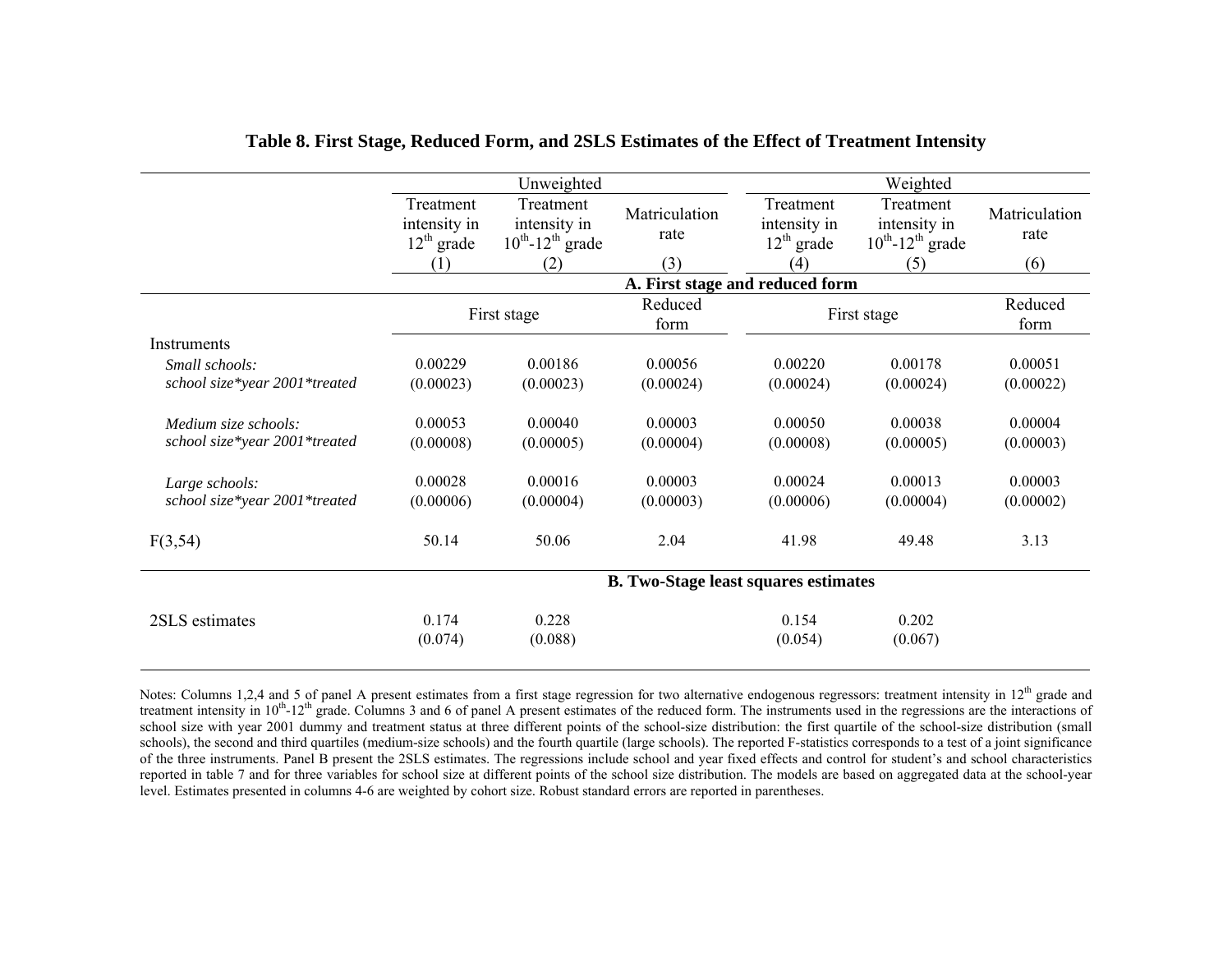|                                  |                                      | Treatment regressor:<br>a binary indicator |                     |                                      | Treatment regressor:<br>intensity in $12th$ grade |                  |                                      | Treatment regressor:<br>intensity in $10^{th}$ -12 <sup>th</sup> grade |                  |                                      |
|----------------------------------|--------------------------------------|--------------------------------------------|---------------------|--------------------------------------|---------------------------------------------------|------------------|--------------------------------------|------------------------------------------------------------------------|------------------|--------------------------------------|
|                                  | Proportion<br>of treated<br>students | 1999<br>(1)                                | 2001<br>(2)         | Difference-in-<br>differences<br>(3) | 1999<br>(4)                                       | 2001<br>(5)      | Difference-in-<br>differences<br>(6) | 1999<br>(7)                                                            | 2001<br>(8)      | Difference-in-<br>differences<br>(9) |
| Quartile 1<br>(lowest)           | 0.17                                 | $-0.020$<br>(0.015)                        | 0.018<br>(0.020)    | 0.020<br>(0.022)                     | $-0.019$<br>(0.038)                               | 0.107<br>(0.068) | 0.068<br>(0.069)                     | $-0.037$<br>(0.051)                                                    | 0.197<br>(0.093) | 0.191<br>(0.094)                     |
| Quartile 2                       | 0.37                                 | $-0.021$<br>(0.031)                        | 0.033<br>(0.039)    | 0.041<br>(0.028)                     | $-0.004$<br>(0.081)                               | 0.207<br>(0.097) | 0.159<br>(0.075)                     | $-0.014$<br>(0.091)                                                    | 0.223<br>(0.124) | 0.171<br>(0.096)                     |
| Quartile 3                       | 0.35                                 | $-0.001$<br>(0.035)                        | 0.005<br>(0.034)    | 0.021<br>(0.022)                     | 0.030<br>(0.087)                                  | 0.077<br>(0.086) | 0.044<br>(0.063)                     | $-0.015$<br>(0.119)                                                    | 0.136<br>(0.123) | 0.110<br>(0.087)                     |
| Quartile 4                       | 0.22                                 | $-0.009$<br>(0.021)                        | $-0.002$<br>(0.021) | 0.015<br>(0.025)                     | $-0.018$<br>(0.062)                               | 0.080<br>(0.052) | 0.076<br>(0.067)                     | $-0.001$<br>(0.090)                                                    | 0.061<br>(0.084) | 0.062<br>(0.094)                     |
| $F(3,496)^1$                     |                                      |                                            |                     | 0.23                                 |                                                   |                  | 0.64                                 |                                                                        |                  | 0.49                                 |
| $F(3,496)$ weighted <sup>2</sup> |                                      |                                            |                     | 0.15                                 |                                                   |                  | 0.61                                 |                                                                        |                  | 0.78                                 |

# **Table 9. Estimates of Treatment Effects by Ability Quartiles**

Notes: The table reports estimates of the difference in the matriculation rate between treated and comparison schools in 1999 (pre-treatment year), 2001 (post-treatment year), and difference-indifferences estimates that include year and school fixed effects. The differences are estimated by quartiles of the student's average score in matriculation exams taken before 12<sup>th</sup> grade. The alternative measures of treatment status used in the regressions are the same as those used in table 7. The models are based on aggregated data at the school-year level weighted by cohort size and

control for student's and school characteristics reported in table 7. Robust standard errors are reported in parentheses.<br><sup>1</sup> F-Value refers to a test of the equality of coefficients for the four quartiles.<br><sup>2</sup> F-Value wei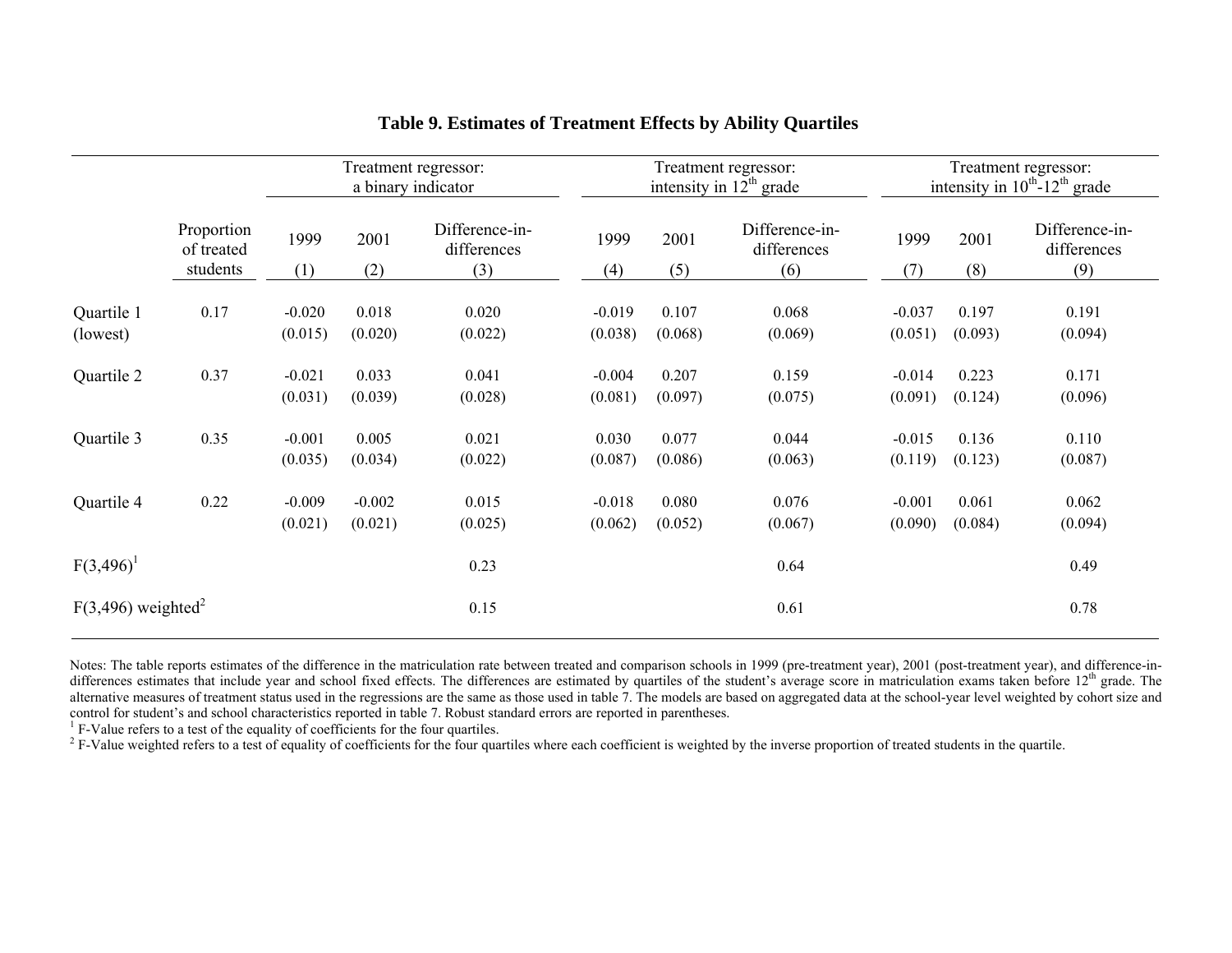|                                        |                   | <b>Program Participants</b>            |                           |                   | Non-Participants                       |                           |
|----------------------------------------|-------------------|----------------------------------------|---------------------------|-------------------|----------------------------------------|---------------------------|
|                                        | <b>OLS</b><br>(1) | Nearest<br>Neighbor<br>Matching<br>(2) | Kernel<br>Matching<br>(3) | <b>OLS</b><br>(4) | Nearest<br>Neighbor<br>Matching<br>(5) | Kernel<br>Matching<br>(6) |
|                                        |                   |                                        |                           |                   |                                        |                           |
| <b>Treatment Effect</b>                | 0.132             | 0.139                                  | 0.132                     | 0.007             | 0.007                                  | 0.002                     |
|                                        | (0.026)           | (0.047)                                | (0.035)                   | (0.016)           | (0.044)                                | (0.037)                   |
| Treatment effects by ability quartiles |                   |                                        |                           |                   |                                        |                           |
| Quartile 1 (lowest)                    | 0.217             | 0.215                                  | 0.218                     | 0.001             | $-0.017$                               | $-0.009$                  |
|                                        | (0.050)           | (0.065)                                | (0.060)                   | (0.015)           | (0.030)                                | (0.022)                   |
| Quartile 2                             | 0.164             | 0.163                                  | 0.156                     | 0.013             | 0.009                                  | 0.006                     |
|                                        | (0.037)           | (0.065)                                | (0.046)                   | (0.030)           | (0.050)                                | (0.039)                   |
| Quartile 3                             | 0.103             | 0.101                                  | 0.091                     | 0.016             | 0.010                                  | 0.007                     |
|                                        | (0.030)           | (0.065)                                | (0.046)                   | (0.027)           | (0.059)                                | (0.044)                   |
| Quartile 4                             | 0.070             | 0.038                                  | 0.036                     | 0.001             | 0.003                                  | 0.000                     |
|                                        | (0.028)           | (0.058)                                | (0.041)                   | (0.018)           | (0.044)                                | (0.030)                   |

## **Table 10. The Estimated Effect of Additional Targeted Individualized Instruction on the Matriculation Rate: Student Level Analysis**

Notes: The table reports estimated treatment effects on the student matriculation status for program participants (columns 1 through 3) and for students that studied in treated schools but did not participate in the program (columns 4 through 6). Row 1 reports the mean treatment effect and rows 2 through 5 report treatment effects by quartiles of the student's average score in matriculation exams taken before 12<sup>th</sup> grade. Columns 1 and 4 present OLS estimates from models that control for student's and school characteristics reported in table 7. Estimates for columns 2, 3, 5 and 6 are based on nearest neighbor matching and kernel matching methods and were computed using Stata procedures developed by Becker and Ichino (2002). The following variables were used for the estimation of the propensity score: gender, immigration status, parental schooling, number of siblings, two measures of pre-treatment outcomes indicating the quartile of a student's average score in matriculation exams taken before  $12<sup>th</sup>$  grade and the quartile of the number of credit units awarded before 12<sup>th</sup> grade, school matriculation rate in 1999, school's religious status, school size, its square and the number of students in 12<sup>th</sup> grade. Standard errors (in parentheses) are corrected for clustering at school level in OLS regressions. Standard errors (in parentheses) for matching methods are computed using two-stage bootstrap methods that preserve the clustered structure of the data.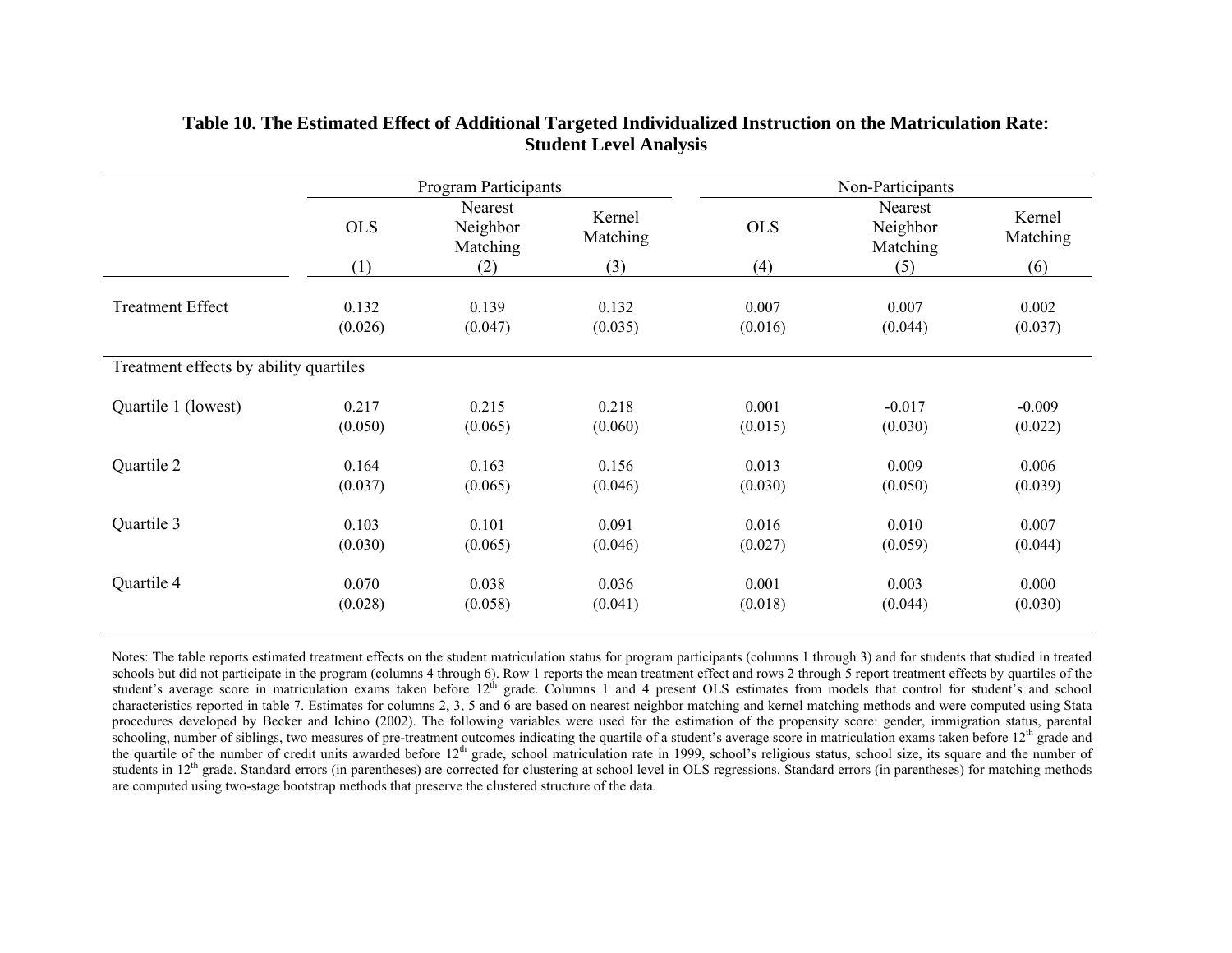|                                 | Pre-program outcomes in<br>$10^{th}$ -11 <sup>th</sup> grade |            | Post-program outcomes in<br>$12^{th}$ grade | Difference-<br>$in -$                        |             |
|---------------------------------|--------------------------------------------------------------|------------|---------------------------------------------|----------------------------------------------|-------------|
|                                 | Mean                                                         | Difference | Mean                                        | Difference                                   | differences |
|                                 | (1)                                                          | (2)        | (3)                                         | (4)                                          | (5)         |
|                                 |                                                              |            |                                             | A. Treated vs. matched comparison students   |             |
| Number of credit units received | 6.791                                                        | 0.052      | 13.357                                      | 2.003                                        | 1.951       |
|                                 |                                                              | (0.383)    |                                             | (0.623)                                      | (0.773)     |
| Weighted average score          | 71.933                                                       | 1.532      | 68.628                                      | 2.926                                        | 1.255       |
|                                 |                                                              | (0.973)    |                                             | (1.243)                                      | (1.124)     |
| Number of observations: 3,578   |                                                              |            |                                             |                                              |             |
|                                 |                                                              |            |                                             | B. Untreated vs. matched comparison students |             |
|                                 |                                                              |            |                                             |                                              |             |
| Number of credit units received | 5.447                                                        | $-0.001$   | 12.157                                      | $-0.827$                                     | $-0.830$    |
|                                 |                                                              | (0.449)    |                                             | (0.578)                                      | (0.559)     |
| Weighted average score          | 65.737                                                       | 1.389      | 64.024                                      | $-0.016$                                     | $-1.484$    |
|                                 |                                                              | (2.399)    |                                             | (1.975)                                      | (1.394)     |
| Number of observations: 9,318   |                                                              |            |                                             |                                              |             |

## **Table 11. Difference-in-Differences Matching Estimates**

Notes: The table reports estimates of the difference in Bagrut outcomes between students from treated schools and matched students from comparison schools for the pre-program period (column 2) and the post-program period (column 4) and difference-in-differences estimates (column 5). Columns 1 and 3 present the outcomes' means. Panel A reports estimates for treated students and panel B reports estimates for students from treatment schools that did not participate in the program (untreated students). The matched comparison group for treated and untreated students was selected applying nearest neighbor matching. The variables used for the estimation of the propensity score are identical to those reported in table 10. Standard errors (in parentheses) are corrected for clustering at school level.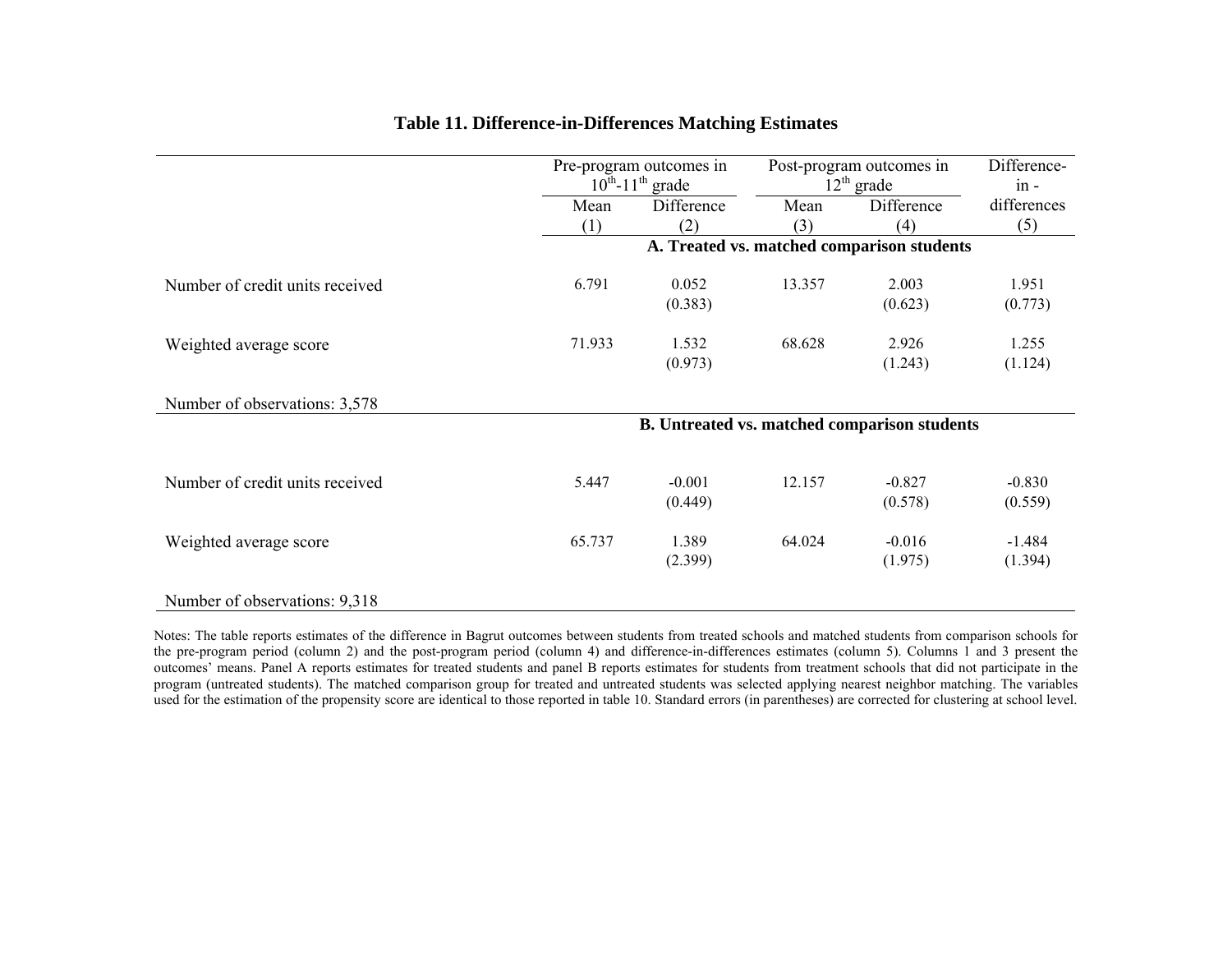| Program                                                 | Cost per student | Absolute gain<br>(in percentage points) | Pre-treatment<br>Bagrut rate |
|---------------------------------------------------------|------------------|-----------------------------------------|------------------------------|
| <b>Matriculation Awards</b><br>(Angrist and Lavy, 2004) | \$385            |                                         | 19%                          |
| <b>Teacher Bonuses</b><br>(Lavy, 2004)                  | \$170            | 4                                       | 41%                          |
| Bagrut 2001                                             | \$300            | 3.3                                     | 44%                          |

# **Table 12. Comparison of Alternative Programs, Costs and Benefits**

Notes: The cost per student is in terms of 2001dollar prices.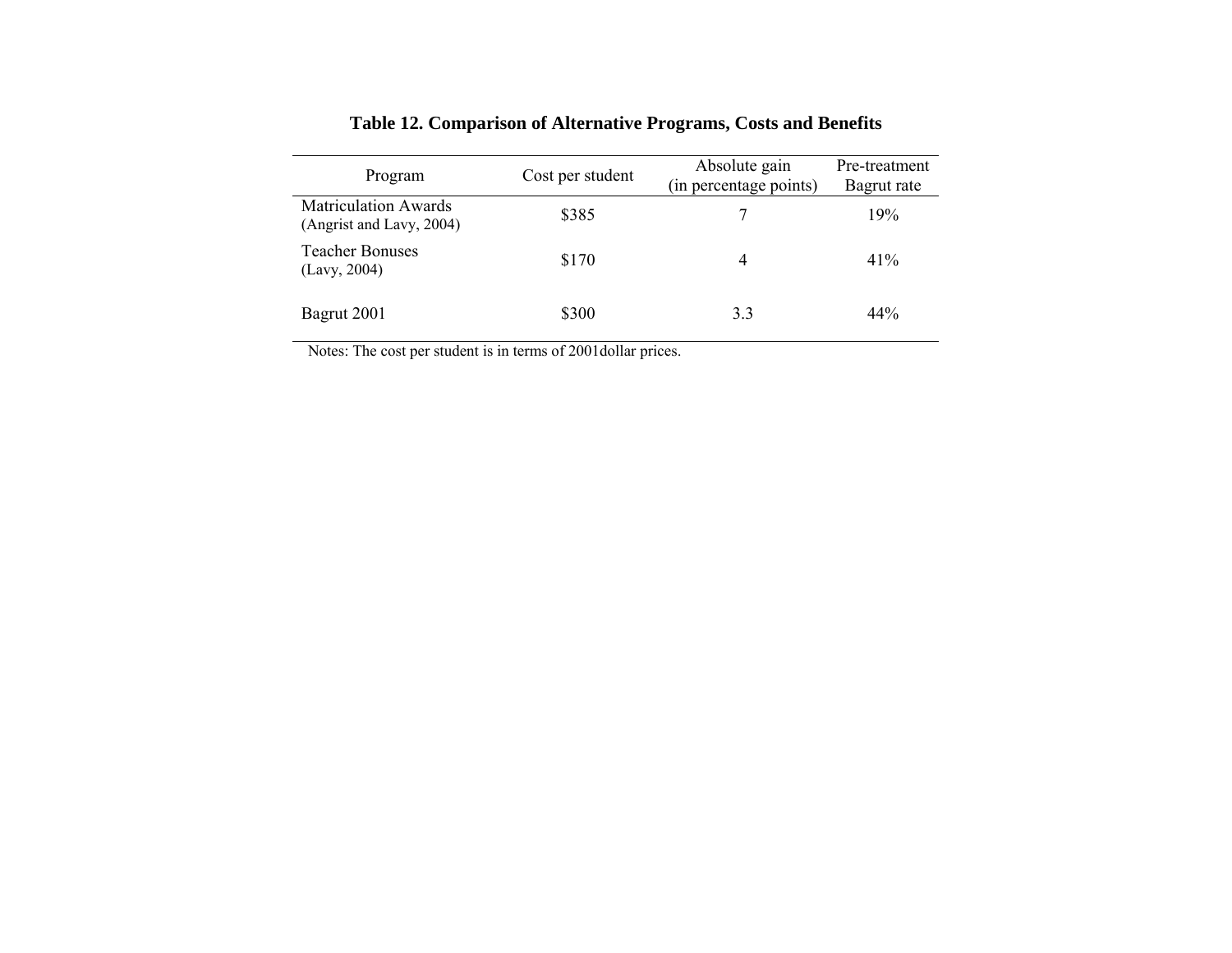|                          |                                                  | Unweighted                                                  | Weighted           |                                                                                 |  |
|--------------------------|--------------------------------------------------|-------------------------------------------------------------|--------------------|---------------------------------------------------------------------------------|--|
|                          | <b>Treatment Intensity</b><br>in $12^{th}$ grade | Treatment Intensity in<br>$10^{th}$ -12 <sup>th</sup> grade | in $12^{th}$ grade | Treatment Intensity Treatment Intensity in<br>$10^{th}$ -12 <sup>th</sup> grade |  |
| Regressors               |                                                  | (2)                                                         | (3)                | (4)                                                                             |  |
| Treatment intensity*1997 | $-0.202$                                         | $-0.269$                                                    | $-0.147$           | $-0.235$                                                                        |  |
|                          | (0.138)                                          | (0.162)                                                     | (0.161)            | (0.205)                                                                         |  |
| Treatment intensity*1998 | 0.045                                            | 0.031                                                       | 0.072              | 0.016                                                                           |  |
|                          | (0.131)                                          | (0.162)                                                     | (0.164)            | (0.215)                                                                         |  |
| Treatment intensity*1999 | $-0.052$                                         | $-0.073$                                                    | 0.041              | 0.027                                                                           |  |
|                          | (0.121)                                          | (0.141)                                                     | (0.152)            | (0.192)                                                                         |  |
| Number of Schools        | 67                                               | 67                                                          | 67                 | 67                                                                              |  |

### **Table A1. Differences in Matriculation-Rate Trends Between Schools by Treatment Intensity for Pre-Treatment Years, 1996-1999**

Notes: The table reports the interaction coefficients between treatment intensity and year dummies. The dependent variable is the school matriculation rate. The additional regressors are year dummies and a treatment intensity indicator. Two alternative measures of treatment intensity are used: treatment intensity in twelfth grade and treatment intensity in tenth- to twelfth grade. Data is aggregated at the school level. Estimates in column 2 are weighted by cohort size. Robust standard errors are reported in parentheses. 7 schools missing in the test scores datasets for years 1996 through 1998 are not included in the sample.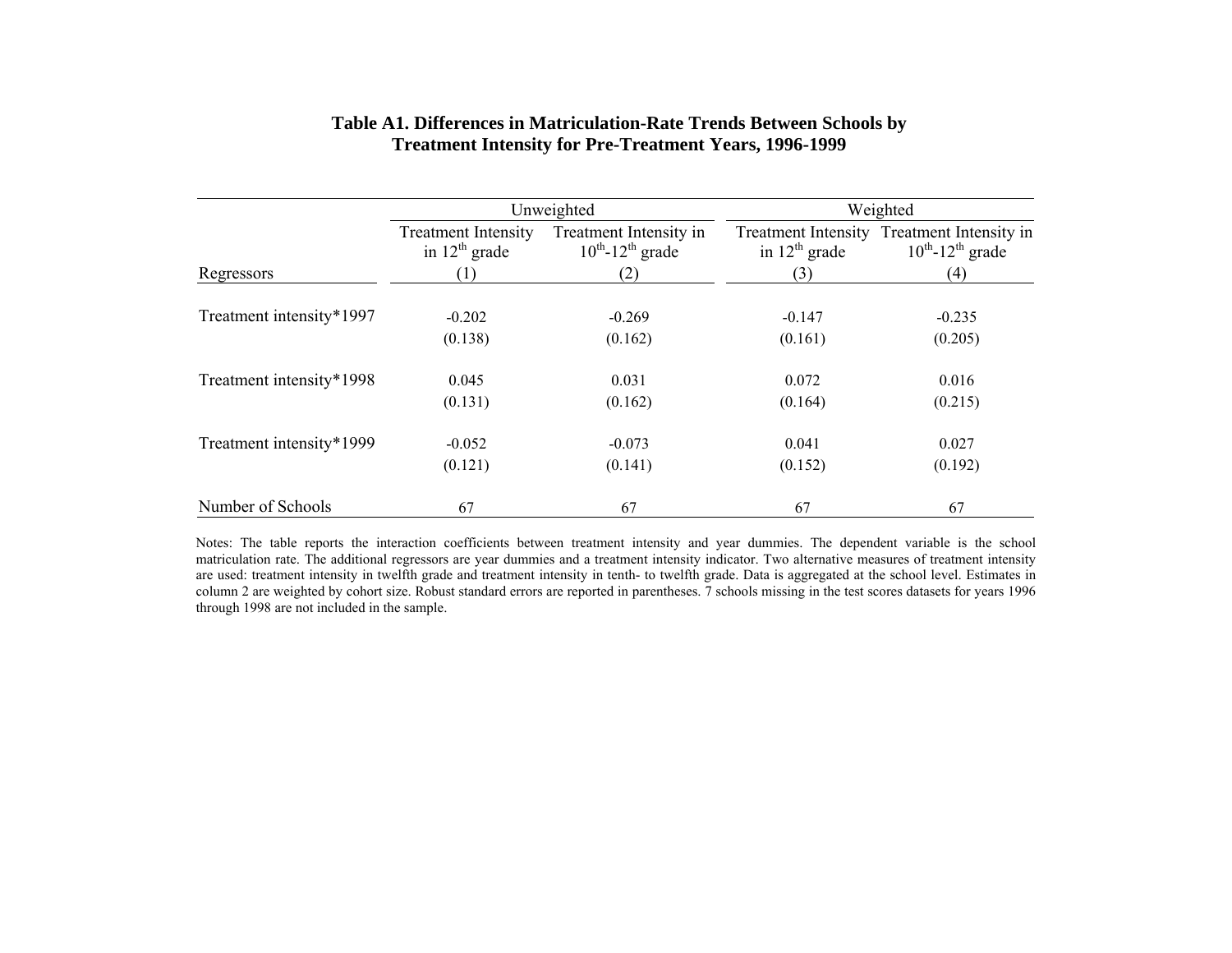| Range of treatment intensity                                              |                                                  | Unweighted | Weighted | Microdata |  |  |  |
|---------------------------------------------------------------------------|--------------------------------------------------|------------|----------|-----------|--|--|--|
|                                                                           |                                                  | (1)        | (2)      | (3)       |  |  |  |
|                                                                           | A. Treatment Intensity in 12 <sup>th</sup> Grade |            |          |           |  |  |  |
| Low                                                                       | $<$ 20%                                          | 0.005      | 0.022    | 0.026     |  |  |  |
|                                                                           |                                                  | (0.030)    | (0.020)  | (0.012)   |  |  |  |
| Medium                                                                    | 20%-40%                                          | 0.030      | 0.031    | 0.026     |  |  |  |
|                                                                           |                                                  | (0.020)    | (0.016)  | (0.012)   |  |  |  |
| High                                                                      | $>40\%$                                          | 0.097      | 0.064    | 0.028     |  |  |  |
|                                                                           |                                                  | (0.051)    | (0.039)  | (0.026)   |  |  |  |
| <b>B.</b> Treatment Intensity in 10 <sup>th</sup> -12 <sup>th</sup> Grade |                                                  |            |          |           |  |  |  |
| Low                                                                       | $15\%$                                           | 0.009      | 0.014    | 0.025     |  |  |  |
|                                                                           |                                                  | (0.021)    | (0.016)  | (0.013)   |  |  |  |
| Medium                                                                    | $15\% - 30\%$                                    | 0.032      | 0.040    | 0.022     |  |  |  |
|                                                                           |                                                  | (0.021)    | (0.017)  | (0.013)   |  |  |  |
| High                                                                      | $>30\%$                                          | 0.087      | 0.061    | 0.040     |  |  |  |
|                                                                           |                                                  | (0.051)    | (0.040)  | (0.024)   |  |  |  |
|                                                                           |                                                  |            |          |           |  |  |  |

# **Table A2. Treatment Effects on the Matriculation Rate by Ranges of Treatment Intensity**

Notes: The table reports controlled difference-in-differences treatment estimates by ranges of treatment intensity. The treatment intensity indicators are divided to three dummy variables: low, medium and high. Panel A estimates are for treatment intensity in  $12<sup>th</sup>$  grade and panel B estimates are for treatment intensity in  $10<sup>th</sup>$ -12<sup>th</sup> grade. The school matriculation rate is the dependent variable in the regressions based on grouped data (columns 1 and 2). The student matriculation status is the dependent variable for the regressions based on microdata (column 3). Estimates in column 2 are weighted by cohort size. The controls for student's and school characteristics are the same as those used in table 7. Robust standard errors are reported in parentheses. Standard errors for the estimates based on microdata are corrected for clustering at the school-year level.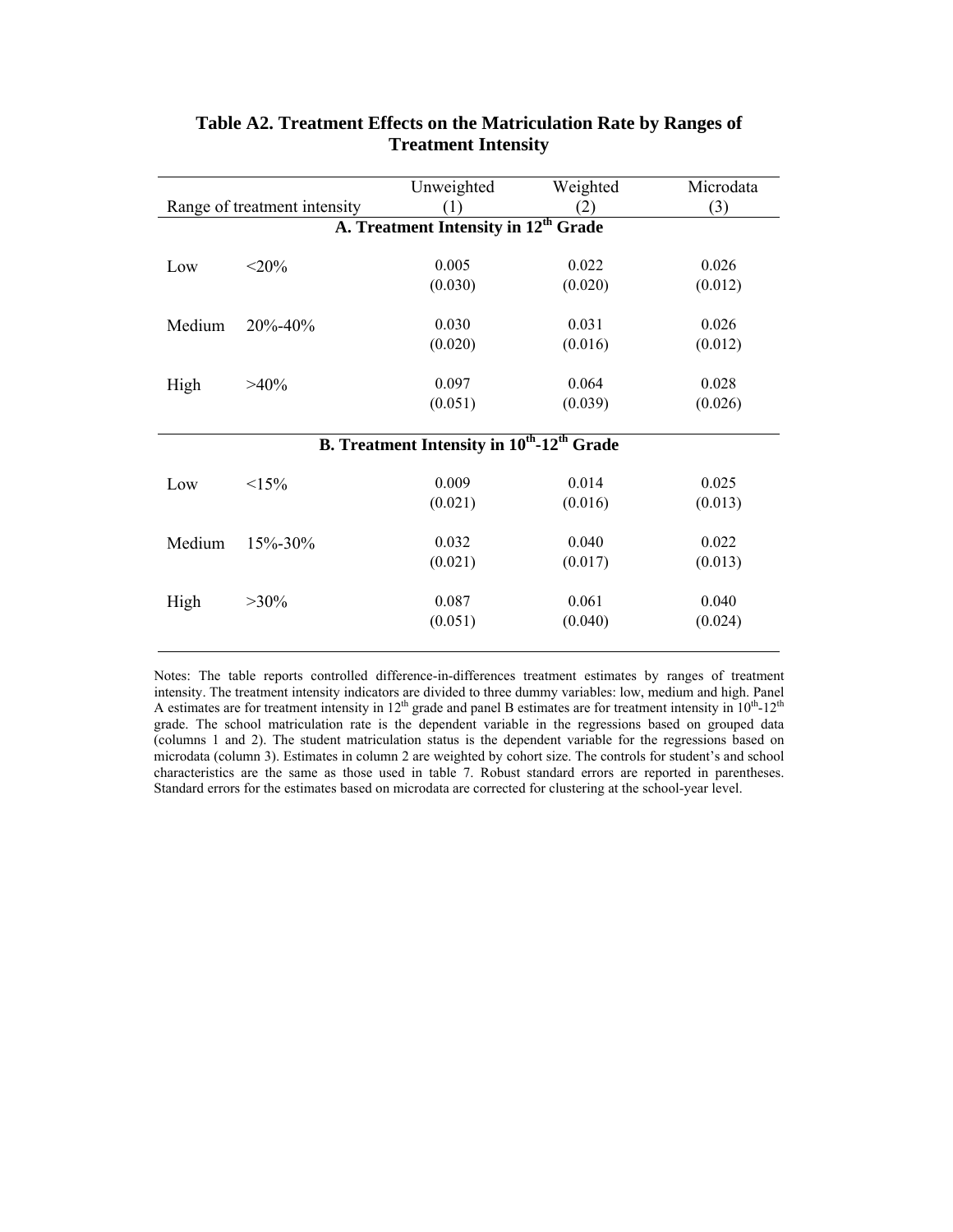# **Table A3. Difference-in-Differences Estimates Conditioned on Control for School Participation in Other Interventions**

|                         | Treatment as       | Treatment intensity in | <b>Treatment Intensity</b>           |
|-------------------------|--------------------|------------------------|--------------------------------------|
|                         | a binary indicator | $12th$ grade           | in $10^{th}$ -12 <sup>th</sup> grade |
|                         | (1)                | (2)                    | (3)                                  |
| Unweighted grouped data | 0.041              | 0.163                  | 0.244                                |
|                         | (0.021)            | (0.070)                | (0.098)                              |
| Weighted grouped data   | 0.032              | 0.120                  | 0.192                                |
|                         | (0.014)            | (0.050)                | (0.075)                              |
| Microdata               | 0.026              | 0.084                  | 0.127                                |
|                         | (0.010)            | (0.036)                | (0.054)                              |
| Number of schools       | 74                 | 74                     | 74                                   |
| Number of students      | 24,008             | 24,008                 | 24,008                               |

Notes: The table reports difference-in-differences estimates using similar models to those presented in Table 7 but with the addition of dummy indicators for the school participation during 2001 in the teacher-bonus program (10 treatment and 9 comparison schools) or in the student-awards program (1 treatment and 2 comparison schools). Weighted regressions are weighted by cohort size. Robust standard errors are reported in parentheses. Standard errors for the estimates based on microdata are corrected for clustering at the school-year level.